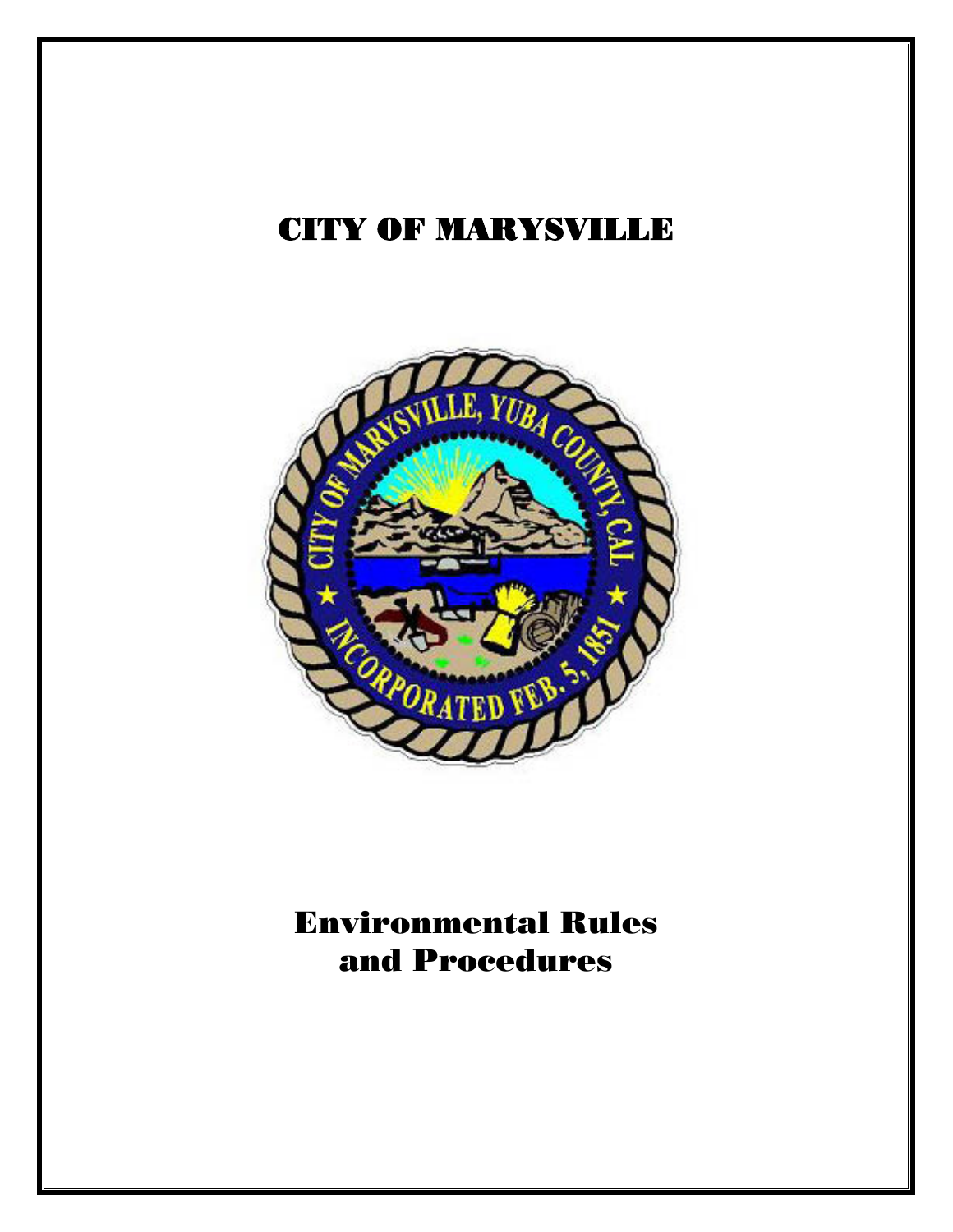#### **Environmental Rules and Procedures**

#### **Table of Contents**

| 1.1        |  |
|------------|--|
| 1.2        |  |
| 1.3        |  |
| 1.4        |  |
|            |  |
| <b>2.1</b> |  |
| 2.2        |  |
| 2.3        |  |
| 2.4        |  |
| 2.5        |  |
| 2.6        |  |
| 2.7        |  |
| 2.8        |  |
| 2.9        |  |
|            |  |
|            |  |
|            |  |
|            |  |
|            |  |
|            |  |
|            |  |
|            |  |
|            |  |
|            |  |
|            |  |
|            |  |
|            |  |
|            |  |
|            |  |
| 3.1        |  |
|            |  |
|            |  |
|            |  |
|            |  |
|            |  |
| 4.3        |  |
|            |  |
| 5.1        |  |
| 5.2        |  |
| 5.3        |  |
|            |  |
| 6.1        |  |
| 6.2        |  |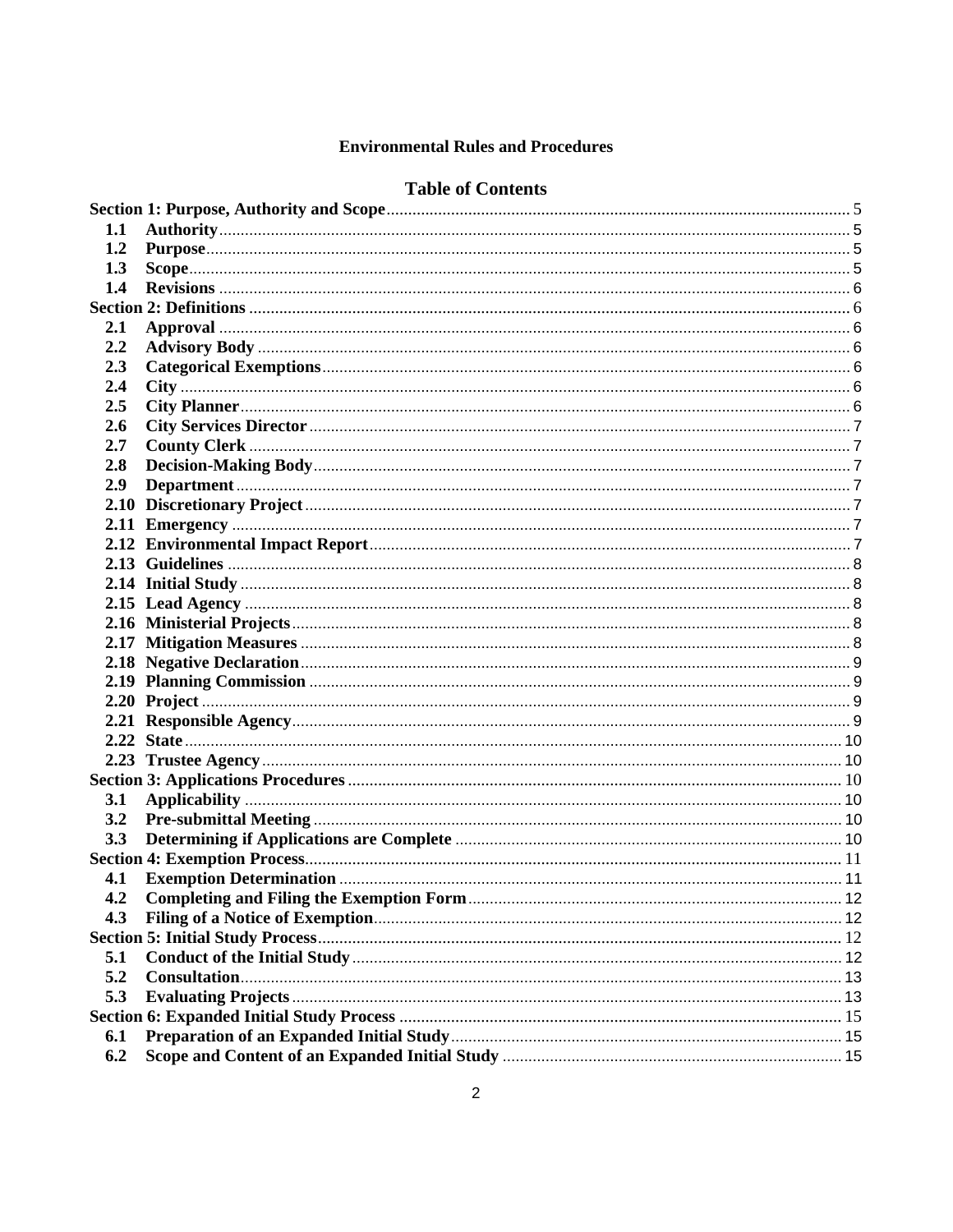| 6.3 |                                                                                           |  |
|-----|-------------------------------------------------------------------------------------------|--|
|     |                                                                                           |  |
| 7.1 | Preparation of a Draft Negative Declaration or Draft Mitigated Negative Declaration  16   |  |
| 7.2 |                                                                                           |  |
| 7.3 |                                                                                           |  |
| 7.4 |                                                                                           |  |
| 7.5 |                                                                                           |  |
| 7.6 |                                                                                           |  |
| 7.7 |                                                                                           |  |
|     |                                                                                           |  |
| 8.1 |                                                                                           |  |
| 8.2 |                                                                                           |  |
| 8.3 |                                                                                           |  |
| 8.4 | Preparation of the Draft, Subsequent, or Supplemental EIR or Addendum to an EIR 21        |  |
| 8.5 |                                                                                           |  |
| 8.6 |                                                                                           |  |
| 8.7 |                                                                                           |  |
| 8.8 |                                                                                           |  |
|     |                                                                                           |  |
| 9.1 |                                                                                           |  |
| 9.2 |                                                                                           |  |
| 9.3 |                                                                                           |  |
| 9.4 |                                                                                           |  |
| 9.5 |                                                                                           |  |
| 9.6 |                                                                                           |  |
|     |                                                                                           |  |
|     |                                                                                           |  |
|     |                                                                                           |  |
|     |                                                                                           |  |
|     |                                                                                           |  |
|     |                                                                                           |  |
|     |                                                                                           |  |
|     |                                                                                           |  |
|     |                                                                                           |  |
|     |                                                                                           |  |
|     |                                                                                           |  |
|     |                                                                                           |  |
|     |                                                                                           |  |
|     | 12.2 Appeals of Determination to Require an EIR, Subsequent EIR, Supplemental EIR, or EIR |  |
|     |                                                                                           |  |
|     |                                                                                           |  |
|     |                                                                                           |  |
|     |                                                                                           |  |
|     |                                                                                           |  |
|     |                                                                                           |  |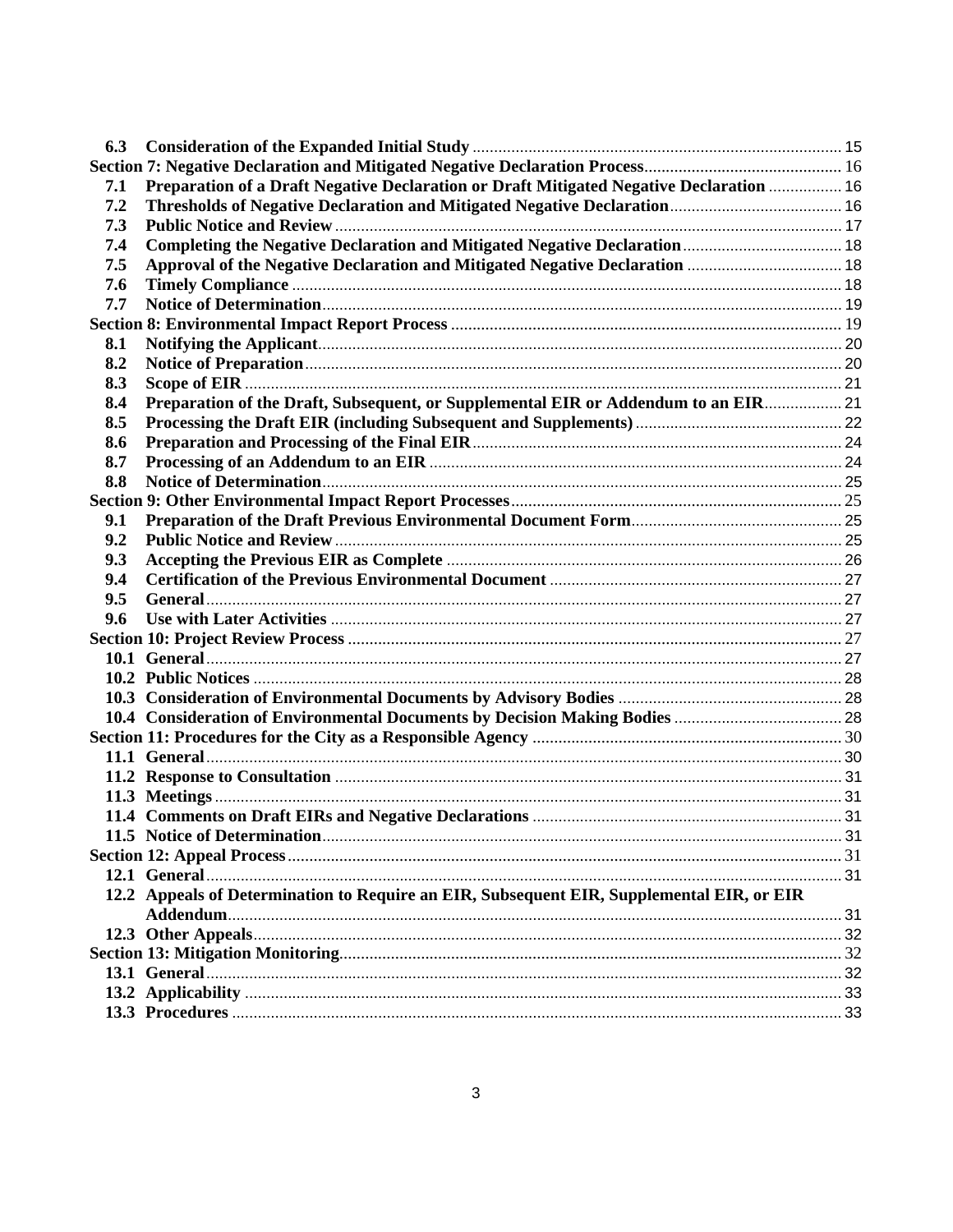## **Appendix**

| Appendix A:        |                                                                         |  |
|--------------------|-------------------------------------------------------------------------|--|
| <b>Appendix B:</b> |                                                                         |  |
| <b>Appendix C:</b> |                                                                         |  |
| <b>Appendix D:</b> |                                                                         |  |
| <b>Appendix E:</b> |                                                                         |  |
| <b>Appendix F:</b> |                                                                         |  |
| <b>Appendix G:</b> |                                                                         |  |
| <b>Appendix H:</b> |                                                                         |  |
| Appendix I:        |                                                                         |  |
| Appendix J:        |                                                                         |  |
| Appendix K:        |                                                                         |  |
| Appendix L:        | California Department of Fish and Game – Certificate of Fee Exemption57 |  |
| Appendix M:        |                                                                         |  |
| Appendix N:        |                                                                         |  |
|                    |                                                                         |  |
|                    |                                                                         |  |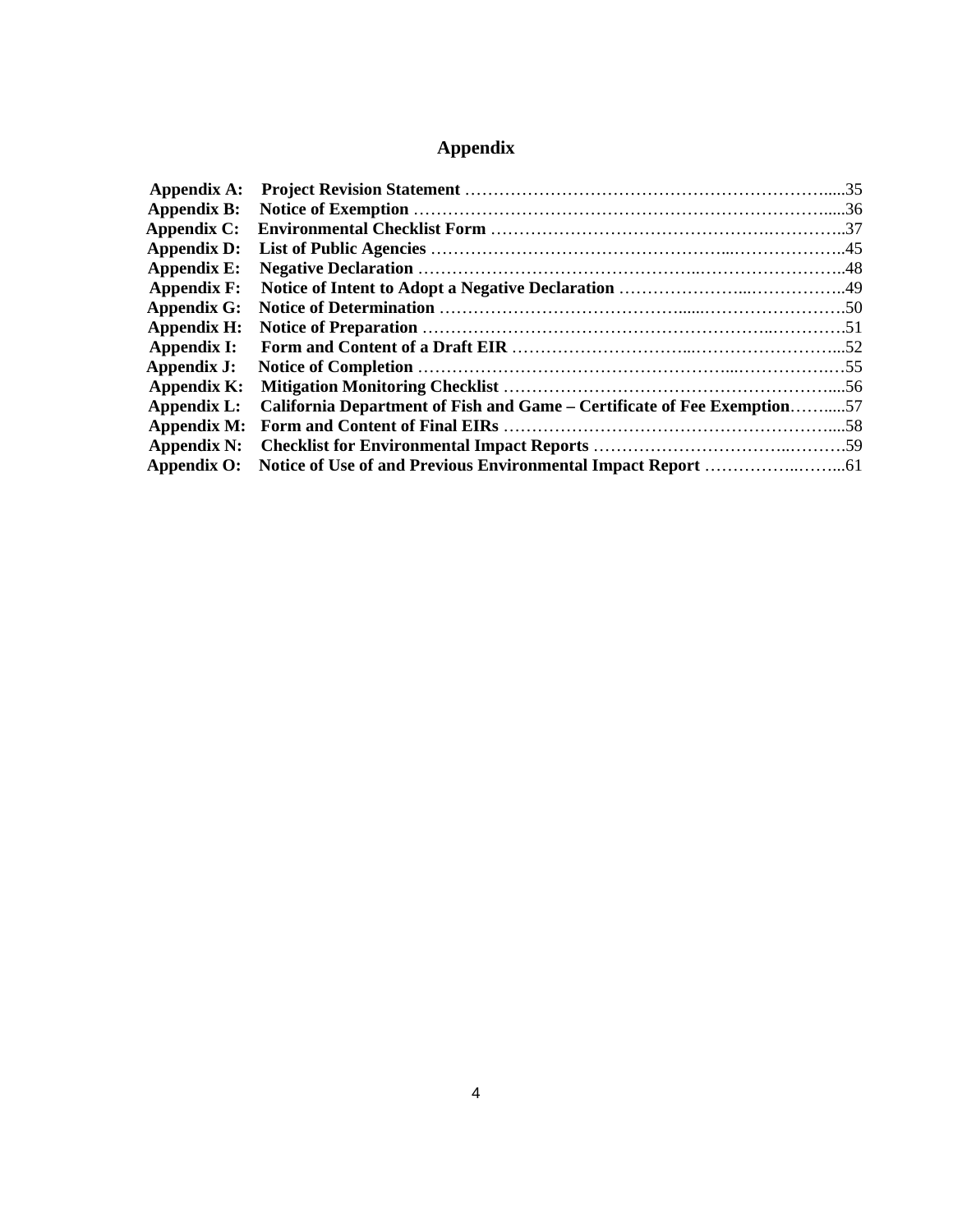## <span id="page-4-0"></span>**City of Marysville Environmental Rules and Procedures**

## **Section 1: Purpose, Authority and Scope**

## **1.1 Authority**

This document, hereinafter referred to as the "Rules and Procedures," was approved by the City Services Director for the administration and implementation of Section 21082 of the Public Resources Code, hereinafter referred to as the California Environmental Quality Act of 1970, or "CEQA." The basic purposes of CEQA are: (1) to inform government decisionmakers and the public about the potential environmental effects of proposed activities; (2) to identify the ways that environmental damage can be avoided or significantly reduced; (3) to prevent significant, avoidable environmental damage by requiring changes in projects, either by the adoption of alternatives or the imposition of mitigation measures; and (4) to disclose to the public why a project was approved if that project would have significant environmental effects.

The Rules and Procedures are consistent with, and are intended to supplement, Division 6, Title 14, Section 15000 *et.seq*. of the California Code of Regulations, hereinafter referred to as the CEQA Guidelines, or "Guidelines." The Guidelines are hereby incorporated by reference; a copy of the Guidelines is on file in the Planning Department. The Rules and Procedures are intended to tailor the general provisions of the Guidelines to the activities of the City of Marysville. If any portion of the Rules and Procedures conflicts with any provision of, or amendment to, CEQA or the Guidelines, the provisions of CEQA and the Guidelines shall control. Any challenges made to these rules of procedure shall be made in writing to the City Services Director and will be subject to consideration by the City Council.

Approved on November 29, 2006:

David B. Lamon, City Services Director

## **1.2 Purpose**

The purpose of the Rules and Procedures is to provide objectives, criteria, and specific procedures for the orderly evaluation of projects and the preparation and administration of environmental documents in the City of Marysville, pursuant to CEQA and the Guidelines.

## **1.3 Scope**

The Rules and Procedures shall apply to the City of Marysville and all departments, agencies, and districts governed by the City of Marysville. The requirements of the Rules and Procedures shall apply to all private projects for which the City considers. These procedures also provide for general guidance for public projects, such as public works projects, that require discretionary approval by the City Council, a City agency, or City Advisory Body.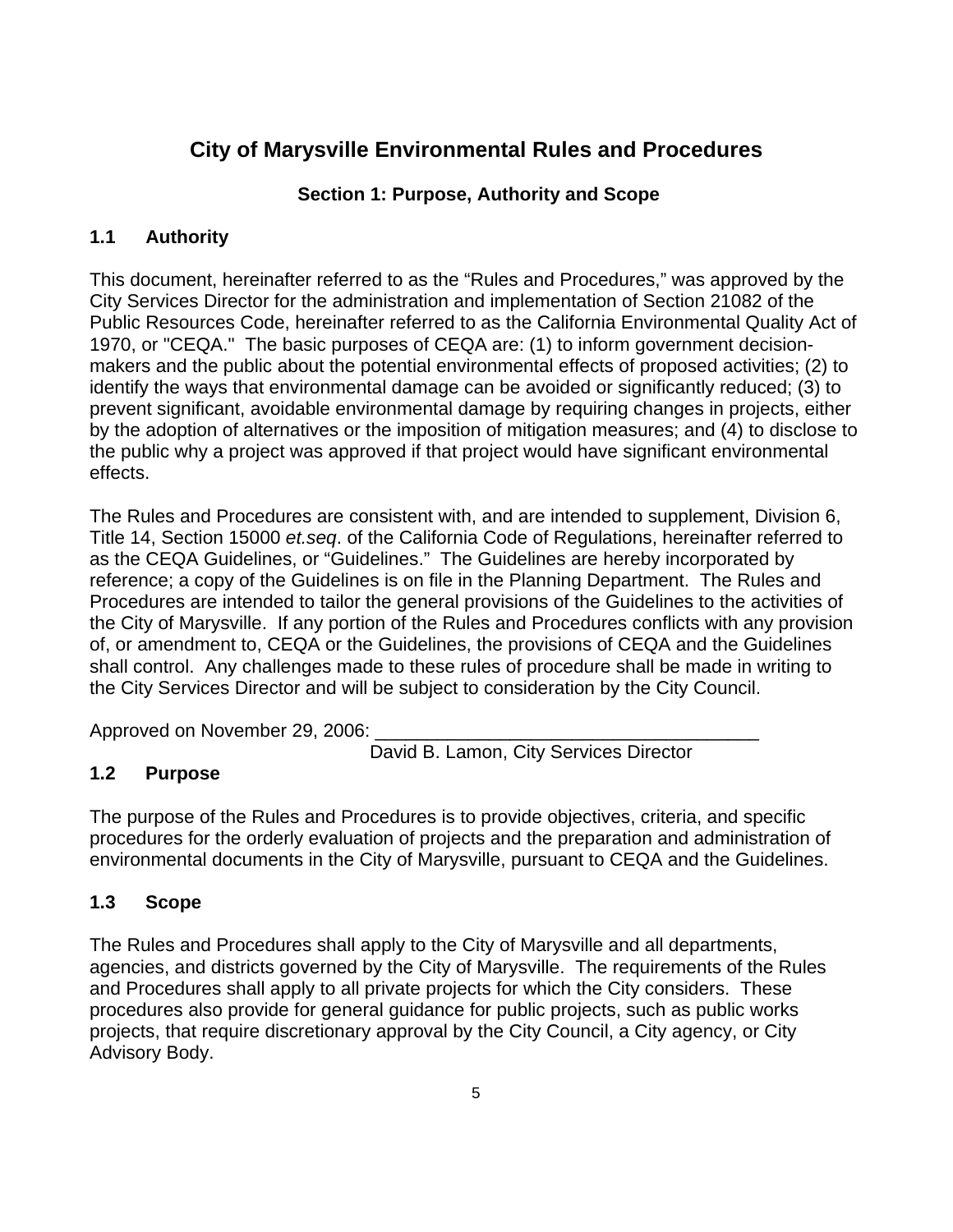#### <span id="page-5-0"></span>**1.4 Revisions**

The City Planner may, from time to time, revise the Rules and Procedures when he/she determines that such revisions are necessitated by amendments to CEQA or when the revisions are essentially technical in their nature, and conform to the Guidelines.

## **Section 2: Definitions**

The following definitions are intended to clarify and supplement, but not replace or negate, the definitions contained in the Guidelines. In the event of inconsistency, the Guidelines shall control.

## **2.1 Approval**

"Approval" is the decision by the City Council, a City agency, or City Advisory Body to authorize a Project. Approval usually occurs through the issuance by the City of a contract, binding agreement, lease, permit, license, certificate, or other entitlement.

## **2.2 Advisory Body**

"Advisory Body" means the public body or administrative official required by State law or City ordinance or resolution to consider and make recommendations on a specific type of Project. For example, the Planning Commission is the Advisory Body for, among other things, rezoning and general plan amendments.

## **2.3 Categorical Exemptions**

"Categorical Exemptions" are activities and classes of Projects including, but not limited to those listed under Article 19 of the Guidelines, which have been determined by the Secretary for Resources not to have a significant effect on the environment and which are, therefore, exempt from CEQA.

#### **2.4 City**

"City" means the City of Marysville.

#### **2.5 City Planner**

"City Planner" means the director of the Planning Division for the City or his/her designee.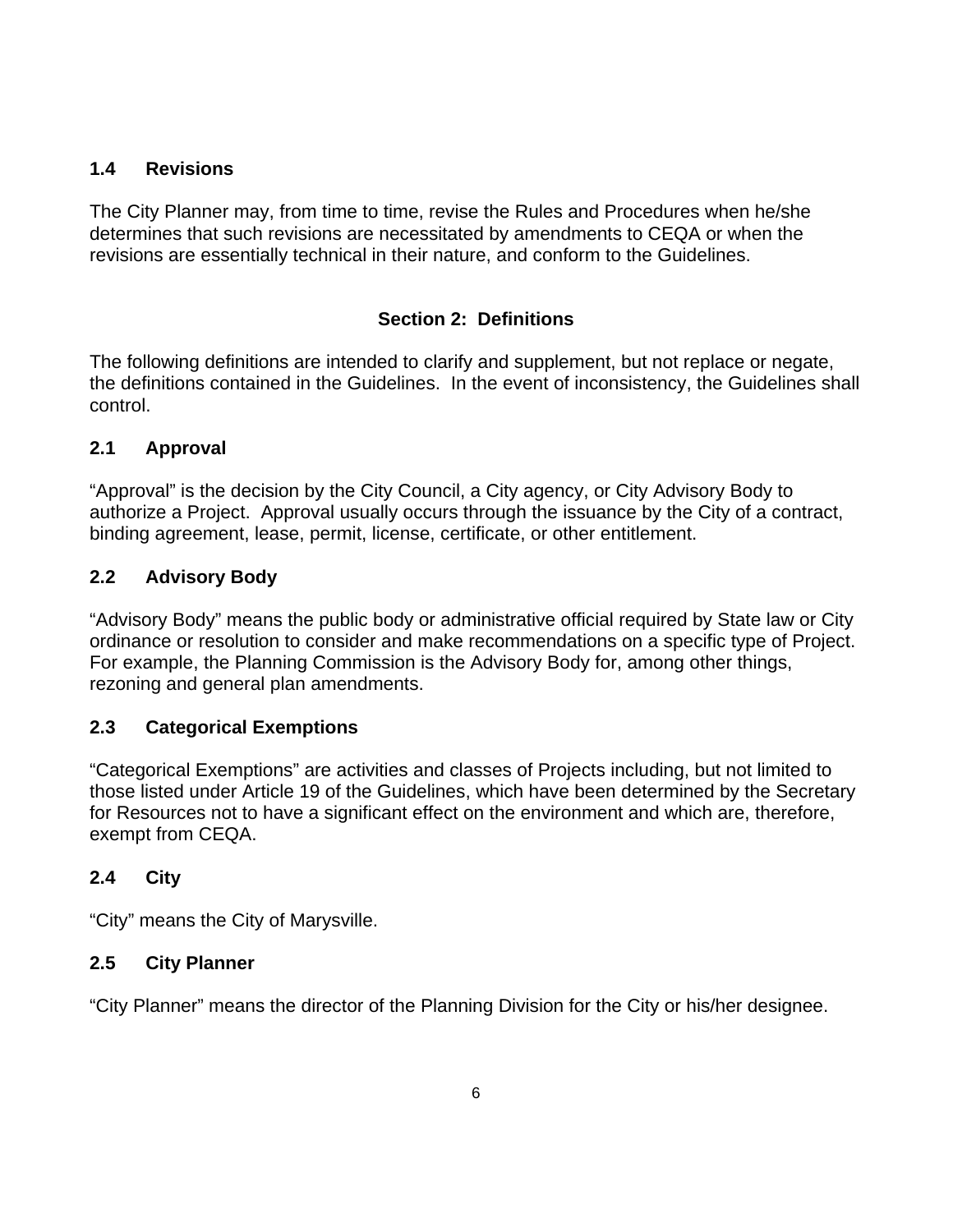## <span id="page-6-0"></span>**2.6 City Services Director**

"City Services Director" means the director of the City Services Department for the City or his/her designee.

## **2.7 County Clerk**

"County Clerk" is the County Clerk for Yuba County.

## **2.8 Decision-Making Body**

"Decision-Making Body" is the City Council, Planning Commission, City Planner, or other commission or administrative official of the City of Marysville permitted by law to approve or disapprove a Project.

## **2.9 Department**

**"**Department" means any agency of the City, any department of the City, or any special district or agency governed by the City Council.

## **2.10 Discretionary Project**

A "Discretionary Project" is an activity that requires the Decision-Making Body to deliberate or exercise judgment in deciding whether to approve or disapprove a particular activity, as distinguished from situations where the Decision-Making Body merely has to determine whether there has been conformity with applicable statutes, ordinances or regulations. Examples of Discretionary Projects include: general plan amendments, rezones, variances, conditional use permits, tentative subdivision maps, and parcel maps.

## **2.11 Emergency**

"Emergency" means a sudden, unexpected occurrence, involving a clear and imminent danger, demanding immediate action to prevent or mitigate loss of, or damage to life, health, property, or essential public services. Emergencies include but are not limited to fire, flood, and earthquake.

## **2.12 Environmental Impact Report**

An **"**Environmental Impact Report" ("EIR") is a detailed statement prepared under CEQA describing and analyzing the significant environmental effects of a Project and discussing ways to mitigate or avoid the effects. See Section 8 for further discussion.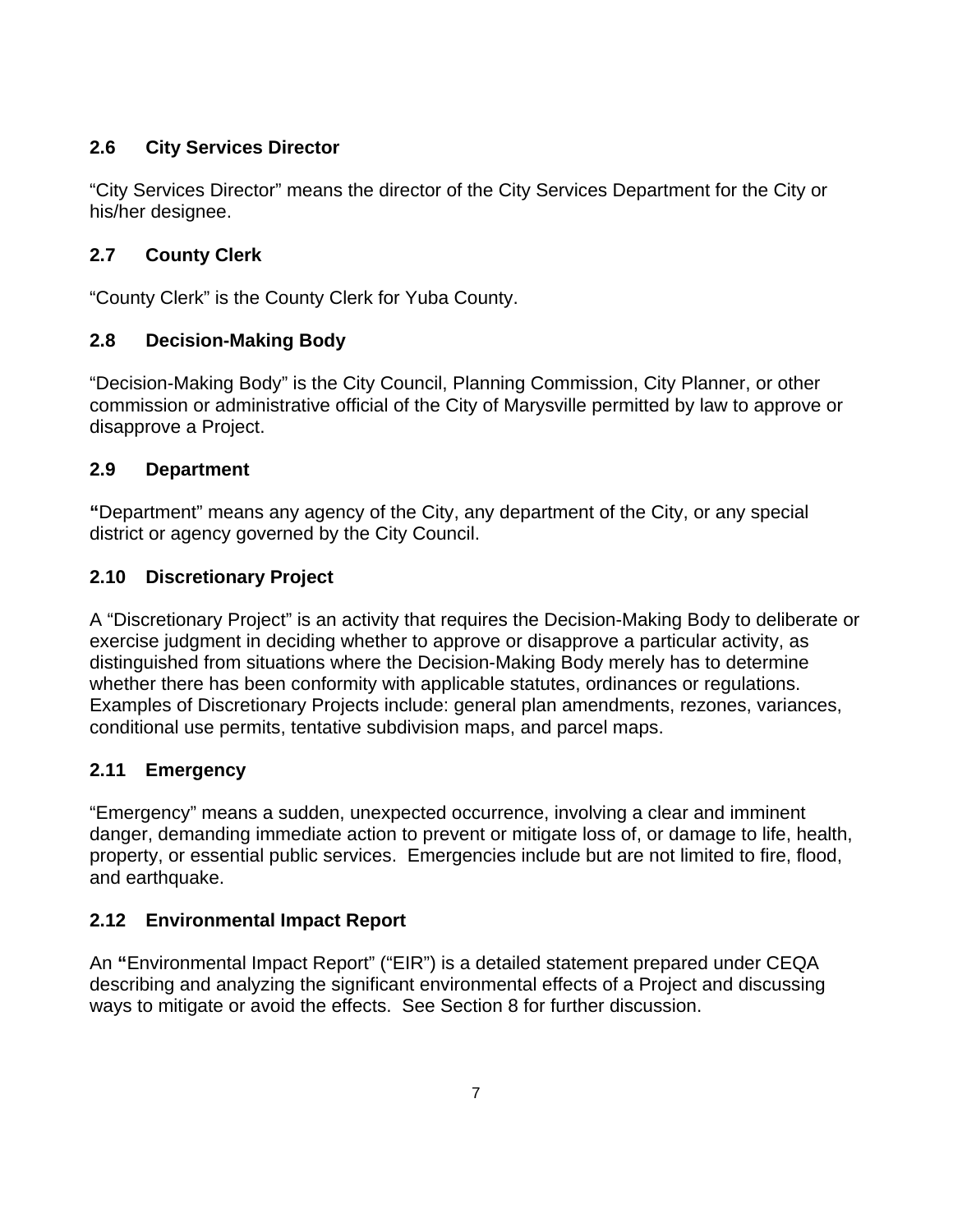## <span id="page-7-0"></span>**2.13 Guidelines**

"Guidelines" mean the California State Guidelines for the Implementation of the California Environmental Quality Act (Division 6, Title 14, Section 15000 *et. seq.* of the California Code of Regulations).

## **2.14 Initial Study**

An "Initial Study" is a preliminary analysis prepared by the Lead Agency to determine whether an EIR or a Negative Declaration must be prepared or to identify the significant environmental effects to be analyzed in an EIR.

## **2.15 Lead Agency**

The "Lead Agency" is the public agency that has the principal responsibility for carrying out or approving a Project. The Lead Agency will decide whether an EIR or a Negative Declaration will be prepared for a Project and will cause the document to be prepared.

## **2.16 Ministerial Projects**

"Ministerial Projects" are Projects approved by a government agency upon the given facts of the matter against objective standards in the legally prescribed manner with little or no personal judgment or opinion. A ministerial decision involves only the use of fixed standards or objective measurements. Personal, subjective judgment in deciding whether or how a Project should be carried out cannot be used. The following are some of the City's actions that, unless part of a larger Project that is not exempt or ministerial, are ministerial in nature:

- a. Issuance of building, plumbing, or electrical permits.
- b. Issuance of business licenses.
- c. Approval of final subdivision maps.
- d. Approval of individual utility service connections and disconnections.
- e. All code compliance and zoning determination reviews.
- f. Corrections to approved tract and parcel maps.
- g. Approval of sign permits not requiring special approval.
- h. Issuance of encroachment permits.

## **2.17 Mitigation Measures**

Mitigation Measures are changes in the proposed Project for the purpose of avoiding or reducing one or more of its potentially adverse environmental impacts. Mitigation Measures include:

a. Avoiding the impact altogether by not taking a certain action or parts of an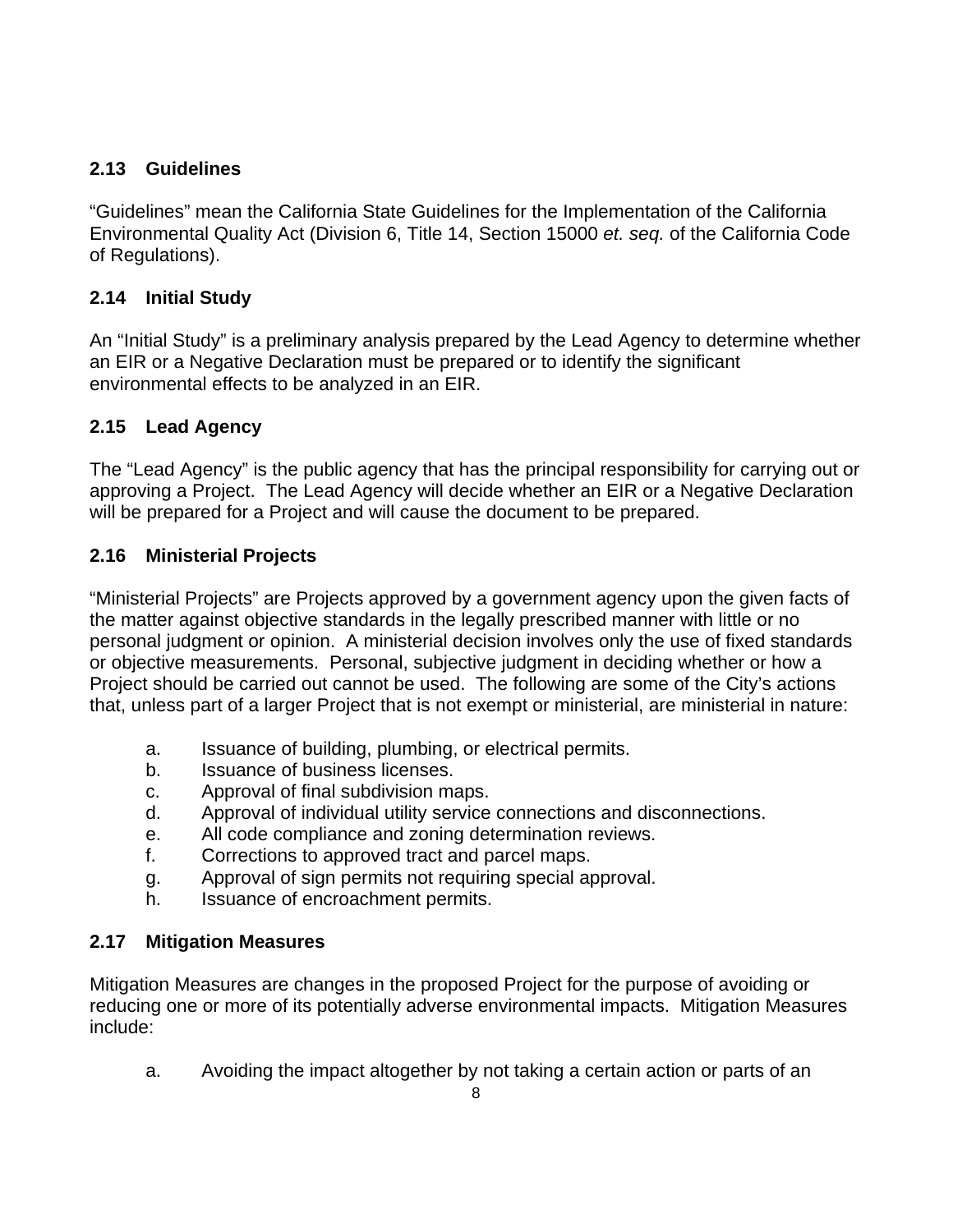action.

- <span id="page-8-0"></span>b. Minimizing impacts by limiting the degree or magnitude of the action and its implementation.
- c. Rectifying the impact by repairing, rehabilitating, or restoring the impacted environment.
- d. Reducing or eliminating the impact over time by preservation and maintenance operations during the life of the action.
- e. Compensating for the impact by replacing or providing substitute resources or environments.

## **2.18 Negative Declaration**

A **"**Negative Declaration" is a written statement by the Lead Agency briefly describing the reasons that a proposed Project, not exempt from CEQA, will not have a significant effect on the environment and therefore does not require the preparation of an EIR.

#### **2.19 Planning Commission**

"Planning Commission" means a commission appointed by the Council to make recommendations and take actions concerning land use or zoning for the City and has the same definition here as it does in the City's zoning code.

## **2.20 Project**

A "Project" means the whole of an action, which has a potential for resulting in either a direct physical change in the environment, or a reasonably foreseeable indirect physical change in the environment, and any of the following:

- a. is directly undertaken by a public agency.
- b. is undertaken by a person who is supported through public agency contracts, grants, subsidies, loans or other forms of assistance, or involves the issuance to a person of a lease, permit, license, certificate, or other entitlement for use by one or more public agencies.
- c. is subject to one or more discretionary governmental approvals; an activity requiring the issuance of a permit, certificate, license, or other entitlement to proceed with development and use.

## **2.21 Responsible Agency**

A "Responsible Agency" is a public agency that proposes to carry out or approve a Project for which the Lead Agency is preparing or has prepared an EIR or Negative Declaration. The term includes all public agencies other than the Lead Agency that have discretionary approval power over the Project.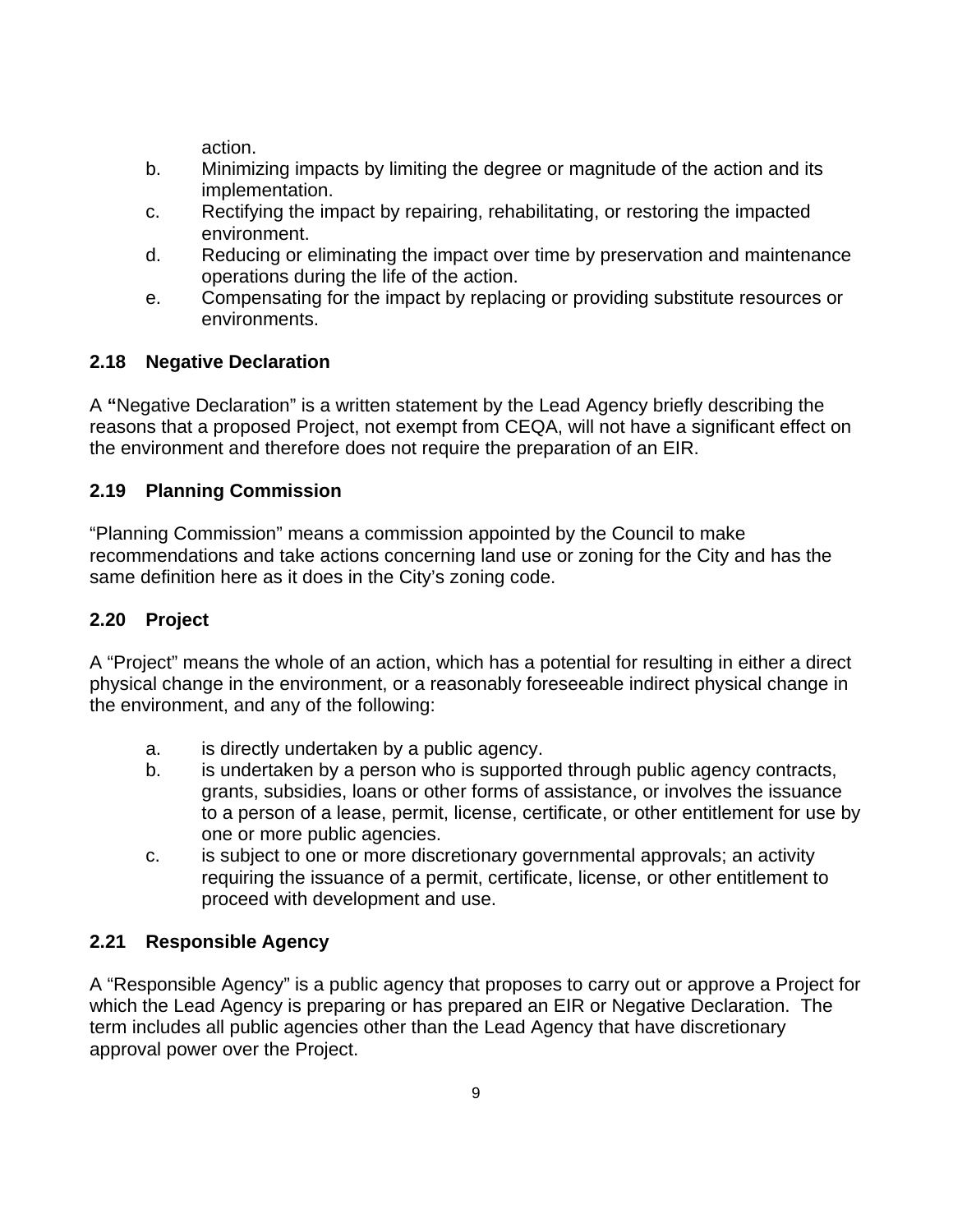## <span id="page-9-0"></span>**2.22 State**

"State" means the State of California.

## **2.23 Trustee Agency**

A "Trustee Agency" is a State agency having jurisdiction by law over natural resources affected by a project that are held in trust for the people of the State. For example, the Department of Fish and Game and the State Department of Parks and Recreation are Trustee Agencies.

## **Section 3: Applications Procedures**

## **3.1 Applicability**

- **A. General.** These application procedures apply to all activities determined to be a Project subject to CEQA review. No review is required under CEQA under the following circumstances:
	- **1.** If the activity is determined not to be a Project.
	- **2.** If the activity is ministerial (as defined in Section 15369 of the Guidelines).
	- **3.** If the activity is one which the Decision-Making Body will disapprove (Section 15270 of the Guidelines).
	- **4.** The activity is an Emergency Project.
- **B.** Public Projects. For public Projects, the environmental determination and documents shall be prepared by the Planning Department of the City. The City Planner may, in some cases, authorize document preparation to be overseen and completed by another City Department.

## **3.2 Pre-submittal Meeting**

When requested by an applicant, a pre-submittal meeting may be held with the City Planner to discuss the general environmental issues affecting a Project. Although a pre-submittal meeting is not required, it is strongly encouraged where there is a possibility that the Project will have a significant effect on the environment.

## **3.3 Determining if Applications are Complete**

Once a Project application has been submitted, it shall be checked to determine if it contains the required information prior to acceptance by the Planning Department. A checklist of required items for each type of application is available at the Planning Department. It is the responsibility of the applicant to ensure that all required information is provided. Projects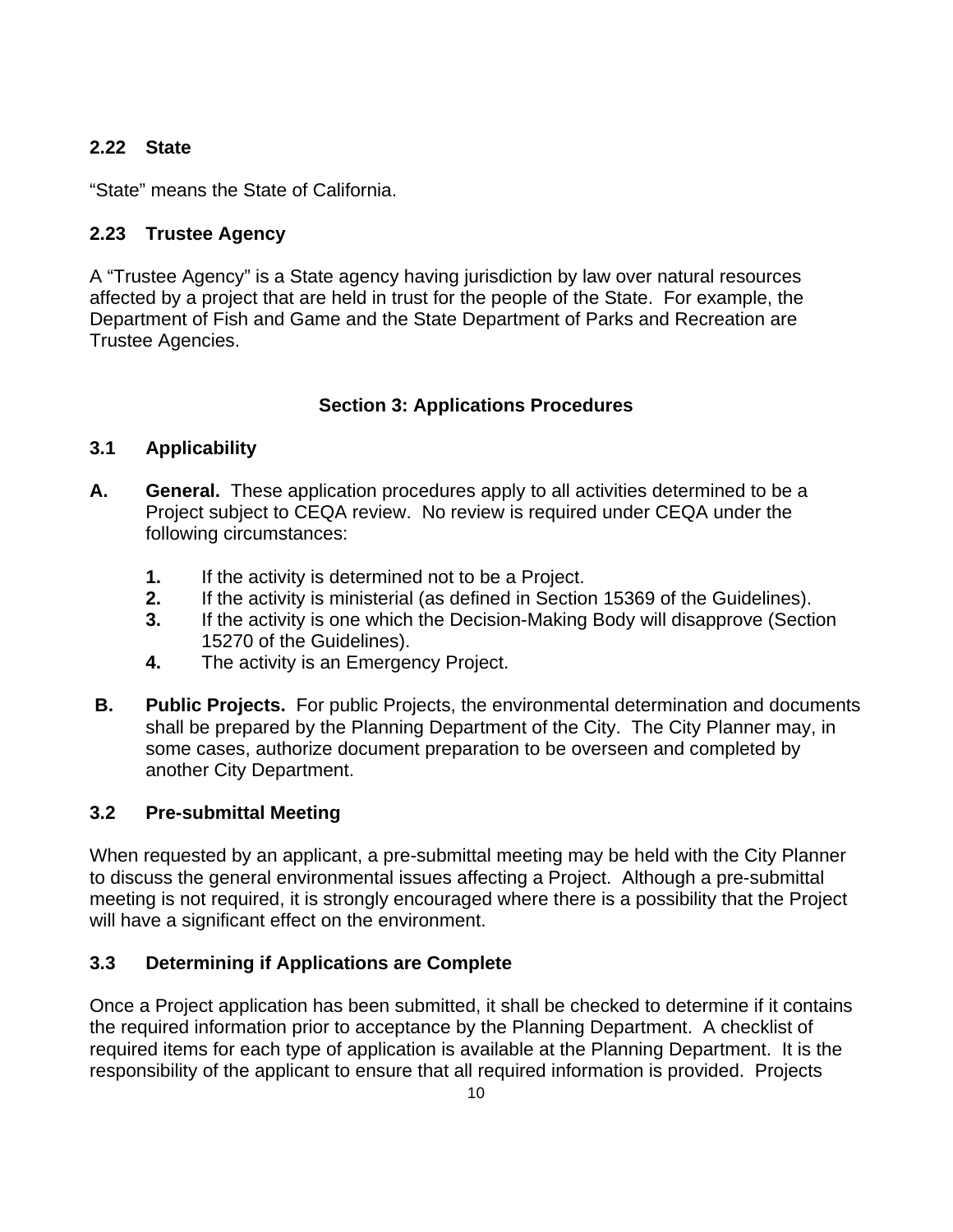<span id="page-10-0"></span>shall not be deemed received for purposes of processing until an application is accepted as complete by the City Planner.

**A. Incomplete Applications.** If the City Planner determines that an application is incomplete, the applicant shall be notified in writing, within thirty (30) days of the application's submission, specifying the areas which were found to be incomplete, and what is needed to complete the application.

 Upon being notified in writing that the application is incomplete, an applicant shall have ten (10) days to appeal the City Planner's determination. The appeal shall be made to the Planning Commission subject to the City's Fee Schedule.

- **B. Complete Applications.** In instances where more information has been requested to provide a complete application, the City Planner shall notify the applicant in writing when the application has been determined to be complete.
- **C. Application Status Reports.** Application status reports shall be made available to the public at the Planning Department counter or upon individual request, time permitting.

#### **Section 4: Exemption Process**

#### **4.1 Exemption Determination**

Within thirty (30) days of accepting a planning application submittal as complete, the City Planner shall determine if the Project is exempt from the provisions of CEQA. The City Planner will make reasonable efforts to complete an initial review of the application for the exemption status and notify the applicant of Project status within seven (7) days of the application submittal date. This determination shall be based on the City Planner's judgment as to whether it can be determined with certainty that there is no possibility that the activity in question may have a significant effect on the environment and shall be made in accordance with the provisions of the Guidelines. If the City Planner determines that an activity or type of Project listed may have a significant effect on the environment, regardless of whether or not the Project may qualify for an exemption under the Guidelines, he/she will prepare an Initial Study in accordance with Section 5 of the Rules and Procedures.

- **A. Statutory Exemptions** -- Article 18 (Sections 15260 15285).
- **B. Categorical Exemptions** -- Article 19 (Sections 15300 15333).
- **C. Ministerial Projects** -- Section 15268 and as set forth in Section 2.15 of these Rules and Procedures.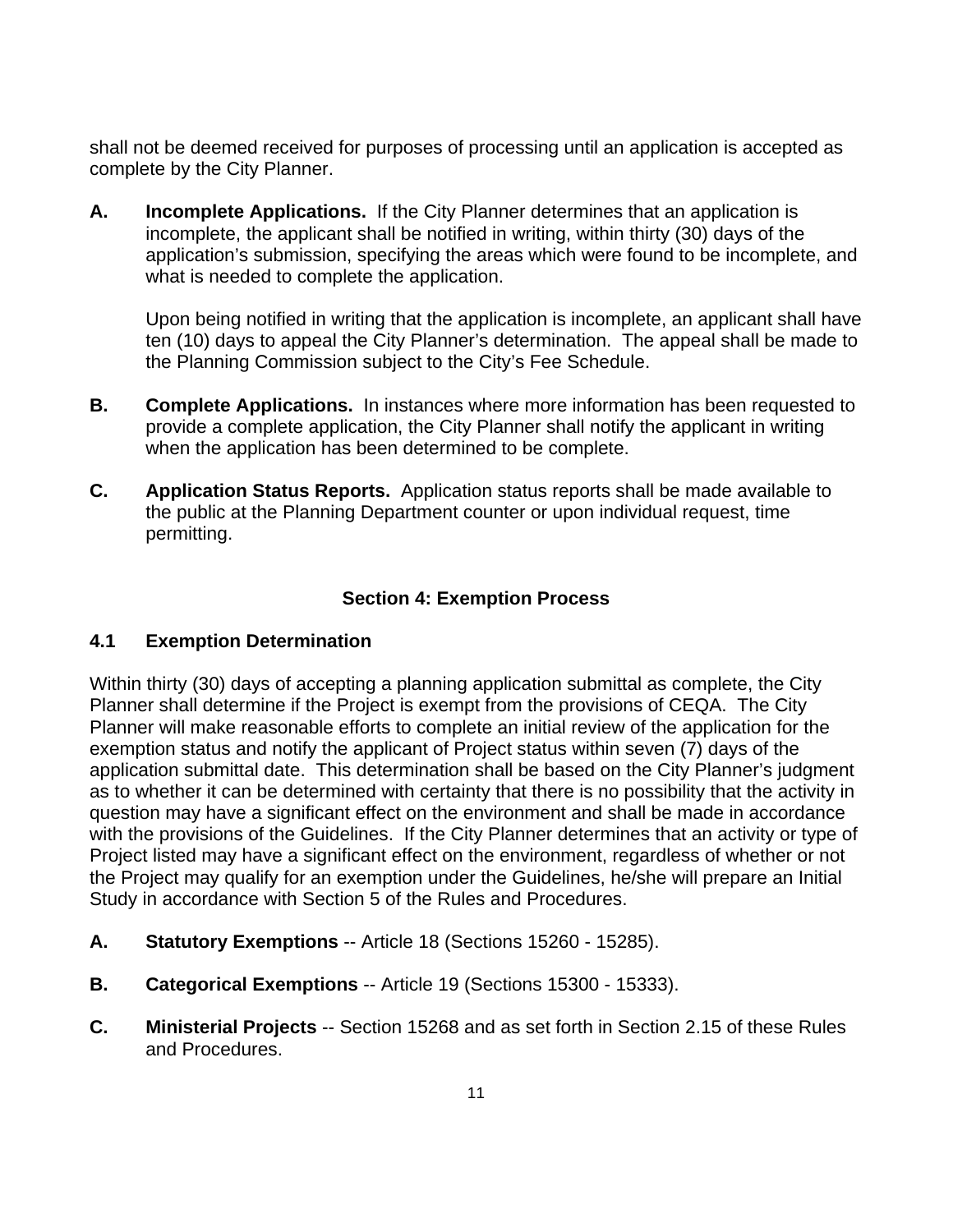- <span id="page-11-0"></span>**D. Projects with no possibility of significant effect** -- Section 15061.
- **E. Residential Projects undertaken pursuant to a specific plan** which meet the requirements of Section 15182 of the Guidelines.

## **4.2 Completing and Filing the Exemption Form**

After finding that a Project is exempt, the City Planner may complete a Notice of Exemption (Appendix B).

## **4.3 Filing of a Notice of Exemption**

Following approval of an exempt Project by the Decision-Making Body, a Notice of Exemption (Appendix B) may be filed as follows:

- **1. Public Projects.** The City Planner may file a Notice of Exemption in accordance with Section 15061(d) of the Guidelines within ten (10) working days of the Project's approval.
- **2. Private Projects.** The City Planner will not file a Notice of Exemption for private Projects, but forms will be available at the City Services Department. The applicant is encouraged to file a Notice of Exemption in order to shorten the statutory challenge period provided in CEQA. Section 15062(d) states that if the Notice of Exemption is filed with the County Clerk, a thirty five (35) day statute of limitations for litigation on CEQA grounds is started ; if a Notice is not filed, the statute of limitations is one hundred eighty (180) days.

## **Section 5: Initial Study Process**

An Initial Study is a preliminary analysis prepared by the Lead Agency to determine if a Project will have a significant effect on the environment. If the Lead Agency can determine that an EIR will clearly be requested for the Project, an Initial Study is not required but may still be desirable.

## **5.1 Conduct of the Initial Study**

An Initial Study shall be prepared for all public and private Projects which are not exempt from CEQA according to Section 4, unless the City Planner has determined that an EIR will be required, and the applicant agrees with this determination. An initial study shall be completed for projects within 45 days from the date the City Planner determines that an initial study is required (California Government Code Section 65951. All Initial Studies shall be conducted in accordance with Section 15063 of the Guidelines and should be completed within thirty (30) days upon determination of application completeness.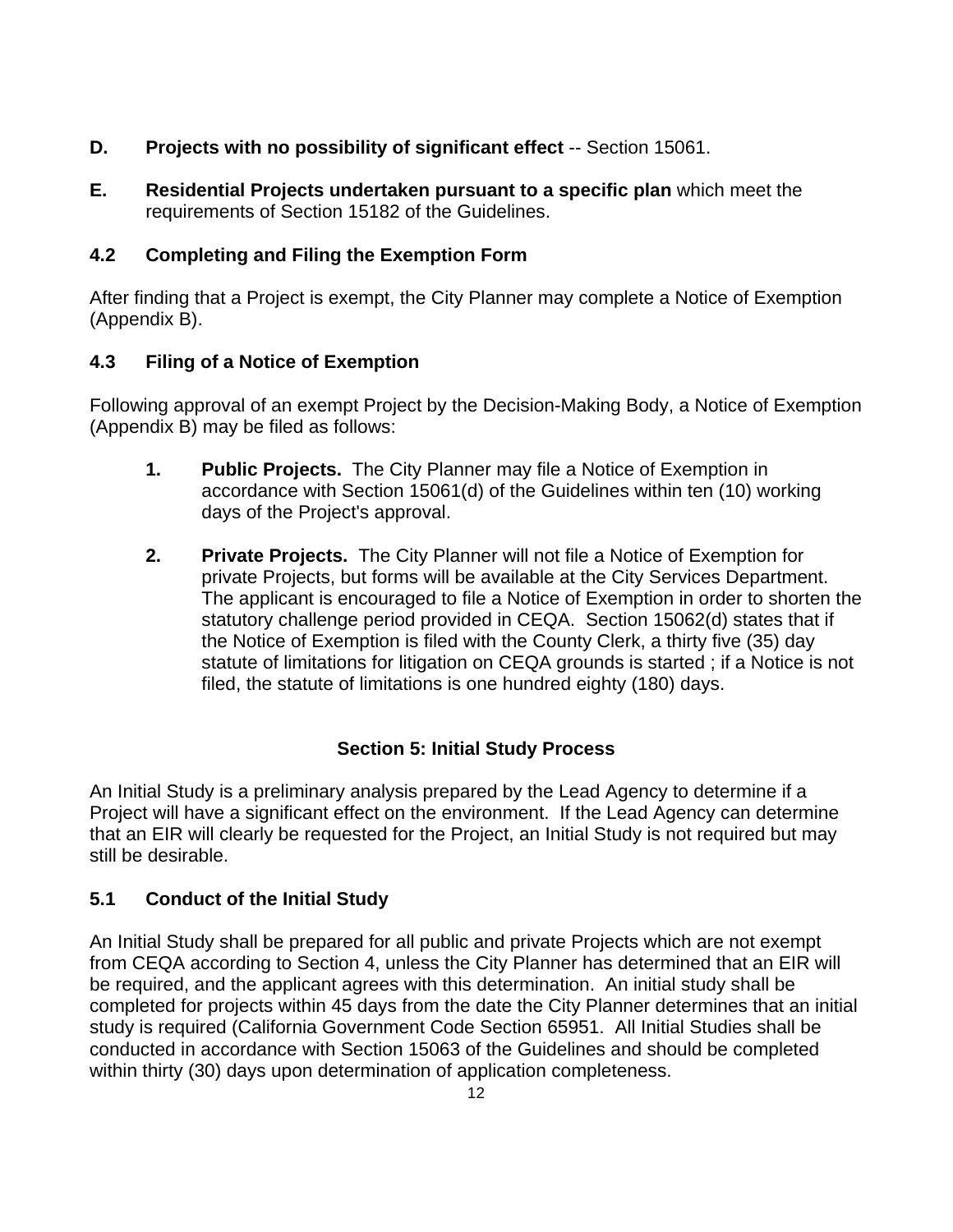#### <span id="page-12-0"></span>**5.2 Consultation**

The City Planner may consult with and solicit recommendations from all Responsible and Trustee Agencies (see Sections 15063(g) and 15083 of the Guidelines), and City Departments. Appendix D lists agencies with special expertise in various subject areas that may be used to solicit comments in the review of environmental documents. For most Projects, this consultation can be adequately satisfied by a telephone call to the appropriate member of the agency's staff. The comments and recommendations of the Responsible or Trustee Agency and City Departments shall be reflected in the Initial Study.

#### **5.3 Evaluating Projects**

- **A.** The City Planner shall evaluate Projects for their effect on the environment by using the Initial Study Checklist (refer to Appendix C) and by calling upon various sources of information, including the general plan, previously completed EIRs and other environmental studies. After evaluating a Project, the City Planner shall make a written recommendation that is supported by factual evidence.
	- **1.** For Projects with no previous environmental documents or previously prepared documents found to be inadequate because changes have been made to the Project or Project setting, the analysis shall focus on the identification of significant effects according to Sections 15064, 15065, and Appendix C of the Guidelines. These sections describe the criteria and mandatory findings for establishing whether a Project may have a significant adverse effect on the environment.
	- **2.** For Projects with previous environmental documents, the analysis shall focus upon the criteria contained in Sections 15162, 15163, 15164, 15167, 15168, and 15182 of the Guidelines, which describe the procedures to follow if there have been substantial changes in the Project or Project setting since the original environmental documents were prepared.
- **B.** If additional outside review is required to determine the potential significant effects of a Project, (e.g., a study of potential traffic impacts) it should be accomplished in an Expanded Initial Study and with the overview of the City Planner. Any fees for this outside study shall be borne solely by the applicant. See Section 6 of these Rules and Procedures, Expanded Initial Study.
- **C.** Upon completion of the Initial Study, the City Planner shall transmit it along with the preliminary determination to the applicant. If insufficient information exists to determine whether the Project will have a significant effect on the environment, additional information from the applicant or an Expanded Initial Study shall be required.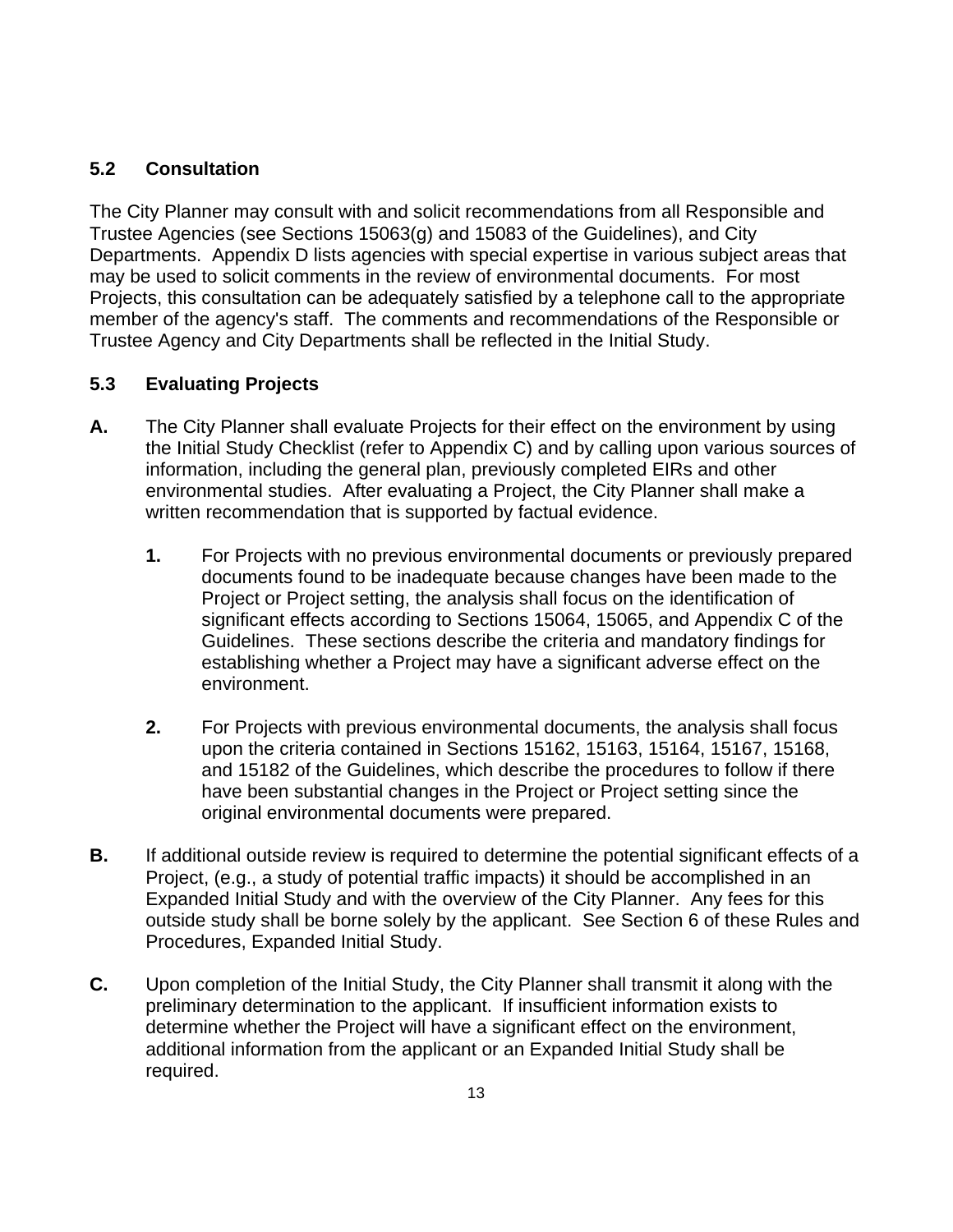- **D.** After a preliminary determination that a Project may have a significant effect on the environment, the City Planner should meet with the applicant in an attempt to reach agreement on acceptable Mitigation Measures and/or Project alternatives which would lessen or avoid the significant effects outlined in the Initial Study. If an agreement is reached, the City Planner shall revise the Initial Study to incorporate the changes, alternatives, and/or mitigation. Changes to the Project or Mitigation Measures shall be agreed to in writing by the applicant and documented in the Initial Study. Appendix A contains a sample form letter that may used for the written agreement.
- **E.** The City Planner, on the basis of the environmental analysis and other information contained in the Initial Study, shall make one of the following preliminary determinations outlined below within thirty (30) days after accepting the application as complete: (NOTE: This deadline may be extended an additional fifteen (15) days by the City Planner and the Project applicant as provided in Section 15102 of the Guidelines.)
	- **1.** That there is no substantial evidence that the proposed Project may have a significant effect on the environment. Proceed to Section 7, Negative Declaration and Mitigated Negative Declaration Process of these Procedures.
	- **2.** That, although the proposed Project could have a significant effect on the environment, there will not be a significant effect because the Mitigation Measures that have been incorporated into the Project will avoid or mitigate the effects to a point where clearly no significant effects would occur. Proceed to Section 7, Negative Declaration and Mitigated Negative Declaration Process.

This determination should be made in cases where the Mitigation Measures are readily apparent and can be agreed to by the City Planner and the applicant. The City shall prepare a reporting and monitoring program for any Mitigation Measures incorporated into the Project to ensure compliance, as set forth in Section 13 of these Rules and Procedures.

**3.** That, although the Project could have a significant effect on the environment, there may be Mitigation Measures and/or Project alternatives that, upon further examination, may eliminate or lessen the possibility of significant effects. Proceed to Section 6 Expanded Initial Study Process.

If further study is necessary to determine whether a Project will have a significant effect on the environment, an Expanded Initial Study would be appropriate.

**4.** That, pursuant to Section 15153 of the Guidelines, an environmental document has already been prepared that adequately evaluates the Project's potential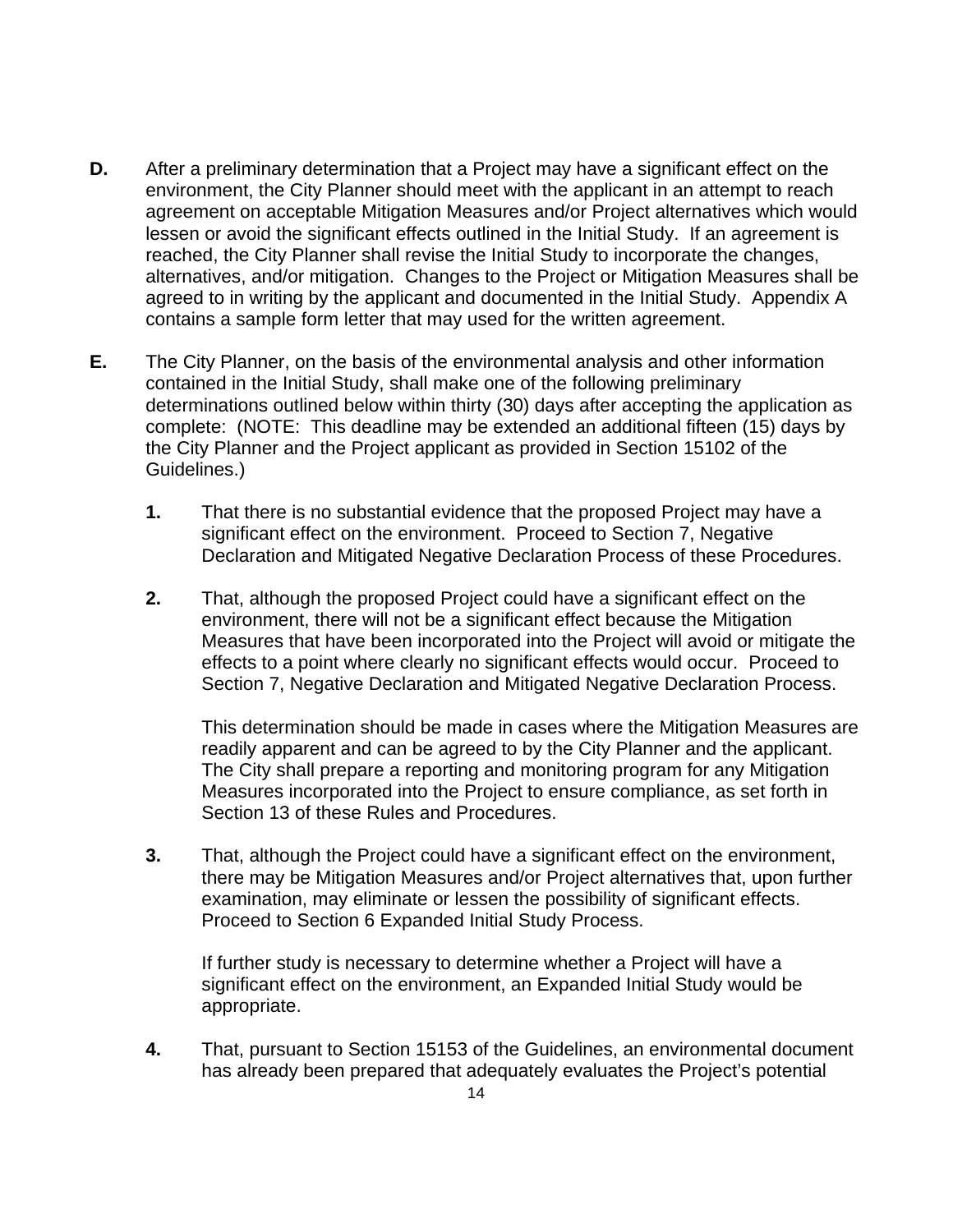<span id="page-14-0"></span>effects, and no additional document is needed. Proceed to Section 8 Environmental Impact Report Process.

- **5.** That an EIR has already been prepared, and either a Supplement or an Addendum is appropriate (only minor additional information or alterations would be necessary to make the previous EIR adequately apply to the Project). Proceed to Section 9A Previous Environmental Impact Report Process.
- **6.** That the Project may have a significant effect on the environment (pursuant to section 15064 of the Guidelines). Proceed to Section 8 Environmental Impact Report Process.

## **Section 6: Expanded Initial Study Process**

#### **6.1 Preparation of an Expanded Initial Study**

In some instances, a Project's significant effect on the environment may be identified after an Initial Study has been prepared. If Mitigation Measures and/or Project alternatives could lessen the significant effects to an acceptable level, but there is insufficient information to support this, the City Planner shall prepare in writing the recommendation for the preparation of an Expanded Initial Study. An Expanded Initial Study may also be appropriate as a means of identifying the scope of potential impacts. The applicant shall pay any additional fees as determined by the City Planner to defray the cost of preparation of an Expanded Initial Study. These costs may include the costs for preparation of technical studies needed to complete the Expanded Initial Study. The Expanded Initial Study may be prepared either by the City Planner or by outside consultants. Any consultants used to prepare technical reports should be selected from the City's list of consultants. All work shall be coordinated by the City, and reports shall be submitted directly from the consultant to the City.

## **6.2 Scope and Content of an Expanded Initial Study**

The scope and content of the Expanded Initial Study shall be determined by the City Planner prior to the preparation of the study. The scoping should include a determination of any additional technical reports and/or analyses that will be required to complete the information required to evaluate the Project and why it is needed. These studies may rely upon expert opinion supported by facts, technical studies, or other substantial evidence to document its findings. However, an Expanded Initial Study is neither intended nor required to include the level of detail included in an EIR.

## **6.3 Consideration of the Expanded Initial Study**

Information contained in the Expanded Initial Study shall be reviewed by the City Planner. If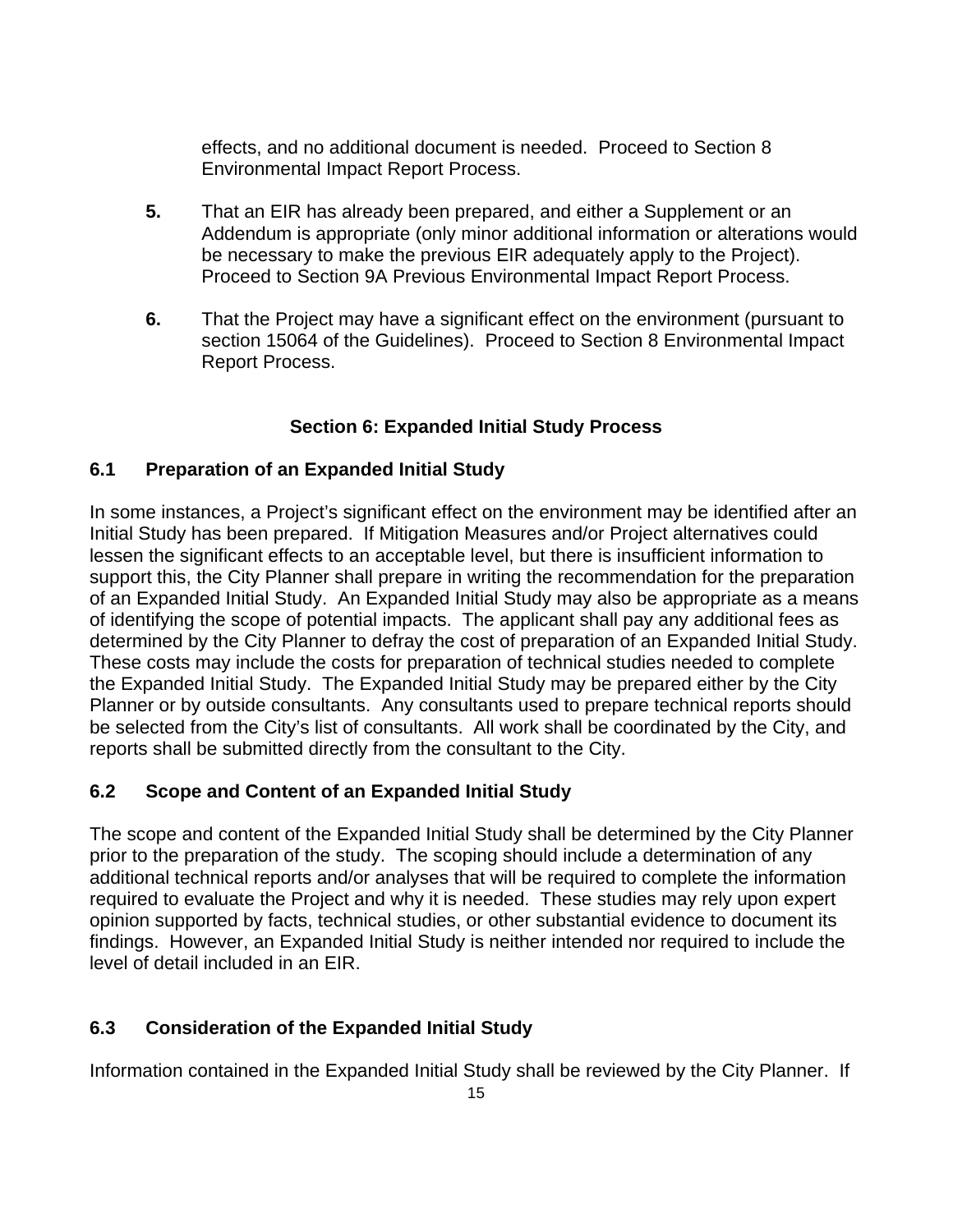<span id="page-15-0"></span>needed, additional information and/or clarification of the Expanded Initial Study may be requested. The City Planner shall consider the information contained in the Expanded Initial Study and shall make a determination as to whether significant effects may result from the proposed Project.

If it is determined that, on the basis of the evaluation and/or Mitigation Measures contained in the Expanded Initial Study, there are no significant effects, a Negative Declaration shall be prepared in accordance with Section 7 of the Rules and Procedures. The Negative Declaration shall be completed and ready for approval within one hundred five (105) days of the date the application was determined to be complete. If, after completion of the Expanded Initial Study, either (1) issues are still unresolved; (2) additional issues have arisen; or (3) the potential for significant effects is confirmed, an EIR shall be required in accordance with the process contained in Section 8 of the Rules and Procedures.

#### **Section 7: Negative Declaration and Mitigated Negative Declaration Process**

A Negative Declaration is a written statement by the Lead Agency briefly stating that there is no substantial evidence that the Project will have a significant effect on the environment and therefore does not require the preparation of an EIR.

A Mitigated Negative Declaration is a Negative Declaration prepared for a Project when the Initial Study had identified potentially significant effects on the environment, but revisions in the Project plans or proposals made by, or agreed to by, the Applicant before the proposed Negative Declaration and Initial Study are released for public review would avoid the effects or mitigate the effects to a point where clearly no significant effect on the environment would occur, and there is no substantial evidence in light of the whole record before the City that the Project, as revised, may have a significant effect on the environment.

The policies and procedures specified in this section regarding Negative Declarations shall also apply to Mitigated Negative Declarations unless stated otherwise.

#### **7.1 Preparation of a Draft Negative Declaration or Draft Mitigated Negative Declaration**

As soon as the City Planner determines that a Project will not have a significant effect on the environment, a draft Negative Declaration shall be prepared by the City Planner (Appendix E) in accordance with Section 15071 of the Guidelines.

#### **7.2 Thresholds of Negative Declaration and Mitigated Negative Declaration**

The Negative Declaration may establish thresholds, where appropriate, for a given Project and Mitigation Measures based on these thresholds that reduce any potential significant impacts to an acceptable level. If revisions to the Project are proposed during its review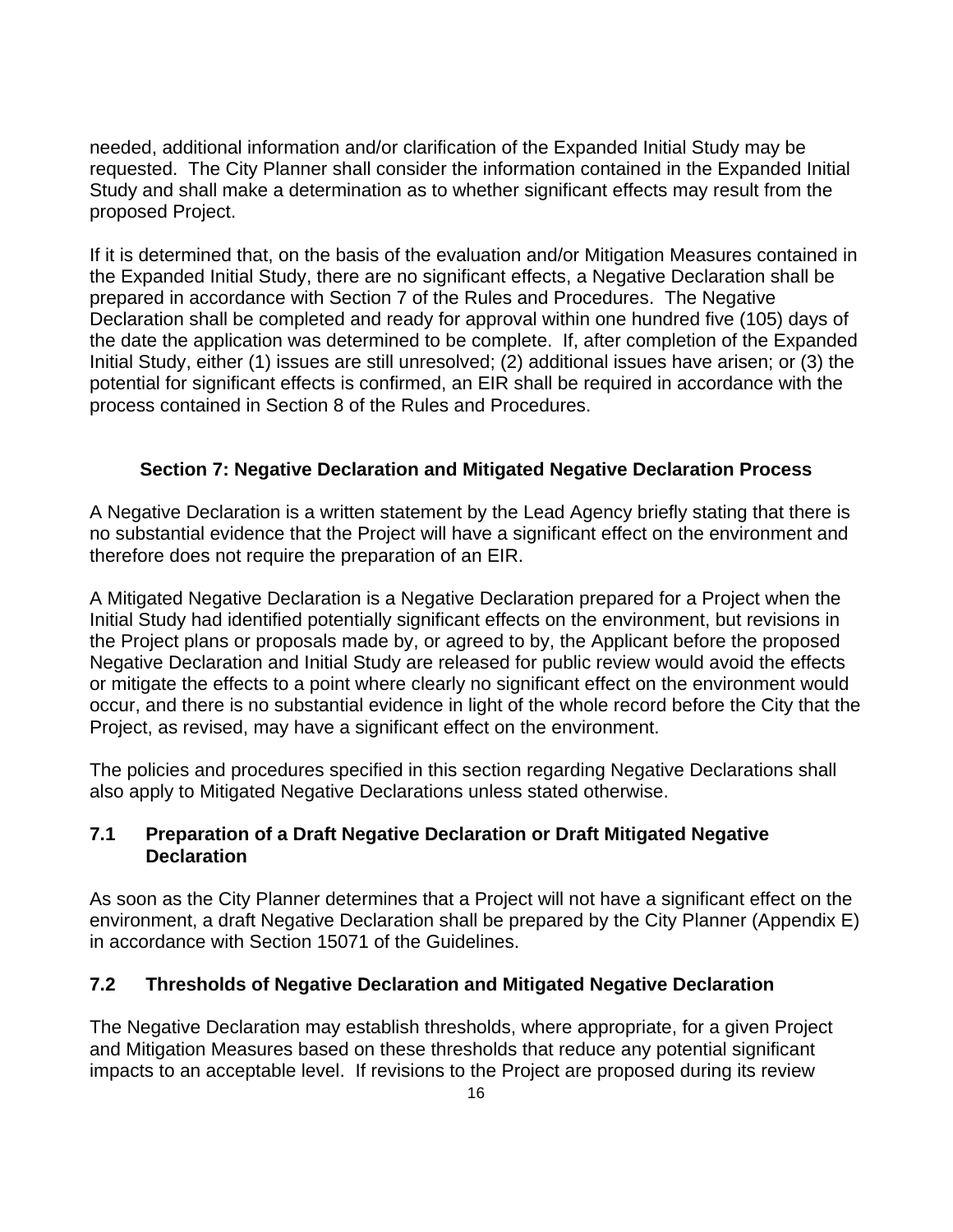<span id="page-16-0"></span>process, the Project should be compared to the original Project and environmental review to determine whether changes or additions to the Mitigation Measures are required. Changes in the Project description that are designed to mitigate significant environmental effects shall be completed before the draft Negative Declaration is released for public review, as required by Section 15070 (b)(1) of the Guidelines.

#### **7.3 Public Notice and Review**

- **A. General.** Public notice and review of the draft Negative Declaration shall be for a twenty (20) day period (thirty (30) days if State Clearinghouse review is required) and may be combined with the public notice required for a Project. Notice shall be given by at least one of the following methods: (1) publication at least once in a newspaper of general circulation in the area affected by the Project; (2) by direct mail to owners of property within 300 feet of the Project as shown on the latest equalized assessment roll and as required for the specific Project or as otherwise required by Guideline 15072; or (3) posting of notice on and off site in the area where the Project is to be located. Method of noticing shall be determined by the City Planner. The public notice should contain a brief description of the proposed Project, its location and the address of the Planning Department where copies of the report may be reviewed. The applicant shall formally agree to complete any relevant Mitigation Measures prior to noticing the Negative Declaration as noted in Section 5.3E of the Rules and Procedures.
- **B. Additional Distribution.** The City Planner shall provide additional notice through distribution of the draft Negative Declaration, at the outset of the review period, to: all organizations and individuals who previously requested such notice, Responsible and Trustee Agencies, other public agencies having jurisdiction by law, the applicant, and the Project file. The draft Negative Declaration shall also be distributed to the State when the Project is determined to be of Statewide, regional, or area-wide significance (see Sections 15206 and 15207 of the Guidelines).

The materials distributed need only include the Negative Declaration form, a copy of the Initial Study, and Mitigation Measures. Exceptions: (1) the City Planner may forward additional supporting information where it is determined that it would help in the review of the environmental determination; (2) anyone specifically requesting the supporting information shall be provided with it upon payment of a copying fee established in accordance with the City's Fee Schedule.**;** (3) Responsible and Trustee Agencies and the State Clearinghouse shall receive the supporting analysis, as appropriate. NOTE: Failure to comply with the additional self-imposed requirements outlined in (1), (2), and (3), above, shall not invalidate the Project's approval.

**C. Public Hearings.** The City Planner may hold a public hearing on the draft Negative Declaration as provided by Section 15202 of the Guidelines, for the purpose of gaining public input for the public record.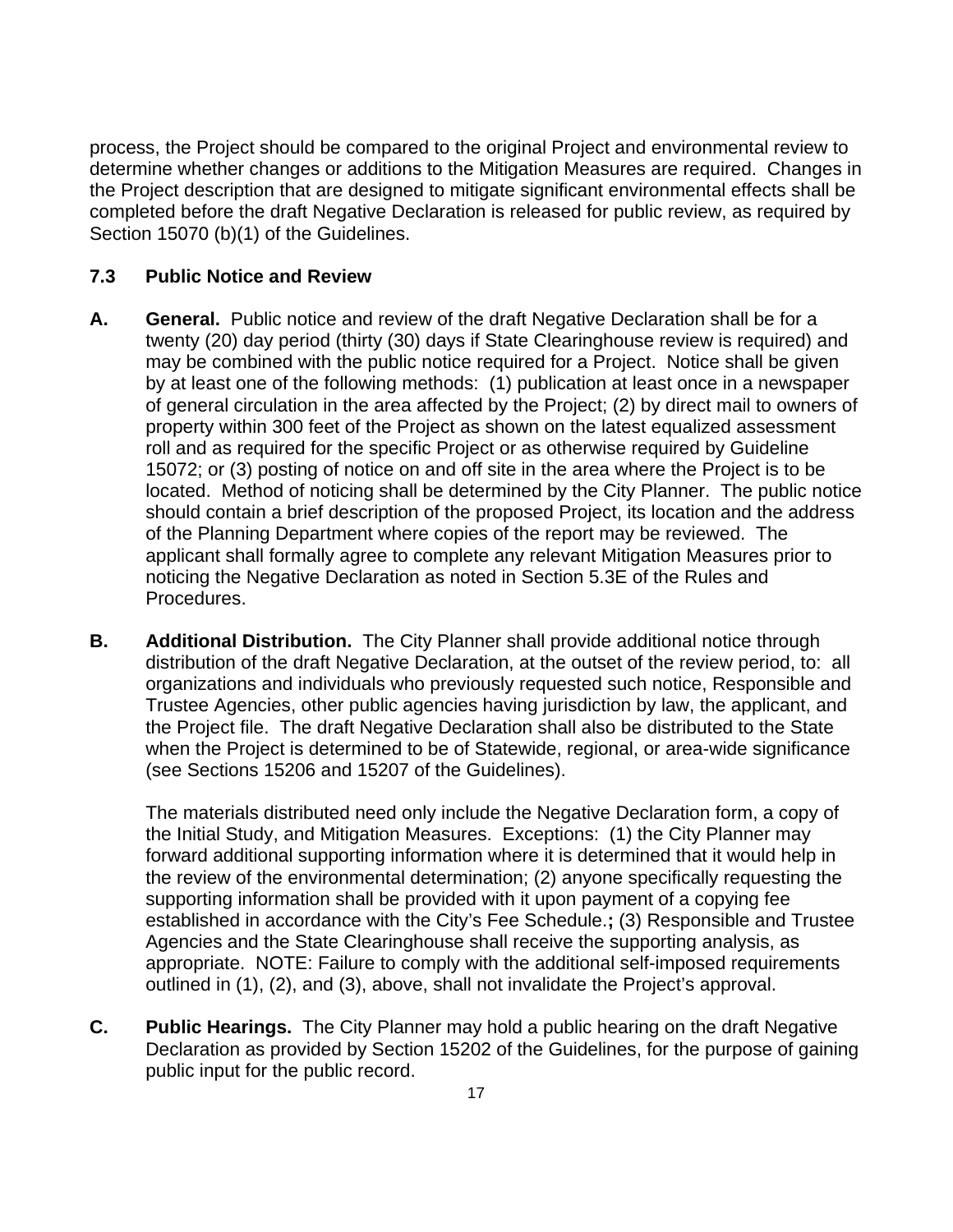#### <span id="page-17-0"></span>**7.4 Completing the Negative Declaration and Mitigated Negative Declaration**

- **A.** If no comments are received during the twenty (20) day review period (thirty (30) days for State Clearinghouse review) the Negative Declaration may be accepted as complete.
- **B.** If comments are received, the City Planner shall, within thirty (30) days of the close of the review period, review the comments and after giving them consideration, make one of the following determinations:
	- **1.** That an EIR should be prepared because the comments:
		- a. Fairly argue that on the basis of substantial evidence, the Project may have a significant effect on the environment; OR
		- b. Indicate there is serious public controversy concerning the environmental effects of the Project, which is supported by substantial evidence (Controversy not related to an environmental issue does not require the preparation of an EIR).
	- **2.** That the Negative Declaration should be accepted as complete because the comments do not provide the basis for requiring an EIR, as outlined above. The City Planner may, however, revise the Negative Declaration and Initial Study in response to comments received, before accepting it as complete. If the Negative Declaration (including the Project description and/or any recommended Mitigation Measures), is revised in response to comments received during the review period, the revised document must be recirculated for another twenty (20) day public review period (thirty (30) days for State Clearinghouse review) pursuant to Section 15073.5 of the Guidelines.

NOTE: The time limit for the City Planner's initial determination may be extended where he/she determines that additional studies will be required to properly evaluate the environmental issues raised by the comments.

## **7.5 Approval of the Negative Declaration and Mitigated Negative Declaration**

Before approving a Project for which a Negative Declaration has been prepared, the final Decision-Making Body, whether it is the City Planner, Planning Commission, or City Council, shall review and consider the Negative Declaration.

## **7.6 Timely Compliance**

A Negative Declaration shall be completed and ready for approval in not more than one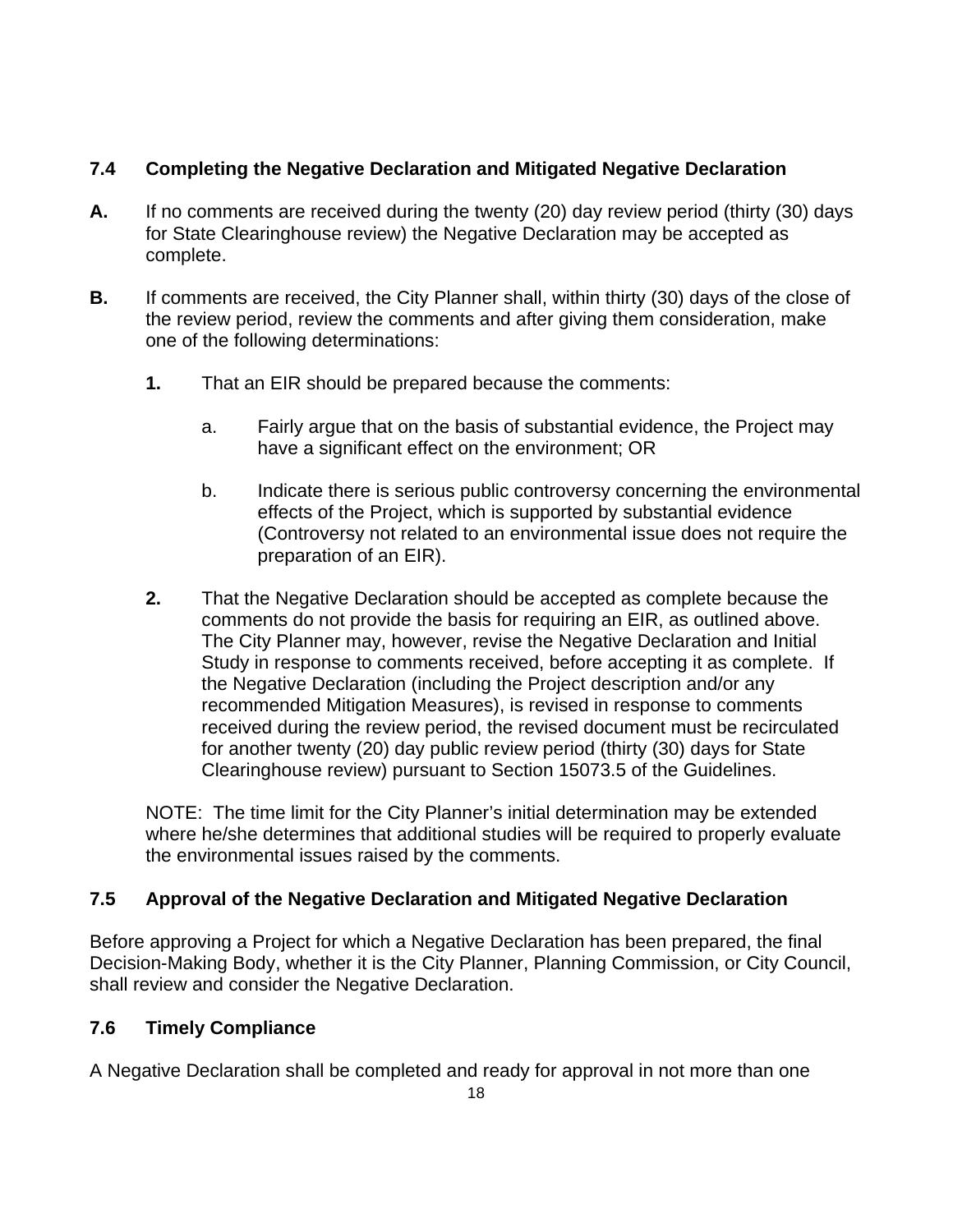<span id="page-18-0"></span>hundred five (105) days after an application has been accepted as complete, except in the following instances:

- **1.** The time period has been suspended because of unreasonable delay caused by the applicant (see Section 15109 of the Guidelines).
- **2.** Where a Project is subject to the National Environmental Policy Act (NEPA).
- **3.** Where the Project requires approval of other applications not subject to statutory deadlines such as annexations and sphere of influence amendments.
- **4.** When the applicant requests a time extension pursuant to Section 21100.2 and 21151.5 of the Public Resources Code. An extension may be granted for a maximum of six (6) months after an application is deemed complete. Under certain circumstances, the applicant may request a waiver of the one hundred five (105) day time period for a Negative Declaration or the one (1) year time limit for an EIR (*see* Section 15110 of the Guidelines that deals with Projects for which a combined EIR and EIS are required).

#### **7.7 Notice of Determination**

After the Decision-Making Body has made a decision to carry out a Project for which a Negative Declaration, EIR, Supplemental EIR, Addendum to an EIR, or previous EIR has been certified, the City Planner shall, within five (5) working days following approval of the Project, prepare and file a Notice of Determination with the County Clerk in accordance with Section 15075 or 15094 of the Guidelines. If the Project involves approval from the state agency, the notice must be filed with the State Office of Planning and Research (Section 15075(d) of the Guidelines).

#### **Section 8: Environmental Impact Report Process**

**Draft EIR:** A draft EIR is a detailed statement prepared under CEQA that describes and analyzes the significant environmental effects of a Project and discusses ways to mitigate or avoid the effects.

**Subsequent EIR:** Generally, a Subsequent EIR is required when there will be substantial changes to a Project, the circumstances under which the Project will be undertaken have changed, or new information of substantial importance to the Project becomes available and such information could not have been known at the time the previous EIR was prepared. A Subsequent EIR receives the same circulation and review as the previous EIR (see Section 15162).

**Supplemental EIR:** A Supplemental EIR is required after the preparation of a previous EIR if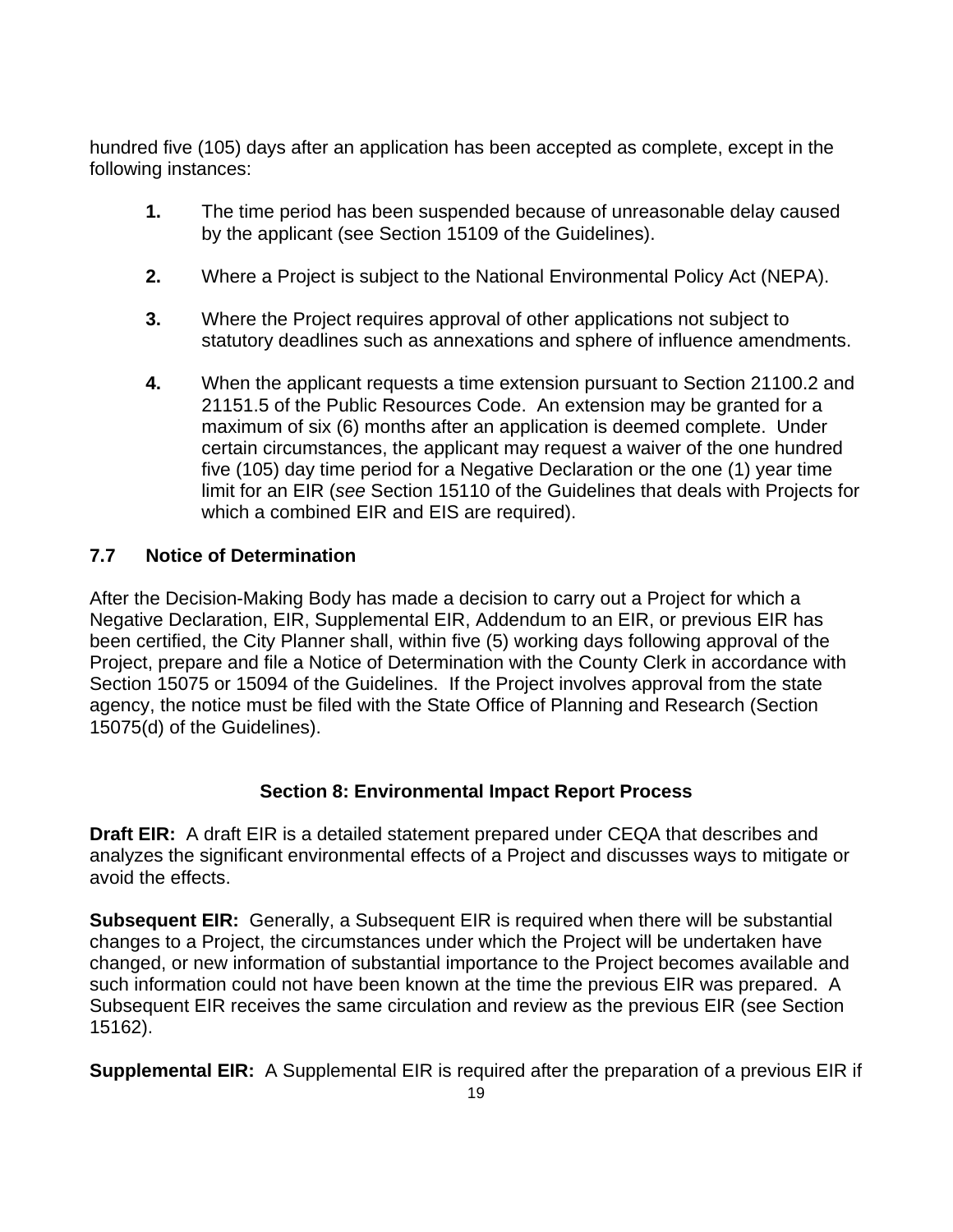<span id="page-19-0"></span>there have been substantial changes in the Project description, the Project setting, and/or new information regarding the effects of the Project become available (See Section 15163 of the Guidelines) and only minor additions and/or changes are necessary to make the previous EIR adequately apply to the Project. A Supplemental EIR receives the same circulation and review as the previous EIR.

**Addendum to an EIR:** An Addendum may be prepared for an EIR when minor technical changes or additions are required to make the EIR adequately evaluate the environmental effects of the Project. An Addendum is appropriate only in cases where the Project description, setting, and circumstances have not changed. An Addendum to an EIR does not need to be circulated separately from the EIR for public review, but can be attached or included in the Final EIR.

**Staged EIR:** Where a large capital Project will require a number of discretionary approvals over a period exceeding two (2) years, a Staged EIR can be proposed to cover the entire Project. This type of EIR must evaluate all proposals within a Project in light of current and contemplated plans and produce an informed estimate of the environmental consequences of the entire project (see Section 15167 of the Guidelines). The Staged EIR requires that supplements to the EIR be prepared when later approvals are required and additional information becomes available at the time the later approval would permit consideration of additional environmental impacts, Mitigation Measures, or reasonable alternatives to the Project.

**Program EIR:** A Program EIR evaluates a series of actions pertaining to a large Project which may be completed over a long range period (see Section 15168 of the Guidelines). Such reports analyze a broad range of environmental effects with recognitions that sitespecific environmental review may be required for particular aspects of the program (or Project). This approach will lead to the eventual preparation of subsequent environmental documents, such as Subsequent EIRs or Negative Declarations for implemented programs or Projects that occur as part of the larger program or Project.

#### **8.1 Notifying the Applicant**

If the City Planner has determined that an EIR, Addendum, Subsequent, Supplement, Staged, or Program EIR is required, the City Planner shall notify the applicant in writing. A copy of the Initial Study, if one was prepared, and a preliminary request for any additional information needed for the preparation of the EIR shall also be forwarded to the applicant.

#### **8.2 Notice of Preparation**

At the time the applicant is notified, the City Planner shall also complete and distribute to various departments and Trustee and Responsible Agencies (as provided in Appendix D) a Notice of Preparation (Appendix H) by certified mail and begin consultations with the applicant and qualified consultants as provided by Sections 15082 of the Guidelines.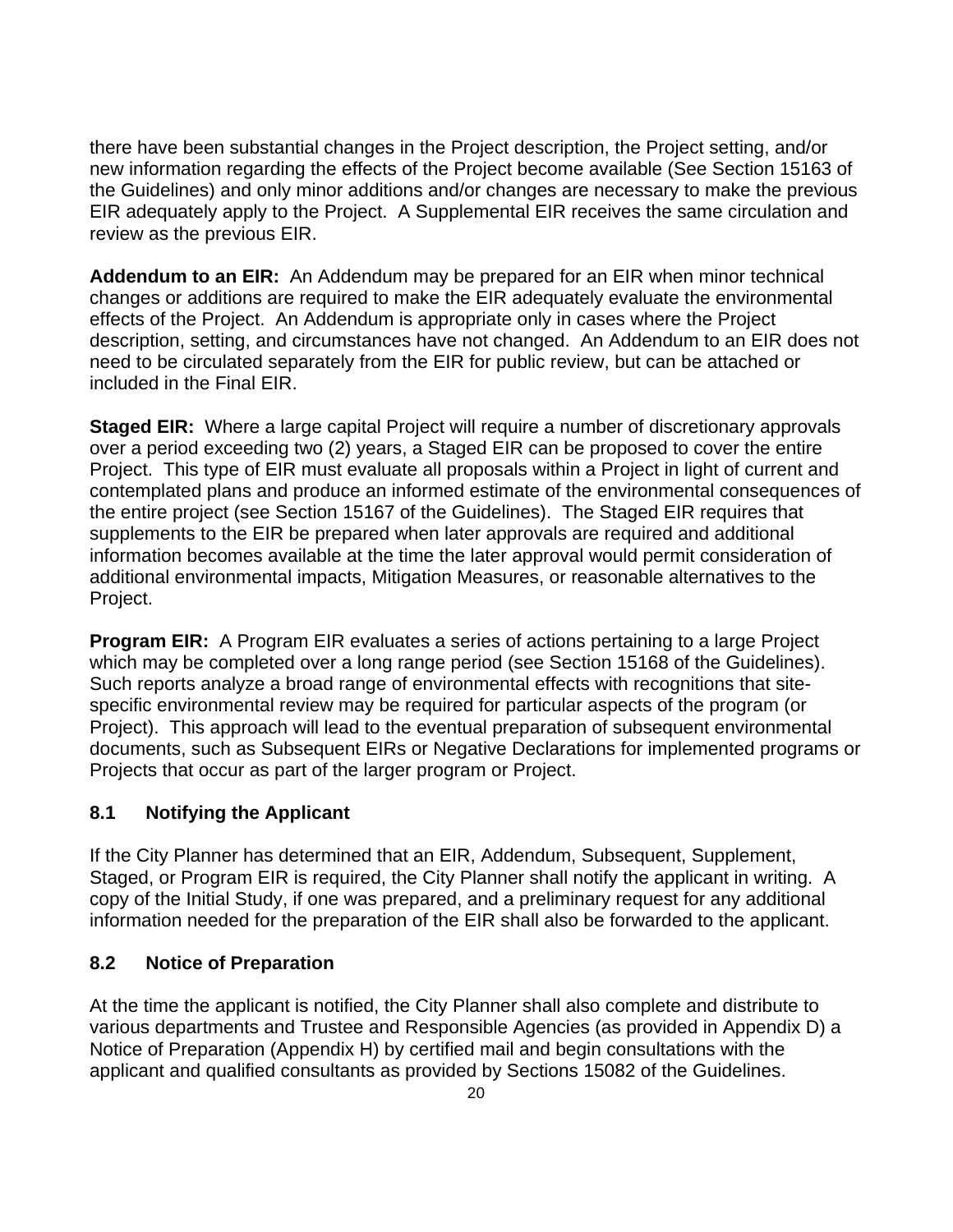## <span id="page-20-0"></span>**8.3 Scope of EIR**

Based on the results of the Initial Study, information received in response to the Notice of Preparation, and/or other review of the Project, the City shall determine the scope of the EIR. A meeting may also be held with Responsible Agencies, Trustee Agencies, and/or representatives from other City Departments to determine the scope of the EIR. The scope of the EIR shall include a listing of all technical reports (traffic, noise, biology, etc.) as well as any other special analyses that will be required. The scope should be written in a narrative rather than a checklist format to make it clear and easy to understand.

#### **8.4 Preparation of the Draft, Subsequent, or Supplemental EIR or Addendum to an EIR**

The City Planner shall either contract for the preparation of an EIR or prepare an EIR in accordance with the procedures outlined in paragraph 8.4A, below. If a consultant is selected to prepare the EIR the contract for preparing the EIR should be executed within 45 days from the date the City Planner has determined that an EIR is required (Public Resources Code Section 21151.5 (c).

#### **A. Consultant Selection**

- **1.** The City Planner shall compile and periodically update a certified list of qualified environmental consulting firms from which a consultant to prepare the EIR will be selected. This list should be compiled based on qualifications submitted by individual firms and should consist of:
	- a. Names and resumes of principals and employees of the firm who will be involved in the preparation of EIRs.
	- b. A listing of any relevant environmental documents prepared by the firm for which the firm was the lead consultant. Additional Projects for which the firm was a sub-consultant may also be listed. The name of the Project Manager should be included, as well as the scope of work and a list of references.
- **2.** EIRs shall be prepared by a qualified consultant under contract to the City. Following a determination that an EIR is required, the City Planner, after consulting with the City Planner, shall prepare a Request for Proposal (RFP) to prepare an EIR.
- **3.** The RFP should include the Notice of Preparation and Initial Study, if one was prepared, and the scope of work. An RFP should be sent to at least three consulting firms included on the City's approved EIR consultants list. The RFP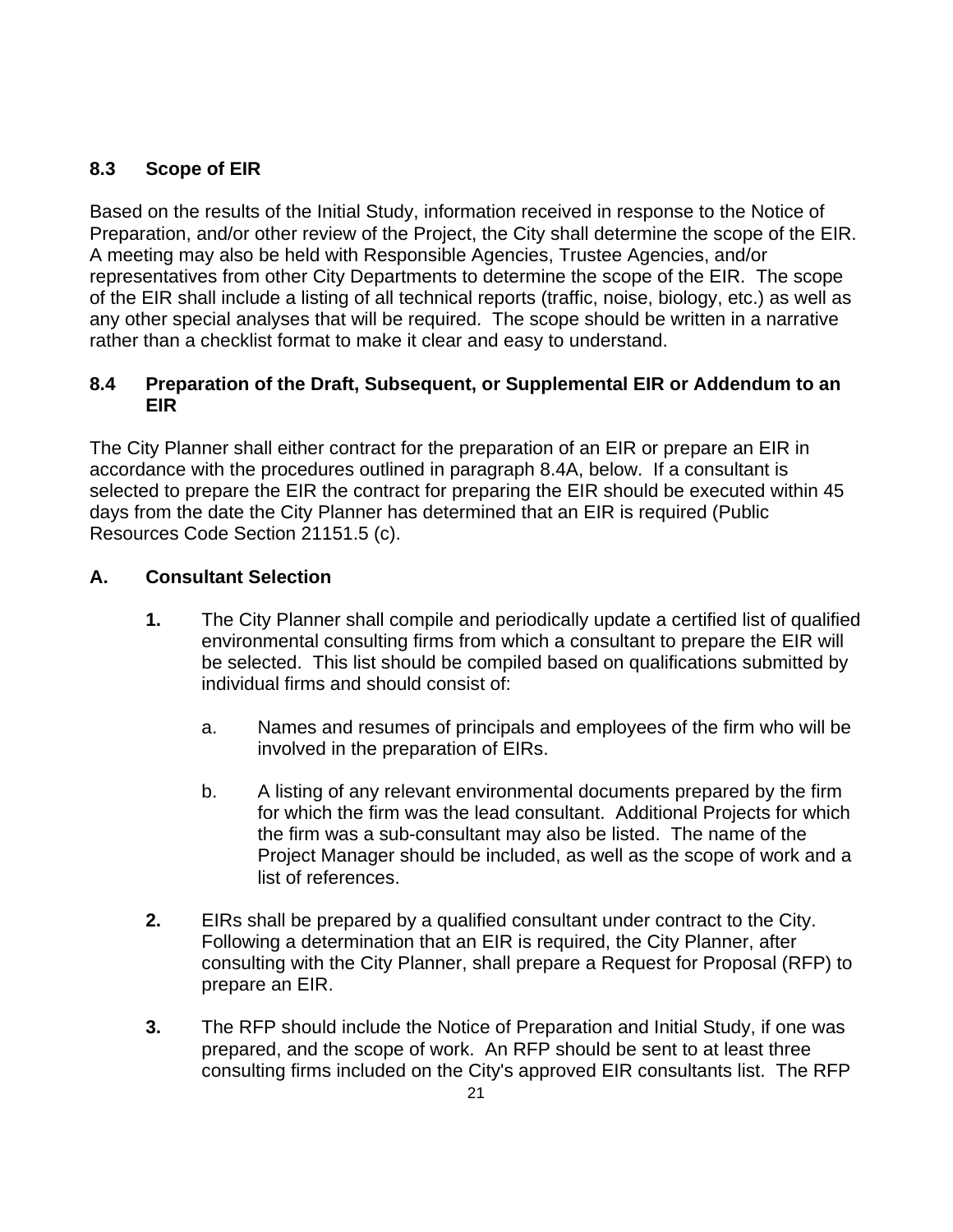should include a timeline for responses to the City. The proposal shall be required to discuss the work to be done, the time required to complete the work, and the estimated maximum costs for time and materials.

- <span id="page-21-0"></span>**B. Costs of Preparation**. Costs associated with the preparation, printing, and distribution of EIRs and addenda and supplements for private Projects shall be borne by the applicant. Prior to signing the consultant contract to prepare the EIR, the applicant shall deposit funds sufficient to pay for the required EIR in a City trust account. These funds shall be released by the City to the EIR consultant according to the terms of the Contract for the preparation of an EIR. The applicant shall also be required to pay an administrative fee equal to fifteen (15%) percent of the total EIR cost for any additional staff time required to review the document, which will be deposited in a City account.
- **C. Contents and Format.** The EIR shall contain all of the elements specified in Sections 15120 through 15132 of the Guidelines for Draft EIRs and/or Sections 15160 to 15170 of the Guidelines for Subsequent, Supplements, Addendum, Staged, and Program EIRs, and Appendix M of these Rules and Procedures. The EIR may also contain additional studies and/or requirements as noted in the initial environmental study that is pertinent to the Project. In some cases, the EIR may be limited to focused items, also as identified in the Initial Study (refer to Section 5 of these Rules and Procedures).

During the preparation of the EIR, the City's consultant should be allowed free access to the applicant, provided that the City Planner is notified ahead of time of any meetings between the applicant and the consultant, and that no meeting is held without the knowledge and consent of the City Planner. No information or conclusions should be released by the consultant to the applicant prior to the notification of, and approval by, the City Planner.

#### **8.5 Processing the Draft EIR (including Subsequent and Supplements)**

- **A. Screencheck Draft EIR.** The consultant preparing the EIR shall submit a screencheck draft EIR for review by the City Planner within the time allowed by the EIR contract. A Screencheck Draft EIR is the initial draft EIR prepared for the purpose of staff review for initial adequacy. The consultant shall revise the screencheck draft EIR and shall generally submit the Draft EIR within two weeks of receipt of comments.
- **B. Notice of Completion.** As soon as the City Planner determines that the draft EIR is properly completed and is appropriate for distribution and processing, the EIR consultant shall complete a Notice of Completion in accordance with Section 15085 of the Guidelines and file the Notice of Completion with OPR (refer to Appendix J of these Rules and Procedures).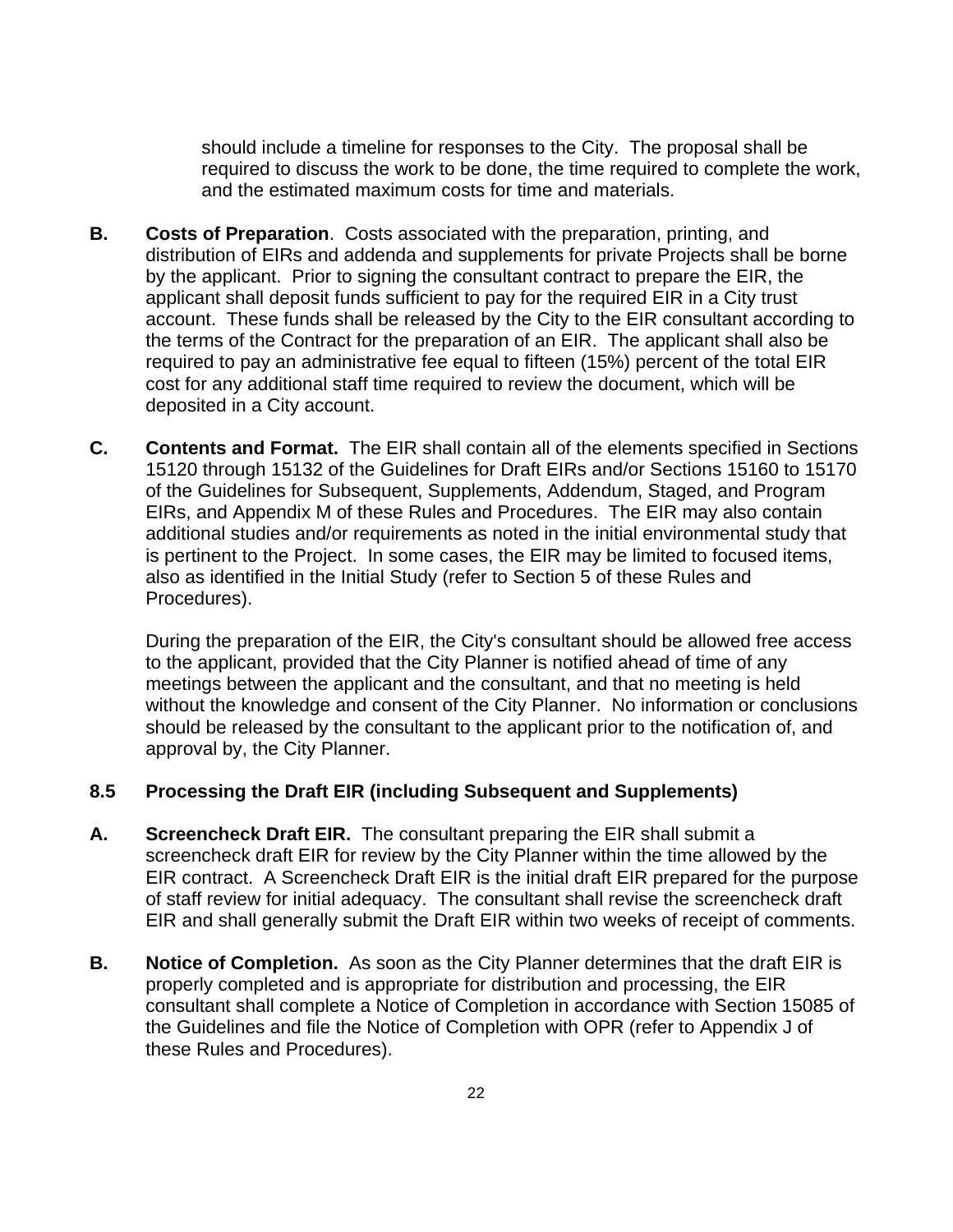- **C. Public Notice.** The City Planner shall provide public notice of the availability of the draft EIR in accordance with Section 15087 of the Guidelines at the same time the Notice of Completion is filed. Public notice that a draft EIR has been completed, and is available for public review (including places where the document is available and the time available for making comments) shall be given to all organizations and individuals who have previously requested such notice and by at least one of the following procedures: (1) publication at least once in a newspaper of general circulation in the area affected by the proposed project; (2) posting on the City hall bulletin board and at the Project site; (3) by direct mail to owners of all property within 300 feet of the Project as shown on the latest equalized assessment roll and any other property that is contiguous to the Project; and (4) posting on the City's Website. The notice must also be posted with the County Clerk for at least 30 days (Public Resources Code Section 21092.3.
- **D. Distribution.** The City Planner shall distribute, as provided in Sections 15086 of the Guidelines and below, the draft EIR when complete, and request written comments during the review period:
	- **1.** Where a Project is of Statewide, regional, or areawide significance under Section 15206 of the Guidelines, the EIR shall be sent to the State Clearinghouse and the Sacramento Area Council of Governments.
	- **2.** EIRs prepared for a general plan, general plan element, or amendment, and EIRs prepared pursuant to the National Environmental Policy Act shall be distributed to the State Clearinghouse.
	- **3.** Distribution to State agencies, if required, shall be through the State Clearinghouse in accordance with Sections 15087(f) and 15205 of the Guidelines. EIRs forwarded to the Clearinghouse shall include copies of all Appendices.
	- **4.** Copies shall also be distributed to members of the Advisory and Decision-Making Bodies for the Project, the City Manager, City Project staff, other appropriate staff and the applicant.
	- **5.** Copies of the EIR shall be made available for review at the public library branch within the City and at the Planning Department where loan copies shall be available. Any person wanting a copy of the EIR other than those to whom they have been distributed shall be charged a fee not to exceed the actual cost of reproduction.
- **E. Review.** The review period shall begin following the distribution of Public Notices and EIR documents by the City Planner and shall be not less than thirty (30) days nor longer than sixty (60) days. If a State agency is the Lead Agency or a Responsible Agency, the review period for a Draft EIR shall be not less than forty-five (45) days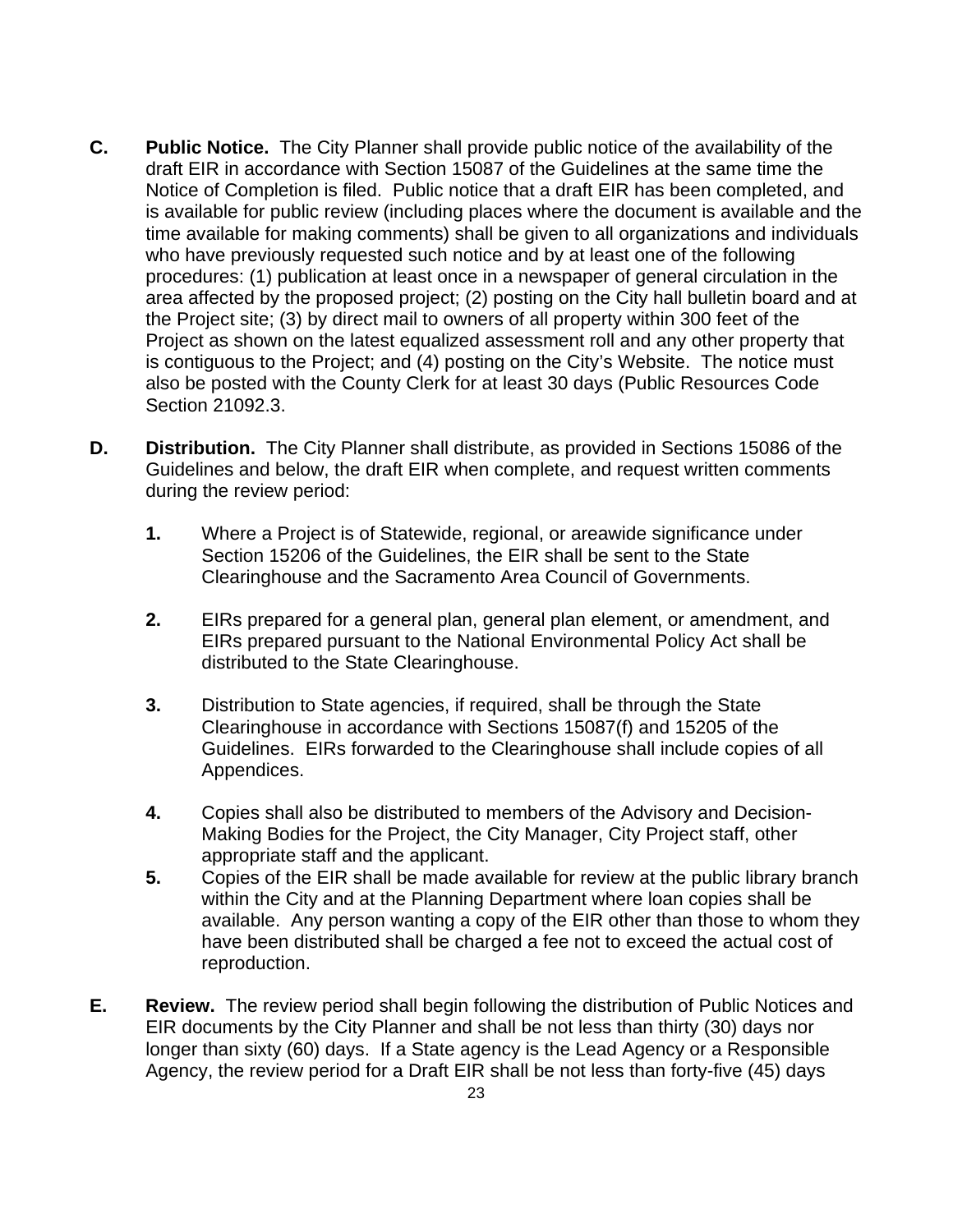<span id="page-23-0"></span>unless a shorter time period is approved by the State Clearinghouse.

- **F. Public Meetings.** The City Planner may hold public meetings to receive input on the EIR in accordance with Section 15202 of the Guidelines.
- **G. Evaluation of Comments and Preparation of Responses.** As comments are received, the City Planner, shall evaluate the comments and have responses prepared. Such responses may be prepared by the EIR consultant under advisement of the City Planner. Comments and responses to comments shall be included in the Final EIR as per Sections 15088 and 15132 of the Guidelines. Such responses to comments should fully address comments and questions and make reference to the EIR where appropriate.

#### **8.6 Preparation and Processing of the Final EIR**

- **A. Preparation.** A proposed final EIR shall be prepared by the EIR consultant, in consultation with the City Planner. If the EIR is prepared by staff, the final EIR shall be prepared by the City Planner. Costs of preparation shall be borne by the applicant.
- **B. Contents.** The contents of the proposed final EIR shall be as specified by Sections 15132 of the CEQA Guidelines and Appendix M of these Rules and Procedures.
- **C. Format.** Generally, when comments are received, they shall be attached to the draft EIR with responses. However, where the City Planner, determines that responses to comments will require numerous or substantial revisions to the draft EIR text, they shall be entered into the text of the existing draft EIR text to comprise the final EIR.
- **D. Distribution.** Once completed, the City Planner shall distribute the proposed final EIR to the Advisory or Decision-Making Body holding meetings on the Project. The proposed Final EIR shall also be forwarded to recipients of the draft EIR.
- **E. Checklist for Processing the EIR.** The City Planner shall maintain a checklist in the Project file, to document processing steps of the EIR, such as dates of issuance of the notice of preparation, request for proposal, execution of the consultant's contracts, completion of the Draft and Final EIR, and issuance of the Notice of Determination (Refer to Appendix N -"Checklist for Processing Environmental Impact Reports").

## **8.7 Processing of an Addendum to an EIR**

The City Planner may distribute an addendum to an EIR to any agency or individual he/she feels is qualified to review the document. If the City Planner finds the addendum to be significant, the addendum shall be processed consistent with Section 8.5 of these Rules and Procedures. Circulation of the addendum is not required, but should be accomplished if there are agencies with expertise that could provide input on its contents. Copies shall also be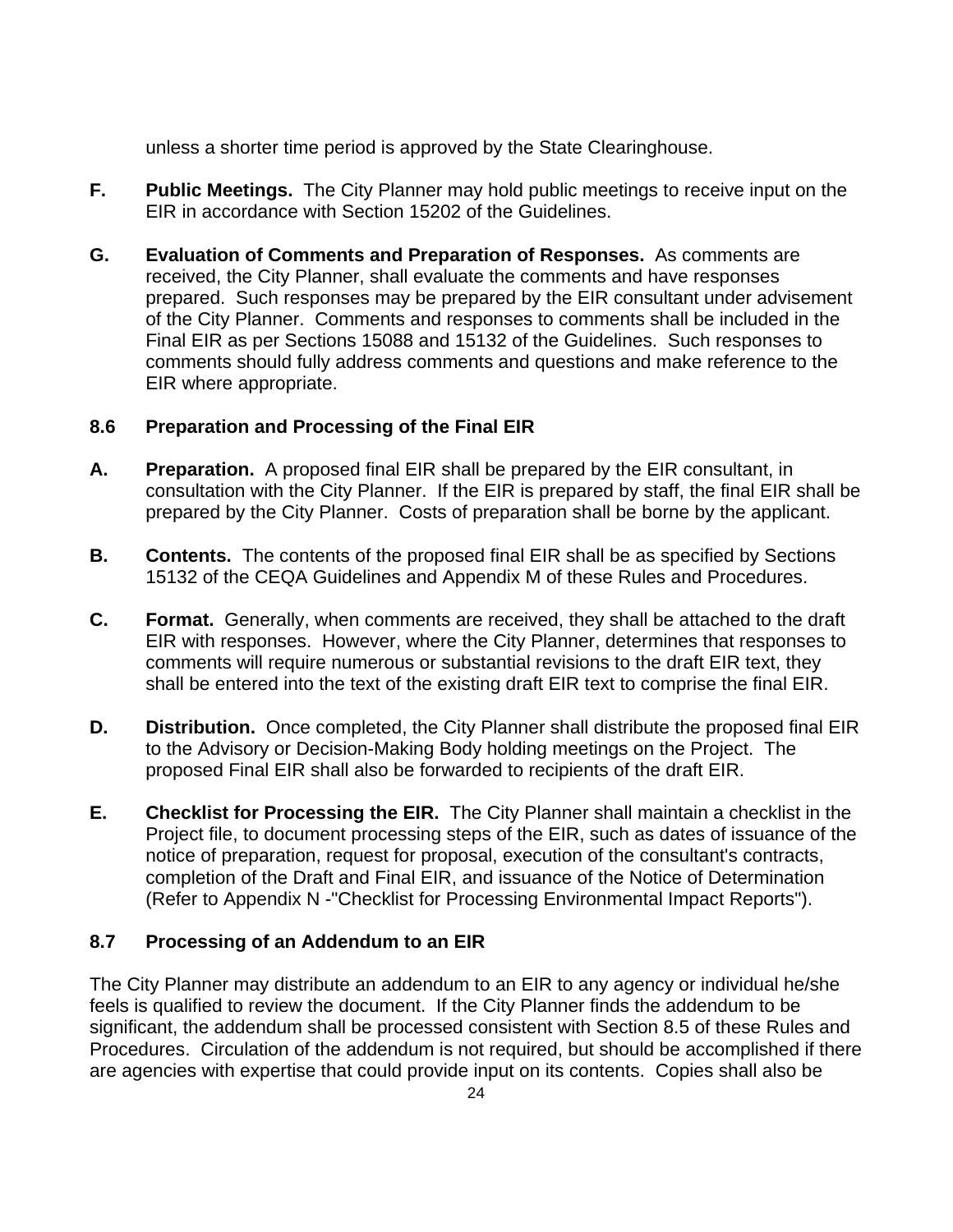<span id="page-24-0"></span>transmitted to members of the Advisory and Decision-Making Bodies for the Project, the City Manager, City Project staff, and the applicant. If the City Planner, finds the Addendum not to be significant, a written finding to this effect shall be noted in the file, and no further noticing or processing will be needed.

#### **8.8 Notice of Determination**

After the Decision-Making Body has made a decision to carry out a Project for which a Negative Declaration, EIR, Supplemental EIR, Addendum to an EIR (if significant), or previous EIR has been certified, the City Planner shall, no later than five (5) working days following approval of the Project, prepare and file with the County Clerk a Notice of Determination in accordance with Section 15075 or 15094 of the Guidelines. The applicant shall be responsible for paying all filing fees, including Department of Fish and Game fees if applicable, at the time the notice is filed. The Project will not be operative, vested, or final until the filing of the Notice of Determination with the County Clerk.

#### **Section 9: Other Environmental Impact Report Processes**

#### **Section 9A: Previous Environmental Impact Report Process**

#### **9.1 Preparation of the Draft Previous Environmental Document Form**

A single environmental document may be used to evaluate more than one Project if the Projects are essentially the same. In such cases, the City Planner shall prepare a "Notice of Use and Previous Environmental Impact Report" form (Appendix O) as soon as he/she has determined that a previous environmental document is adequate (see Section 15153 of the Guidelines). A separate Initial Study for the new Project, which makes reference to the previous study, is required to support a decision to use a previous environmental document.

#### **9.2 Public Notice and Review**

- **A. Public Notice.** Public notice of the draft notice of use and previous EIR form shall be as provided in accordance with Section 15087 of the Guidelines.
- **B. Public Review.** Public review of the draft notice of use and previous EIR shall be not less than thirty (30) days nor longer than sixty (60) days. Where State review is required, the review period shall be not less than forty-five (45) days, unless a shorter time period is approved by the State Clearinghouse as provided for in Section 15105 of the Guidelines.
- **C. Additional Distribution.** The City Planner shall provide additional notice by distributing the draft notice of use and previous EIR at the outset of the review period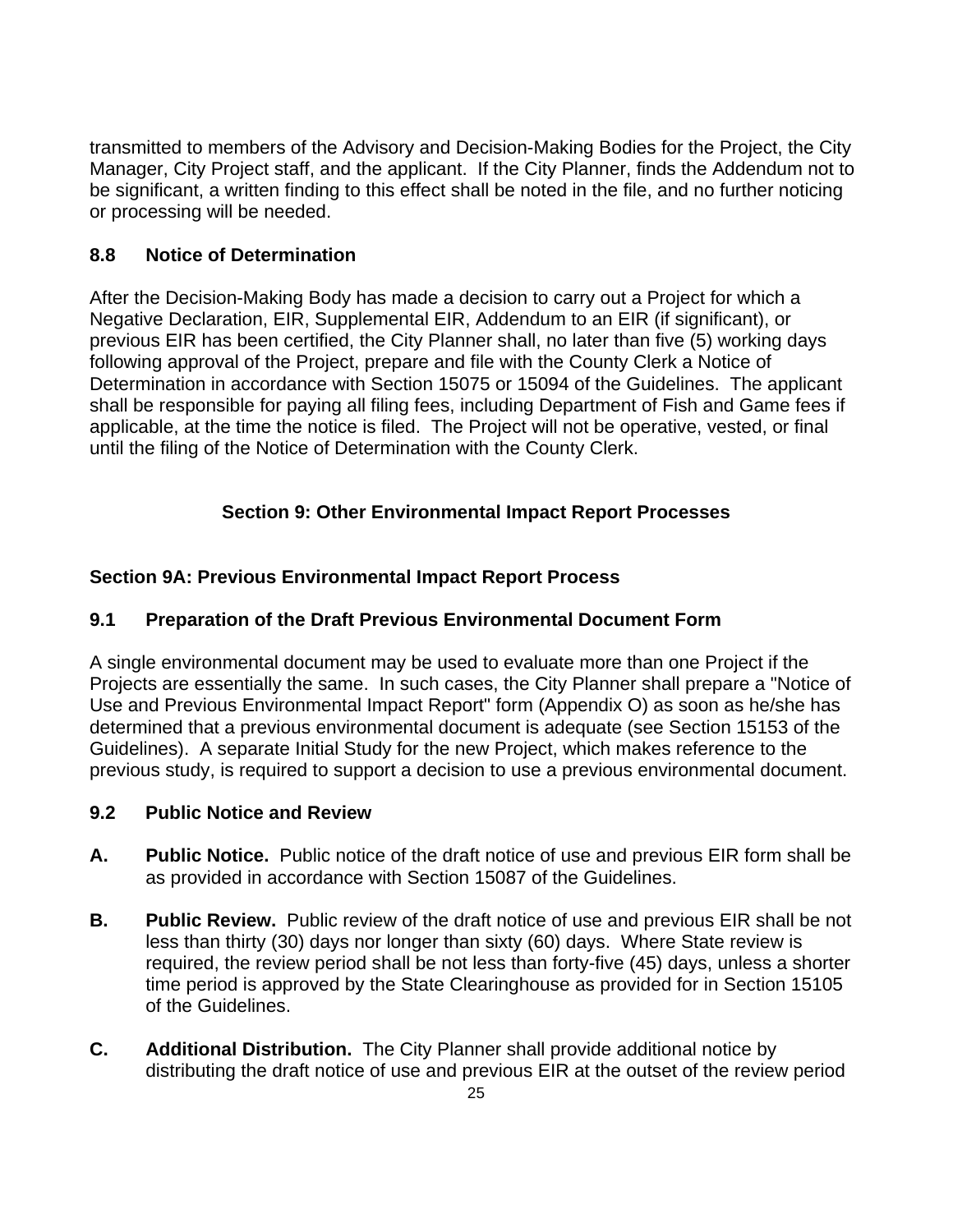<span id="page-25-0"></span>to: all organizations and individuals who previously requested such notice, Responsible and Trustee Agencies, other public agencies having jurisdiction by law, the applicant, and the Project file.

The materials distributed need only include the draft notice of use and previous EIR form. However, (1) Planning staff may forward additional supporting information where they determine it would help in the review of the environmental determination, (2) anyone specifically requesting the supporting information shall be provided with it, (3) Responsible and Trustee Agencies, the State Clearinghouse and the Sacramento Area Council of Governments shall receive the supporting analysis, as appropriate. NOTE: Failure to comply with these additional self-imposed requirements shall not invalidate the Project approval.

**D.** The City Planner may hold a public hearing on the adequacy of the previous environmental document as provided by Section 15087(i) of the Guidelines.

#### **9.3 Accepting the Previous EIR as Complete**

- **A.** If no comments are received during the review period, the previous EIR shall automatically be accepted as complete.
- **B.** The City Planner shall respond to all comments received during the review period. Within thirty (30) days of the close of the review period, the City Planner shall review the comments and after giving them consideration, make one of the following determinations: (NOTE: The thirty (30) day period may be extended where the City Planner determines that additional studies will be required to properly evaluate the environmental issues raised by the comments. Such studies shall be completed within the applicable legal time limits.)
	- **1.** An additional environmental document should be prepared because the comments:
		- a. Fairly argue that on the basis of substantial evidence, the previous environmental document does not satisfy the criteria of Section 15153 of the Guidelines, as appropriate. The City Planner shall then review the Initial Study, previous environmental document, and the comments and determine whether either an additional EIR or a Supplemental or an Addendum to the original EIR should be prepared. OR,
		- b. Indicate that a new environmental document need not be prepared because the comments do not demonstrate that the criteria in Section 15153 of the Guidelines have not been satisfied. In this case, planning staff may revise the Initial Study based upon any comments received prior to accepting the environmental document as complete.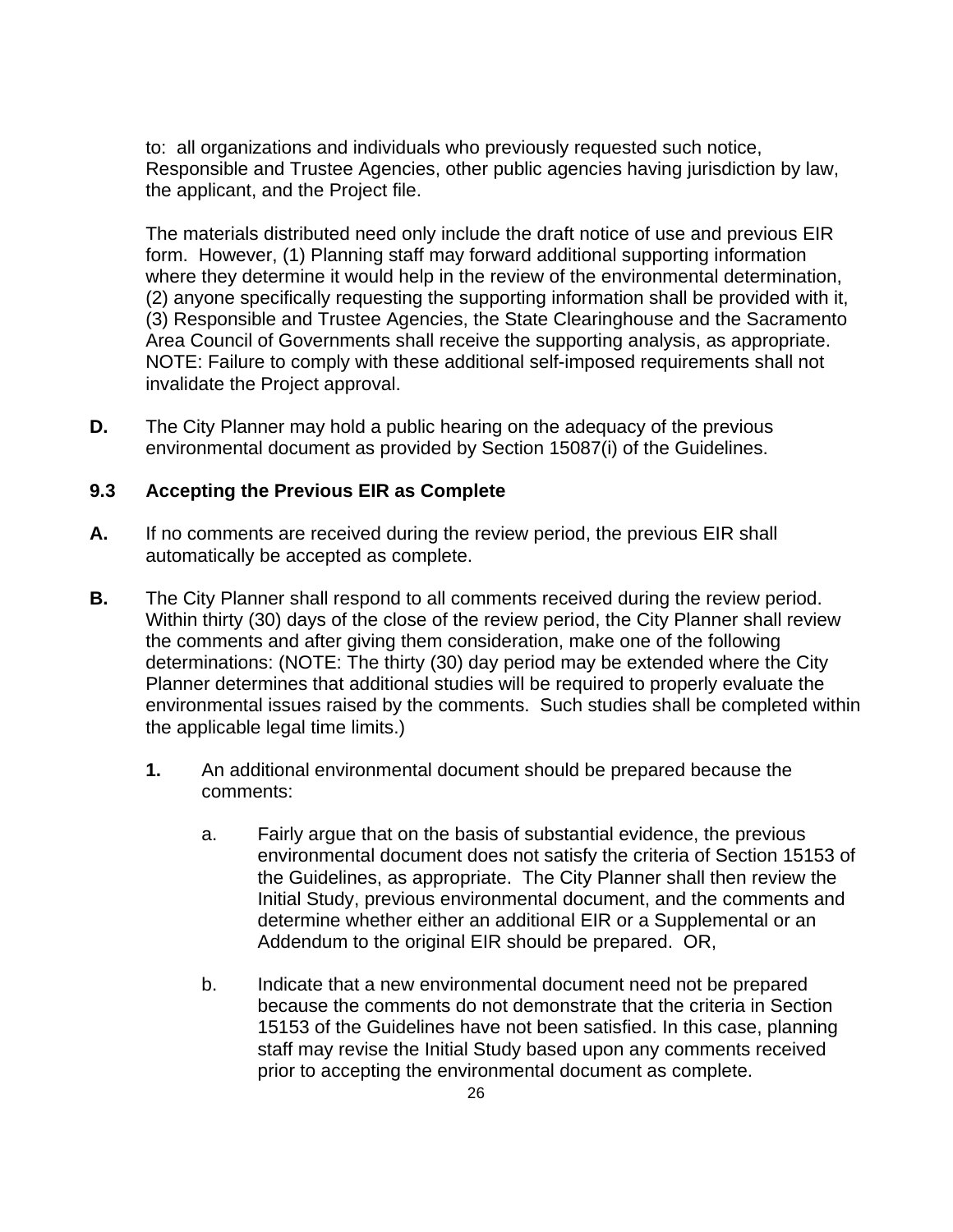#### <span id="page-26-0"></span>**9.4 Certification of the Previous Environmental Document**

Before approving a Project for which the previous environmental document was prepared, the Advisory Body shall review and consider the previous EIR. The Decision-Making Body shall review, consider, and approve the previous EIR as adequate.

If the original EIR being used makes findings as provided in Sections 15091 and 15093 of the Guidelines, these same findings, as modified for the Project being approved, shall have to be made and incorporated into the resolution or ordinance approving the Project.

## **Section 9B: Program and Staged Environmental Impact Report Process**

#### **9.5 General**

A Program EIR is one that may be prepared on a series of actions that can be characterized as one large Project, expected to be built over a long period of time and meets the requirements of Sections 15167 and 15168 of the Guidelines.

A Staged EIR is a large capital Project that requires a number of discretionary approvals over a period exceeding two years and meets the requirements of Section 15167.

## **9.6 Use with Later Activities**

Subsequent activities that are proposed under Staged or Program EIRs must be examined to determine if an additional environmental document is necessary as set forth in Sections 15167 and 15168 of the Guidelines respectively. If no new effects could occur or no new Mitigation Measures are required pursuant to Section 15162 of the Guidelines, no new environmental document may be required. Public notice shall be given when the City proposes to approve an activity within the program and to rely on the Program EIR for CEQA compliance. The notice shall include a statement that the activity is within the scope of the program approved earlier and the Program EIR adequately evaluates the activity for the purposes of CEQA. In such cases, planning staff shall prepare a "Notice of Use of a Previous Environmental Impact Report" form (Appendix O of these Rules and Procedures).

## **Section 10: Project Review Process**

## **10.1 General**

To the extent possible, and short of Project approval, continued processing activities by Planning staff and Advisory and Decision-Making Bodies shall continue during preparation and review of environmental documents.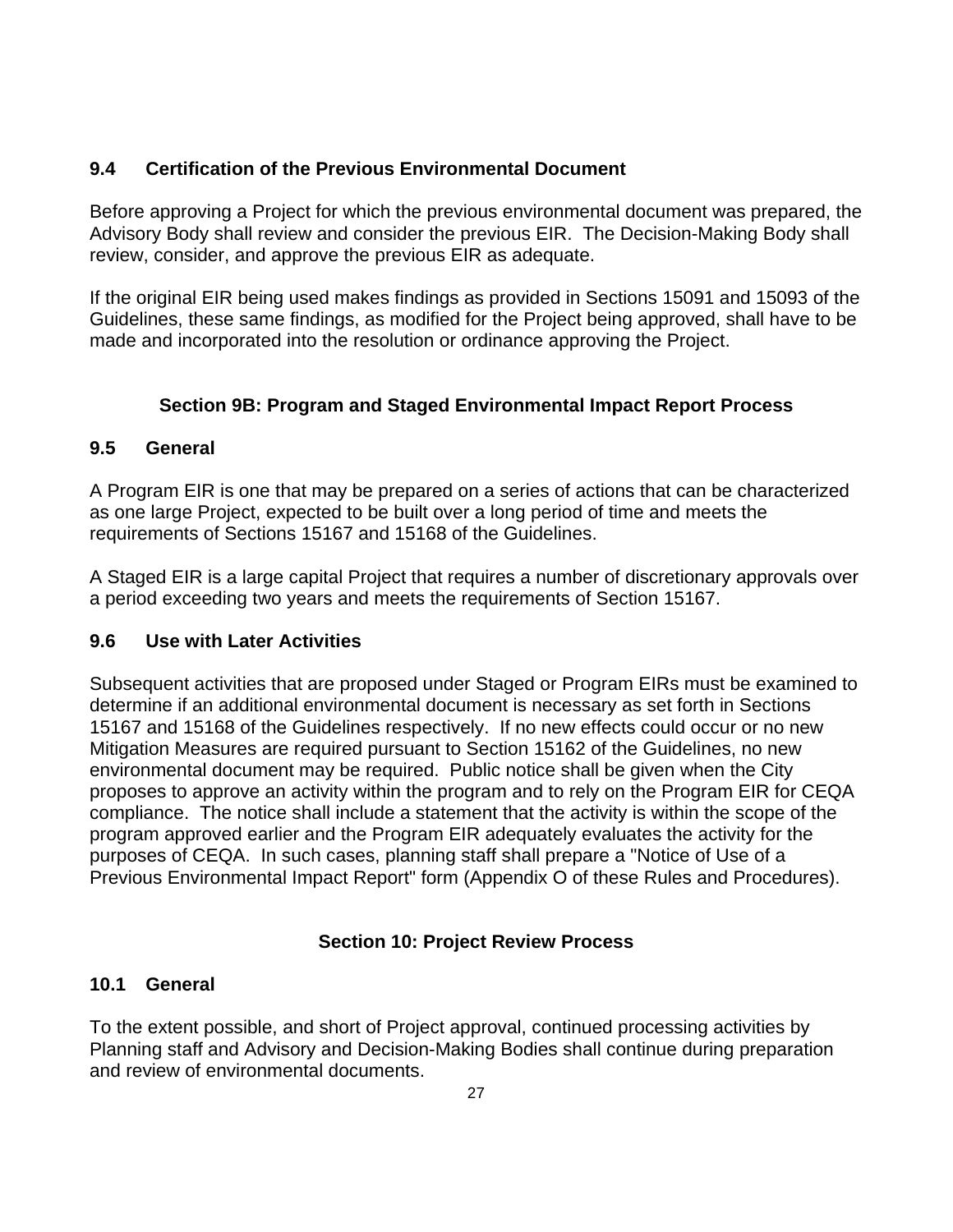## <span id="page-27-0"></span>**10.2 Public Notices**

All public notices that are normally used as part of the decision-making process shall note the existence of an environmental document, and shall state where the document is available for public inspection. For projects that will rely on a Program EIR for CEQA compliance, notice will include statements that the activity is within the scope of the program approved earlier, and the Program EIR adequately describes the activity for the purposes of CEQA (see Section 15168 (e) of the Guidelines).

#### **10.3 Consideration of Environmental Documents by Advisory Bodies**

The role of an Advisory Body in the City's CEQA process is for its members to provide comments, as appropriate, to City staff during the public review period so the comments may be made part of the final environmental document to be considered by the Decision-Making Body. Significant environmental issues raised by the Advisory Body require the City Planner to provide appropriate responses for their review and consideration in the final environmental document.

#### **10.4 Consideration of Environmental Documents by Decision Making Bodies**

- **A. General.** Prior to approval or disapproval of a Project, the Decision-Making Body shall review and certify the information contained in the final environmental document together with any comments received during the public review process.
- **B. Exempt Projects.** For Projects exempt from CEQA, the following shall apply:
	- **1.** The Decision-Making Body shall make the following findings as part of any ordinance or resolution approving the Project: "That the Project is exempt from CEQA, in that (basis for exemption), and therefore, no environmental documents are required." For Projects whose final review is with the City Planner shall make the final environmental determination.
	- **2.** The Decision-Making Body may conclude that an exemption is not supported by the facts and disapprove it. In such cases, the City Planner shall immediately proceed with an Initial Study for the Project.
- **C. Projects with Negative Declarations.** For Projects with Negative Declarations, the following shall apply:
	- **1.** The Draft Negative Declaration shall be prepared and ready for approval within one hundred five (105) days of the date that the application was certified as complete. Final action on such Projects shall occur within one hundred eighty (180) days of determining the application to be complete.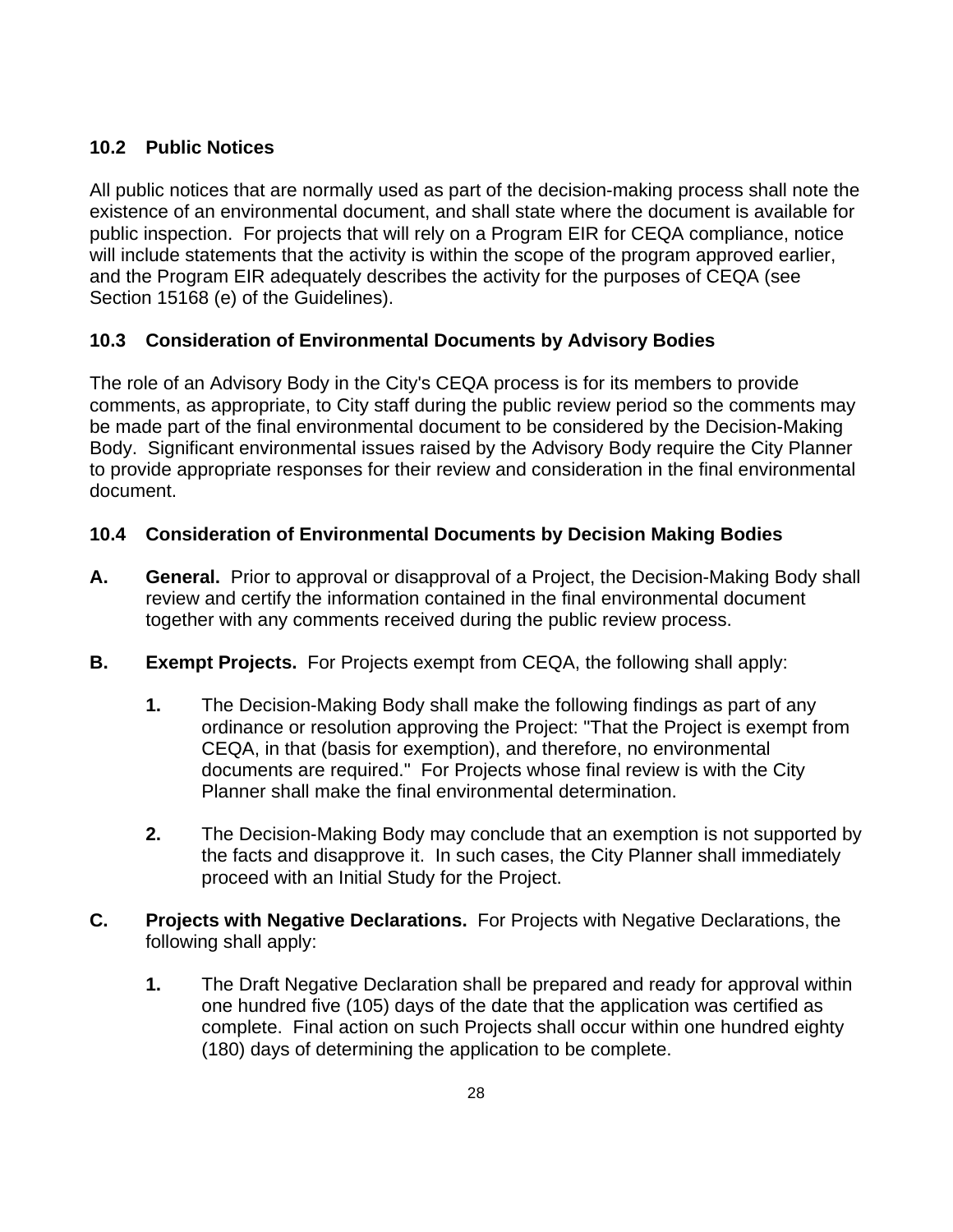- **2.** The Decision-Making Body shall make one of the following findings as part of any resolution or ordinance approving a Project: "A Negative Declaration has been prepared, processed, and considered according to CEQA, and
	- -- it is found that the Project cannot or will not have a significant effect on the environment"; or
	- -- it is found that, although the proposed Project may have a significant effect on the environment, there will not be a significant effect in this case because of the Mitigation Measures specified in the Negative Declaration and added to the description of the Project."
- **3.** The Decision-Making Body may conclude that the Negative Declaration is not supported by the facts, or that there is serious public controversy concerning the environmental effects of the Project, and disapprove it. In such an event, the City Planner shall immediately proceed with preparation of an EIR.
- **D. Projects with Previous Environmental Documentation.** For Projects with a previous environmental document, the following shall apply:
	- **1.** If necessary, the Decision-Making Body shall make the appropriate findings in accordance with Sections 15153 and 15091 and 15093 of the Guidelines.
	- **2.** The Decision-Making Body may conclude that the previous environmental document is not adequate for the Project under the criteria of the abovementioned sections of the Guidelines. In such an event, a majority of the Decision-Making Body shall also determine whether a Negative Declaration or an additional EIR shall be prepared.

#### **E. Projects with a Final, Subsequent, Supplemental EIR or an Addendum to an EIR.**

- **1.** When the Final, Subsequent, Supplemental EIR, or Addendum to a different EIR is completed and ready for approval, final action on the Project shall occur within one (1) year of the date the application was certified as complete or extended by waiver of deadline by the applicant as agreed to by the City Planner.
- **2.** The Decision-Making Body may conduct a public hearing on the Final EIR, Subsequent, Supplement, or Addendum to an EIR in accordance with Section 15087(i) concurrent with or before its hearing on the proposed Project. No proposed Final, Subsequent, Supplemental EIR, or Addendum to an EIR shall be considered for certification by a Decision-Making Body unless consideration of the document has been properly placed on the agenda of the Decision-Making Body and the public review period for the EIR has ended.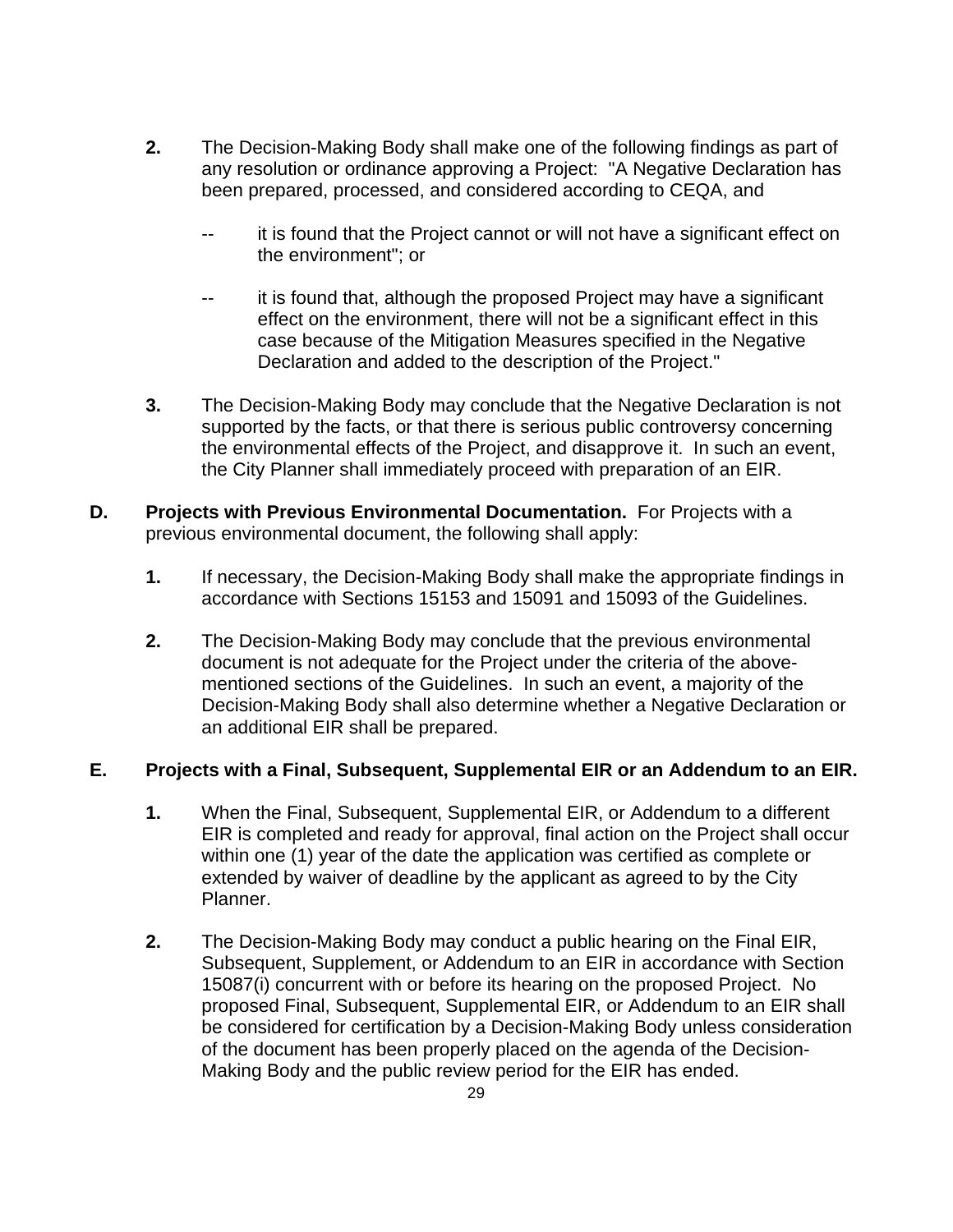- <span id="page-29-0"></span>**3.** The Decision-Making Body shall solicit public testimony pursuant to any Final EIR, Subsequent, Supplemental EIR, or Addendum to an EIR on its agenda. Significant environmental issues rose during these meetings, and responses shall be added to the Final, Subsequent, Supplemental EIR, or Addendum to the EIR prior to certification.
- **4.** Findings
	- a. For any Project with a Final, Subsequent, Supplemental EIR, or an Addendum to an EIR, the Decision-Making Body shall make the following finding as part of any resolution approving a Project:

"That the Final EIR (and, if applicable, Subsequent, Supplement, or Addendum) has been completed in compliance with CEQA, the Guidelines, and the City's Rules and Procedures, and that the Decision-Making Body, having final approval authority over the Project, has reviewed and considered the information contained in the EIR (and, if applicable, Subsequent, Supplement, or Addendum) and found that it adequately discusses the environmental effects of the proposed Project."

- b. The Decision-Making Body may still approve a Project for which one or more significant effects have been identified upon making certain findings that either: (1) the impact has been substantially lessened through changes in the Project; (2) the changes in the Project are the responsibility of a public agency other than the agency making the finding; and/or (3) the Mitigation Measures or Project alternatives are infeasible (see Section 15091 of the Guidelines).
- **5.** Statement of Overriding Considerations

Where the Decision-Making Body allows the occurrence of significant effects that are identified in the Final or Supplemental EIR or an Addendum to an EIR, but are not mitigated, it must adopt a statement of overriding considerations in accordance with Section 15093 of the Guidelines.

#### **Section 11: Procedures for the City as a Responsible Agency**

#### **11.1 General**

This section identifies the special duties of the City when acting as a Responsible Agency under the provision of Section 15096 of the Guidelines.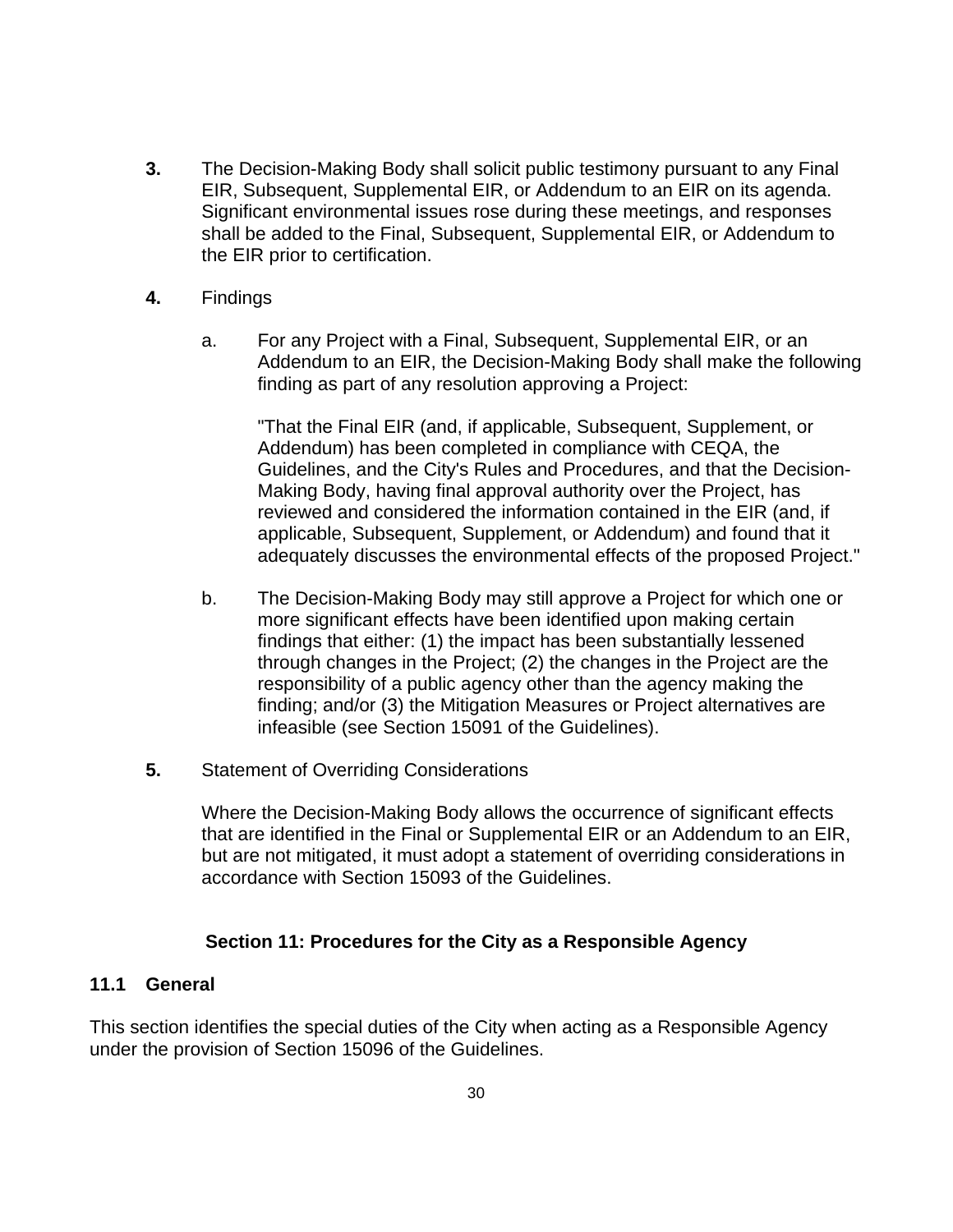## <span id="page-30-0"></span>**11.2 Response to Consultation**

The City Planner or his/her representative shall respond to consultation requests by a Lead Agency according to Section 15096(b) of the Guidelines.

#### **11.3 Meetings**

The City Planner shall attend meetings requested by the Lead Agency as provided in Section 15096(c) of the Guidelines.

#### **11.4 Comments on Draft EIRs and Negative Declarations**

The City Planner should review and comment on draft EIRs and Negative Declarations as provided by Section 15096 of the Guidelines. Where he/she feels appropriate, he/she may place the document on the agenda of the Planning Commission for public review and comment or, upon consent of the City manager, refer the item for comment by the City Council. Copies of the City's comments sent to the Lead agency will be provided to the City Administrator and appropriate City Departments and bodies.

#### **11.5 Notice of Determination**

This notice shall be filed in the manner provided under Section 8.8 of these Rules and Procedures and Section 15096(i) of the Guidelines.

## **Section 12: Appeal Process**

#### **12.1 General**

Appeals of environmental determinations shall be submitted to the Planning Department. An appeal of the City Planner shall be decided by the Planning Commission. The determination of the Planning Commission may be appealed to the City Council by filing the appeal with the City Clerk. The appeal provisions outlined below would apply, and a fee will be charged to defray the costs of staff processing of the appeal according to the City's Fee Schedule. The determination of the City Council is final.

#### **12.2 Appeals of Determination to Require an EIR, Subsequent EIR, Supplemental EIR, or EIR Addendum**

**A.** Any person may appeal the City Planner's decision to require an EIR for a Project to the Planning Commission within ten (10) days of the date written notice to the applicant that an EIR is required was mailed. Discussion of the environmental determination will be placed on the Planning Commission agenda. The decision of the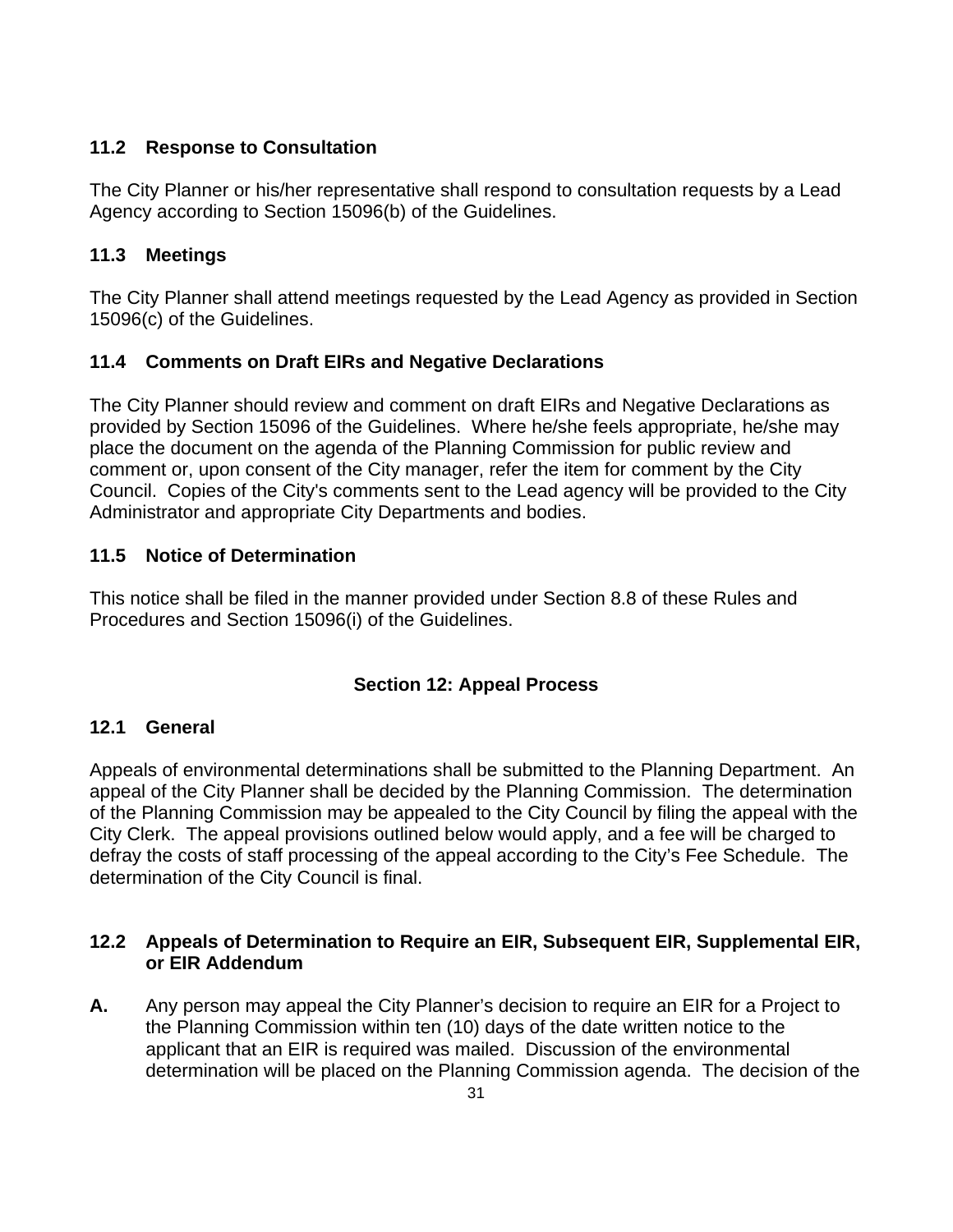<span id="page-31-0"></span>Planning Commission shall be final unless appealed to the City Council.

**B.** The appeal of a determination to require a Subsequent or Supplemental EIR or an Addendum to an EIR shall state why the impacts identified by the previous EIR are not significant and how proposed Mitigation Measures will prevent potential significant effects. Alternatively, the appeal may state how the criteria of Section 15162, 15163, or 15164 of the Guidelines are satisfied by a previous environmental document.

#### **12.3 Other Appeals**

- **A.** Any person may request that the Decision-Making Body or affected Advisory Body modify the initial environmental determination made by the City Planner.
- **B.** An appeal request made pursuant to this section will be considered by the Decision-Making Body or affected Advisory Body at the same public meeting when the body considers taking action to approve, conditionally approve, or deny the Project. Environmental determinations are made by the City Planner who will consider such modified environmental determinations at a time and date set by the City Planner within five (5) working days from the date the Project is approved. The City Planner may refer such requested modified environmental determinations to the Planning Commission or City Council for determination.
- **C.** Appeals made pursuant to this section shall be submitted in writing to the City Planner prior to the initial meeting at which the Project will be considered by the Decision-Making Body or affected Advisory Body.
- **D.** The Project applicant shall be notified when the City Planner receives an appeal pursuant to this section.

## **Section 13: Mitigation Monitoring**

## **13.1 General**

The mitigation monitoring program is established to comply with Assembly Bill 3180 (California Public Resources Code Section 21081.6) and is intended to: (1) ensure that required mitigation measures are implemented; (2) allow the City and interested citizens to verify compliance before, during, and after Project construction; (3) generate information on the effectiveness of Mitigation Measures, to improve their effectiveness in future applications; and (4) guide future decision-making. This section of the Rules and Procedures shall be considered interim and subject to the Guidelines section(s) on mitigation monitoring when written and published.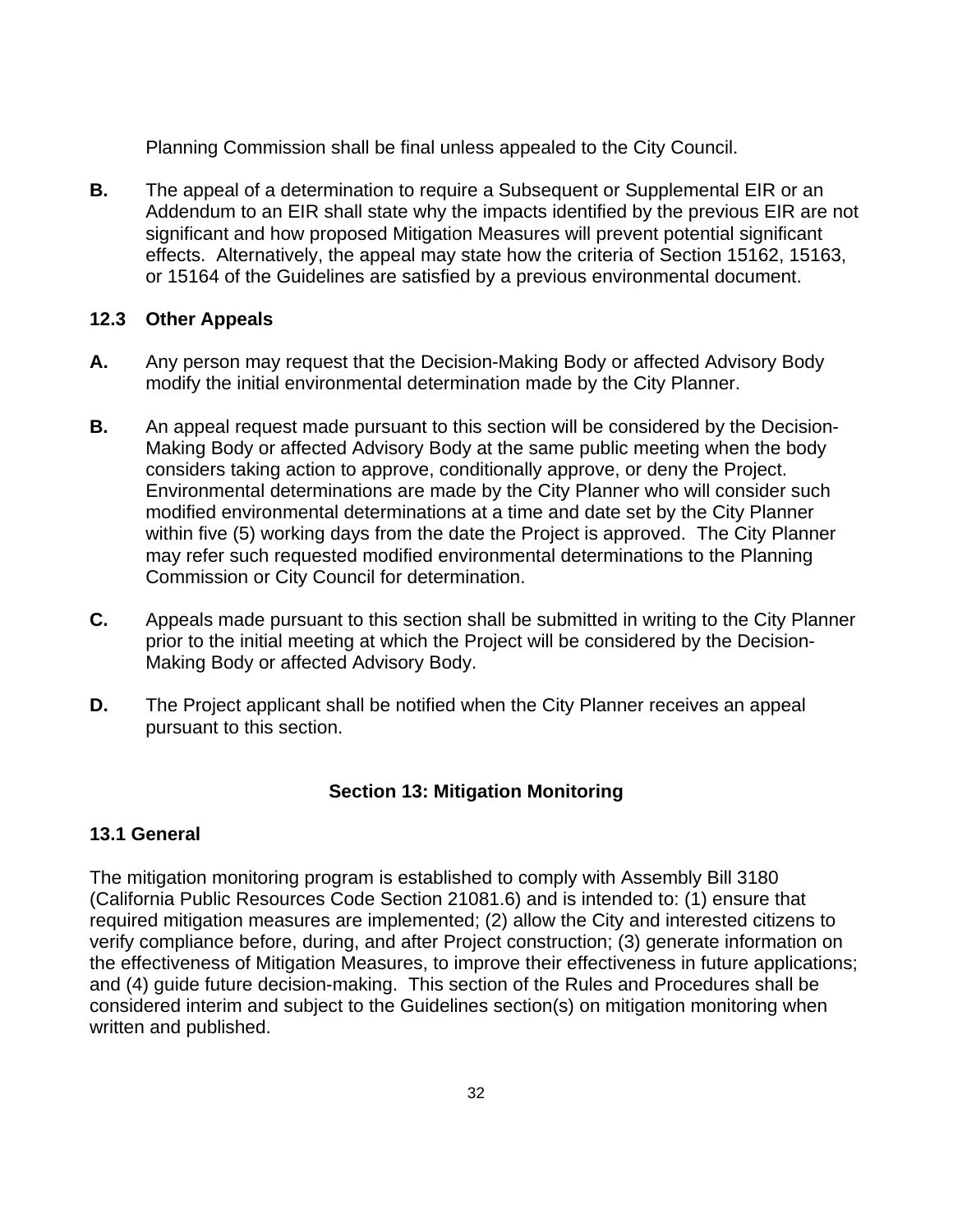## <span id="page-32-0"></span>**13.2 Applicability**

Mitigation monitoring shall be required for all non-exempt discretionary Projects for which Mitigation Measures have been identified through a Negative Declaration, EIR, or supplemental reports.

#### **13.3 Procedures**

- **A. Mitigation Monitoring Checklist.** After a non-exempt discretionary Project is approved with conditions of approval that include Mitigation Measures identified in a Negative Declaration, EIR, or Supplement, these Mitigation Measures shall be incorporated into a checklist as shown in Appendix K. Each measure will be identified separately on the checklist, with various spaces for monitoring the progress and effectiveness of each measure as it is implemented. This checklist is the basis of the monitoring program, and a copy shall be distributed to all Departments that have supplied Mitigation Measures for their use in monitoring.
- **B. Monitoring Program.** In most cases, Mitigation Measures can be monitored through the City's mitigation monitoring checklist. Therefore, when an approved Project with Mitigation Measures is submitted for plan check through the City, each plan checker will have a copy of the monitoring checklist. As each staffer reviews the plans, the plans will be checked for compliance with each Mitigation Measure.
	- **1. Project Design Mitigation Measures (Project Specific).** A Project design Mitigation Measure is one that is to be incorporated into the Project design to mitigate an impact, such as a provision for a retention basin or acoustical barrier. These Mitigation Measures will normally be shown on the building plans. These plans will be reviewed for each specific Mitigation Measure, and as each Mitigation Measure is shown, it will be noted on the form (Appendix K) and signed off. If a Mitigation Measure is not shown, the plans will be sent back for corrections. Plans will not be approved until each Project design Mitigation Measure has been incorporated into the Project's design. After the plans are approved, and before final inspection of the building for occupancy, the Project proponent shall submit proof that each Mitigation Measure shown on the plans has been installed or incorporated into the constructed Project. Verification of compliance will then be noted on the monitoring form and signed off, thereby completing the process for a particular Mitigation Measure.
	- **2. Ongoing Mitigation Measure (Project Specific)**. An ongoing Mitigation Measure is one that is associated with a Project over a period of time, such as dust control or maintenance of landscaping. Monitoring this type of Mitigation Measure will be similar to that of a Project-specific Mitigation Measure noted above, except that the status of each Mitigation Measure will be noted at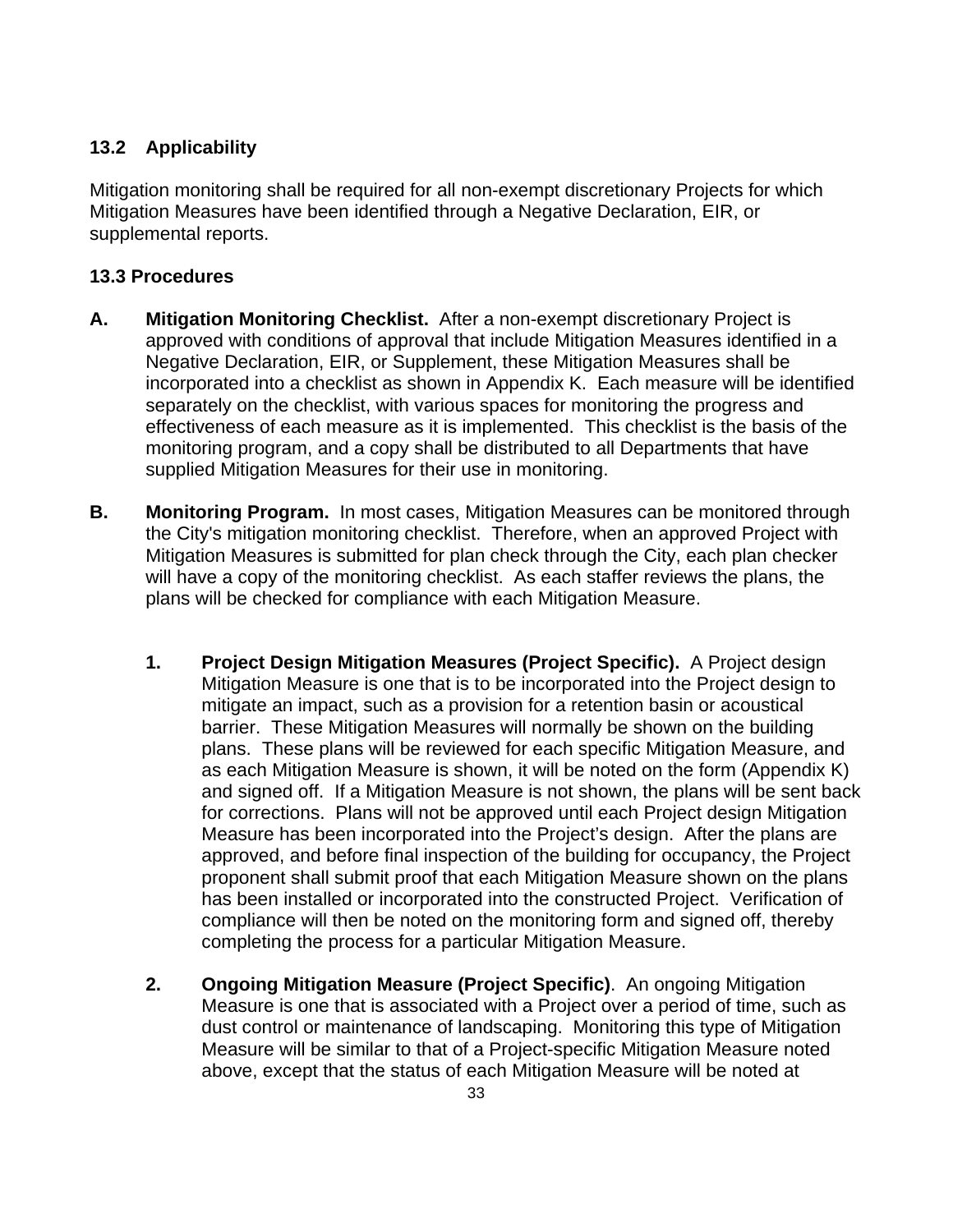various times until the measure(s) has(ve) been satisfactorily completed. An example would be hydroseeding until a Project is constructed. The Project proponent may be required to submit periodic reports on the status of these types of mitigation measures. The City Planner may charge inspection fees to defray the City's and/or consultant's cost for monitoring ongoing mitigation measures. The City Planner may also require the applicant to deposit a security to guarantee completion of on-going mitigation measures.

- **3. Outside Consultants.** For instances in which compliance with Mitigation Measures which cannot be verified through the checklist process, requires specialized expertise, or is of the magnitude that City staff does not have sufficient resources to administer, an outside consultant may be hired. The City will hire the consultant and may collect a deposit from the Project proponent for the consultant services. For Projects involving EIRs, the EIR shall include a mitigation monitoring program that includes separate procedures for monitoring.
- **C. Other Agencies.** It will be the responsibility of other agencies to monitor Mitigation Measures requested by these other agencies. The City shall notify these agencies of which of their Mitigation Measures have been included in the Project approval, and these agencies shall submit a proposed program to the City that outlines their proposed monitoring program. These agencies shall inform the City in writing when each of their Mitigation Measures has been complied with.
- **D. Completed Mitigation Monitoring Checklists.** Completed mitigation monitoring forms shall be retained in the Project file and will be available for public review upon proper request.

#### **E. Mitigation Monitoring Program Fees.**

- **1. Processing Fees.** The City Planner, may charge and collect from the proponent of any proposed Project a fee in the amount of the actual cost to the City for monitoring all Mitigation Measures for a Project as described in Section 13 of the Rules and Procedures. A deposit may be required by the City Planner to be applied towards this fee. Any unused portion of the deposit will be refunded.
- **2. Consultant Fees.** The cost associated with the use of outside consultants shall be paid for by the Project proponent. A deposit may be required by the City Planner to be applied towards the consultant services. Any unused portion of the deposit will be refunded.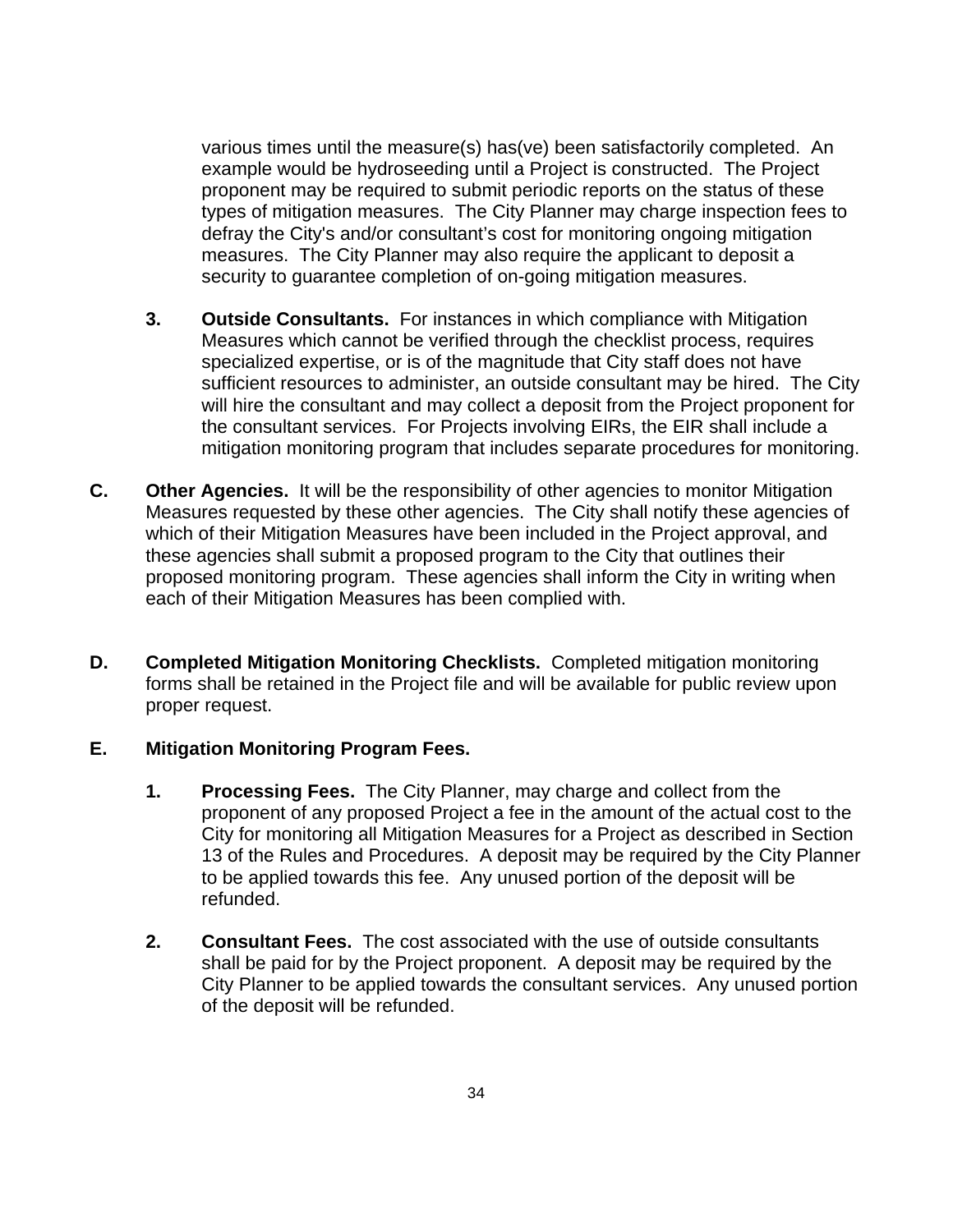#### **Appendix A**

## **CITY OF MARYSVILLE PROJECT REVISION STATEMENT (Name of Project Here) (File/Application Reference Here) (Current Date Here)**

I, **(Applicant/Owner Here)**, hereby revise the above referenced applications (including acceptance of certain performance requirements) consisting of **(Project Description Here) (Project Location, including Assessor Parcel No.s Here)**, to include the **(Number of Mitigation Measures Here)** mitigation measures listed below:

#### **(Note Environmental Category Here, such as Aesthetic Impacts)**:

1. List Mitigation Measure(s):

## **(Note Environmental Category Here, such as Noise Impacts)**:

2. List Mitigation Measure(s):

I understand that the use of the property by me or others, as proposed by **(Applicant's Name Here)** under **(List File/Application Reference Here)** is subject to satisfying plan revisions and related performance standards herein noted as mitigation measures.

Name: \_\_\_\_\_\_\_\_\_\_\_\_\_\_\_\_\_\_\_\_\_\_\_\_\_\_\_\_\_\_\_\_\_\_\_\_\_ Date:

Signature: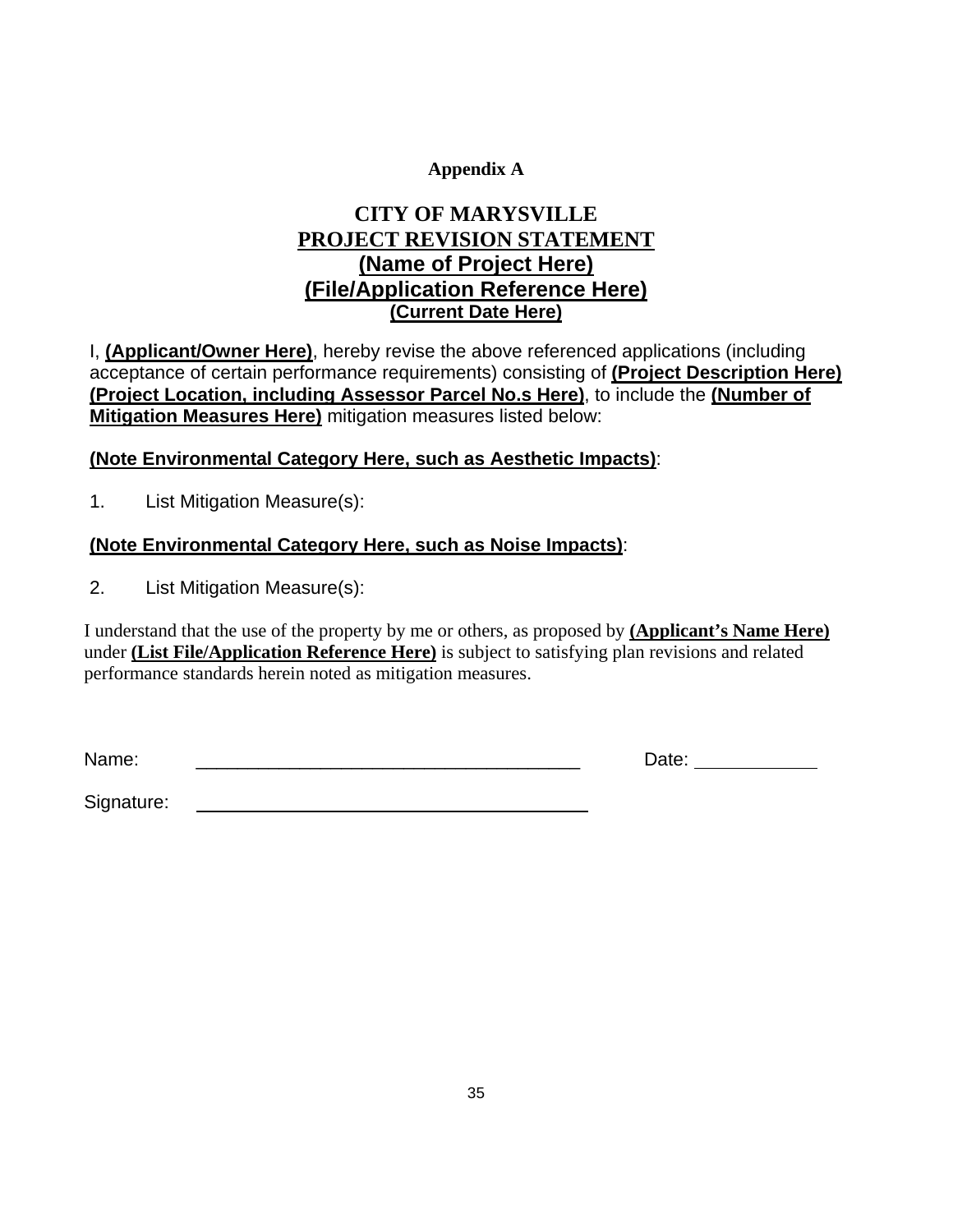#### **Appendix B**

#### **Notice of Exemption**

**TO:** 

- [ ] Office of Planning and Research **FROM:** City of Marysville 1400 Tenth Street, Room 121 526 "C" Street<br>Sacramento, CA 95814 Marysville, CA 95901 Sacramento, CA 95814
- [ ] County Clerk Yuba County 915 8th St. Suite 107 Marysville, CA 95901

| Project Title:                      |                                                              |                                                                                  |  |  |  |  |  |
|-------------------------------------|--------------------------------------------------------------|----------------------------------------------------------------------------------|--|--|--|--|--|
| <b>Project Location - Specific:</b> |                                                              | <b>Project Location - County:</b>                                                |  |  |  |  |  |
|                                     | Project Location - City:                                     |                                                                                  |  |  |  |  |  |
|                                     | Name of Public Agency Approving the Project:                 |                                                                                  |  |  |  |  |  |
|                                     | Name of Person or Agency Carrying Out the Project:           |                                                                                  |  |  |  |  |  |
| Lead Agency Contact:                |                                                              | Telephone Number:                                                                |  |  |  |  |  |
| Exempt Status: (check one)          |                                                              |                                                                                  |  |  |  |  |  |
|                                     |                                                              |                                                                                  |  |  |  |  |  |
|                                     | Ministerial (Section 15208 State CEQA Guidelines)            |                                                                                  |  |  |  |  |  |
|                                     | Emergency (Section 15269)                                    |                                                                                  |  |  |  |  |  |
|                                     |                                                              | Categorical Exemption. State Type and Section Number:                            |  |  |  |  |  |
| Reasons Why Project is Exempt:      |                                                              |                                                                                  |  |  |  |  |  |
| If Filed By Applicant:              |                                                              |                                                                                  |  |  |  |  |  |
| 1.<br>2.                            | Attach certified document of exemption finding.<br>Yes<br>No | Has a Notice of Exemption been filed by the public agency approving the project? |  |  |  |  |  |

**Signature:**\_\_\_\_\_\_\_\_\_\_\_\_\_\_\_\_\_\_\_\_\_\_\_\_\_\_\_\_\_\_\_\_ **Date:** \_\_\_\_\_\_\_\_\_\_\_\_\_\_\_\_\_\_\_\_\_\_\_\_\_\_\_\_

[ ] Signed by Lead Agency **Title:** \_\_\_\_\_\_\_\_\_\_\_\_\_\_\_\_\_\_\_\_\_\_\_\_\_\_\_\_ [ ] Signed by Applicant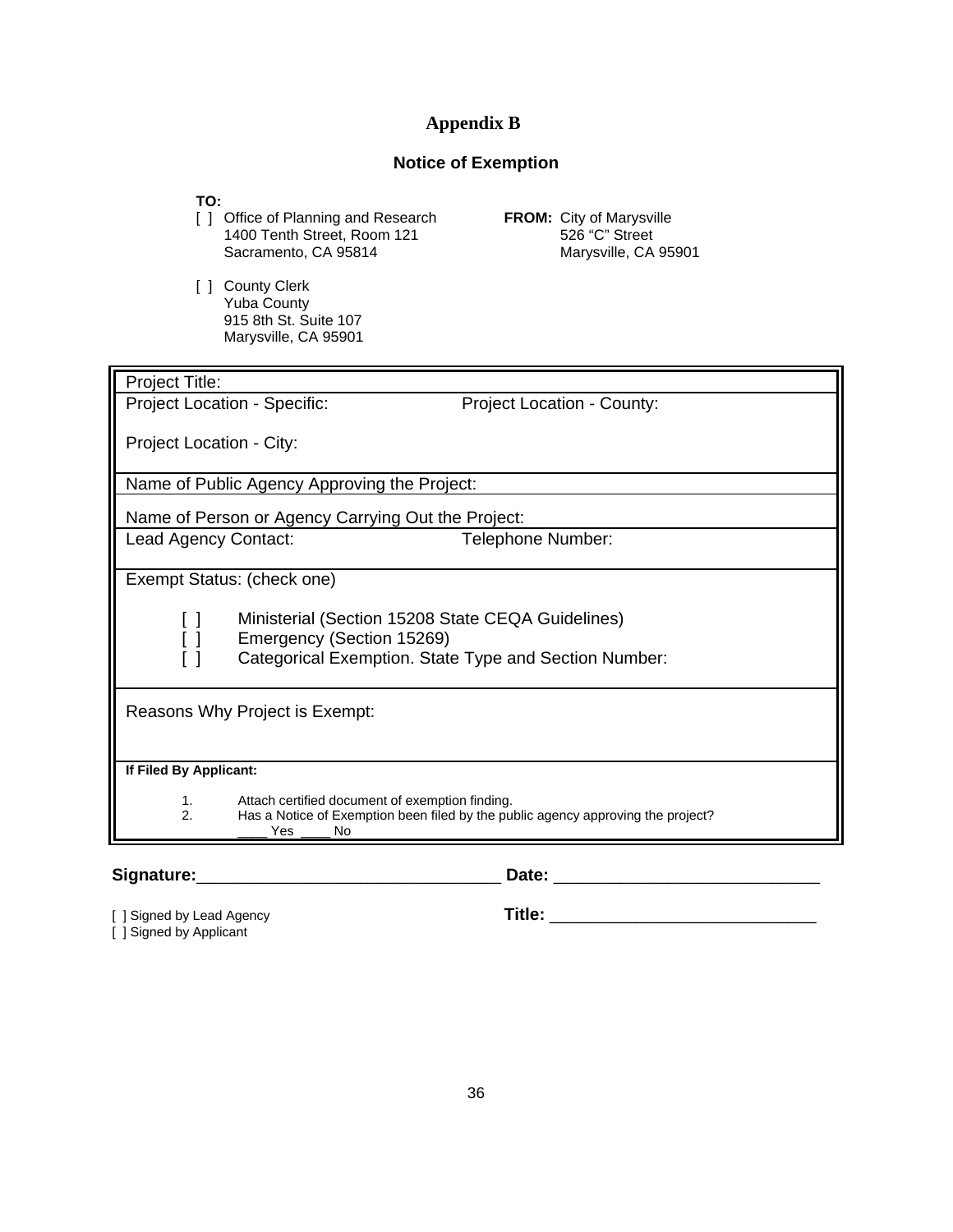#### **Appendix C**

## *CITY OF MARYSVILLE*  **ENVIRONMENTAL CHECKLIST FORM**

**[Use of the Environmental Checklist included in CEQA Guidelines is preferable see, http://ceres.ca.gov/topic/env\_law/ceqa/guidelines/Appendix\_G.html]** 

- **1. File No***:*
- **2. Lead Agency name and address:** *City of Marysville City Services Department*

 *526 "C" Street Marysville, CA 95901*

- **3. Date of Initial Study Preparation:**
- **4. Agent:**
- **5. Applicant**
- **6. Description of project:**
- **7. Surrounding land uses and setting:**
- **8. Other public agencies whose approval may be required:**

**DETERMINATION:** On the basis of this initial evaluation:

- ☐ I find that the proposed project COULD NOT have a significant effect on the environment, and a NEGATIVE DECLARATION will be prepared.
- ☐ I find that although the proposed project could have a significant effect on the environment, there will not be a significant effect in this case because the mitigation measures described on the attached sheet have been added to the project. A NEGATIVE DECLARATION will be prepared.
- ☐ I find that the proposed project MAY have a significant effect on the environment, and an ENVIRONMENTAL IMPACT REPORT, is required.
- ☐ I find that the proposed project MAY gave a significant effect (s) on the environment, but at least one effect 1) has been adequately analyzed in an earlier document pursuant to applicable legal standards, and 2) has been addressed by mitigation measures based on the earlier analysis as described on the attached sheets, if the effect is a "potentially significant impact" or "potentially significant unless mitigated." An ENVIRONMENTAL IMPACT REPORT is required, but it must analyze only the effects that remain to be addressed.
- ☐ I find that although the proposed project could have a significant effect on the environment, there WILL NOT be a significant effect in this case because all potentially significant effects (a) have been analyzed adequately in an earlier EIR pursuant to applicable standards, and (b) have been avoided or mitigated pursuant to that earlier EIR, including revisions or mitigation measures that are imposed upon the proposed project.

| $\ddot{\phantom{1}}$<br>Sic <sup>-</sup><br>. | . .<br>--<br>-- |
|-----------------------------------------------|-----------------|
|                                               |                 |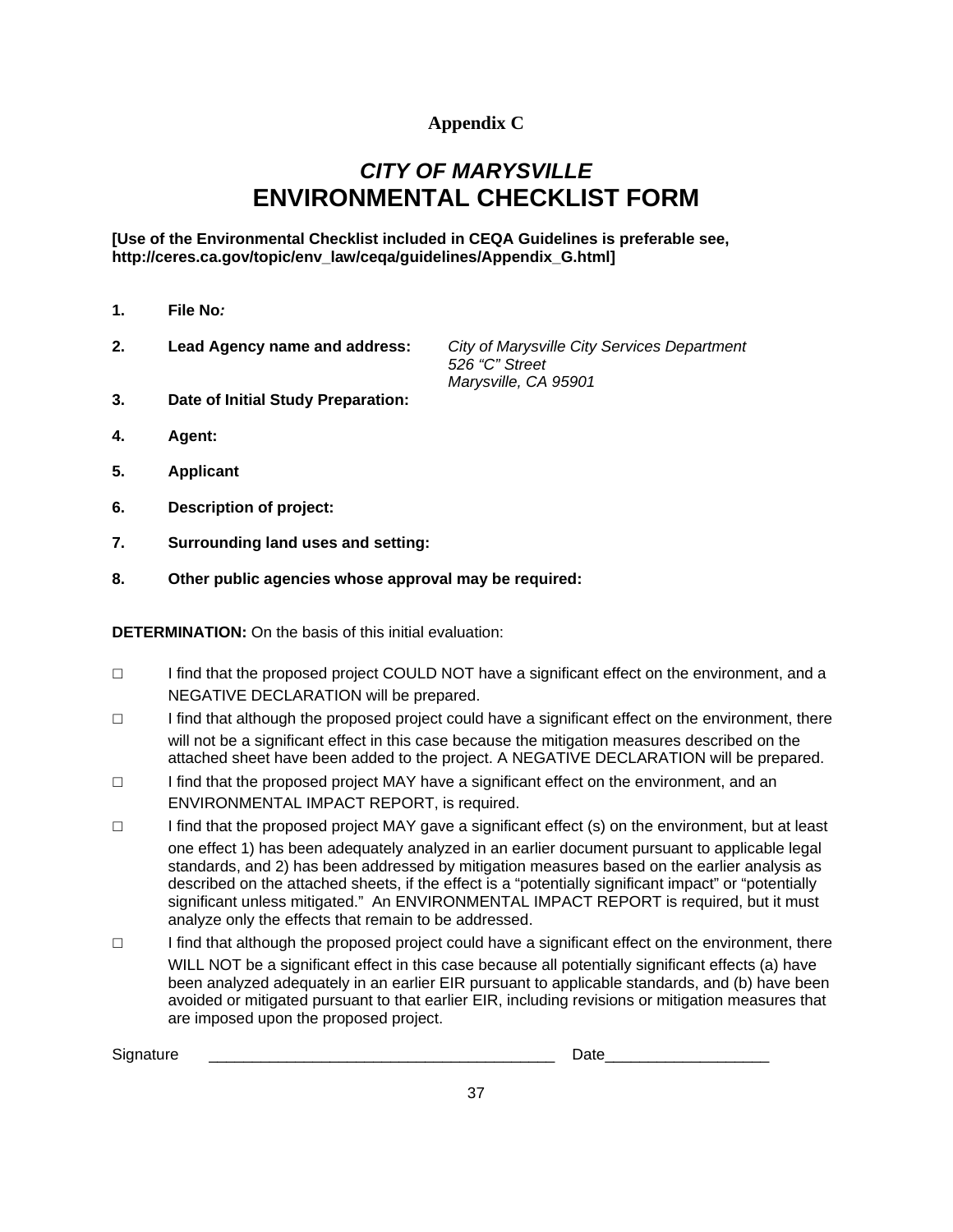#### Printed Name **Example 2** and the set of the set of the set of the set of the set of the set of the set of the set of the set of the set of the set of the set of the set of the set of the set of the set of the set of the se

#### **EVALUATION OF ENVIRONMENTAL IMPACTS:**

- 1) A brief explanation is generally provided for all answers except "No Impact" answers that are adequately supported by the information sources a lead agency cites in the parentheses following each question. A "No Impact" answer is adequately supported if the referenced information sources show that the impact simply does not apply to projects like the one involved (e.g., the project falls outside a fault rupture zone). A "No Impact" answer should be explained where it is based on project-specific factors as well as general standards (e.g., the project will not expose sensitive receptors to pollutants, based on a project-specific screening analysis).
- 2) All answers must take account of the whole action involved, including off-site as well as on-site, cumulative as well as project-level, indirect as well as operational impacts.
- 3) "Potentially Significant Impact" is appropriate if there is substantial evidence that an effect is significant. If there are one or more "Potentially Significant Impact" entries when the determination is made, an EIR is required.
- 4) "Negative Declaration: Potentially Significant Unless Mitigation Incorporated" applies where the incorporation of mitigation measures has reduced an effect from "Potentially Significant Impact" to a "Less Significant level (mitigation measures from Section XVII, "Earlier Analyses", may be cross-referenced).
- 5) Earlier analyses may be used where, pursuant to the tiering, program EIR, or other CEQA process, an effect has been adequately analyzed in an earlier EIR or negative declaration. Section 15063(c)(3)(D). Earlier analyses are discussed in Section XVII at the end of the checklist.

| <b>ENVIRONMENTAL IMPACTS:</b>                                                                                                                                                                                                                                                                                                                                                                      | Potentially<br>Significant<br><b>Impact</b> | Significant<br><b>Unless</b><br><b>Mitigation</b><br><b>Incorporated</b> | Less than<br>Significant<br><b>Impact</b> | No Impact |
|----------------------------------------------------------------------------------------------------------------------------------------------------------------------------------------------------------------------------------------------------------------------------------------------------------------------------------------------------------------------------------------------------|---------------------------------------------|--------------------------------------------------------------------------|-------------------------------------------|-----------|
| I. AESTHETICS. Would the project:                                                                                                                                                                                                                                                                                                                                                                  |                                             |                                                                          |                                           |           |
| a) Have a substantial adverse effect on a scenic vista?                                                                                                                                                                                                                                                                                                                                            |                                             |                                                                          |                                           |           |
| b) Substantially damage scenic resources, including, but no<br>limited to, trees, rock outcroppings, and historic buildings within<br>a state scenic highway?                                                                                                                                                                                                                                      |                                             |                                                                          |                                           |           |
| c) Substantially degrade the existing visual character or quality of<br>the site and its surroundings?                                                                                                                                                                                                                                                                                             |                                             |                                                                          |                                           |           |
| d) Create a new source of substantial light or glare, which would<br>adversely affect day or nighttime views in the area?                                                                                                                                                                                                                                                                          |                                             |                                                                          |                                           |           |
| <b>Impact Discussion:</b>                                                                                                                                                                                                                                                                                                                                                                          |                                             |                                                                          |                                           |           |
| <b>Project Identified Impact:</b>                                                                                                                                                                                                                                                                                                                                                                  |                                             |                                                                          |                                           |           |
| <b>Project Mitigation Measures:</b>                                                                                                                                                                                                                                                                                                                                                                |                                             |                                                                          |                                           |           |
| II. AGRICULTURE RESOURCES. In determining whether impacts to agricultural resources are<br>significant environmental effects, lead agencies may refer to the California Agricultural Land Evaluation<br>and Site Assessment Model (1997) prepared by the California Department of Conservation as an optional<br>model to use in assessing impacts on agriculture and farmland. Would the project: |                                             |                                                                          |                                           |           |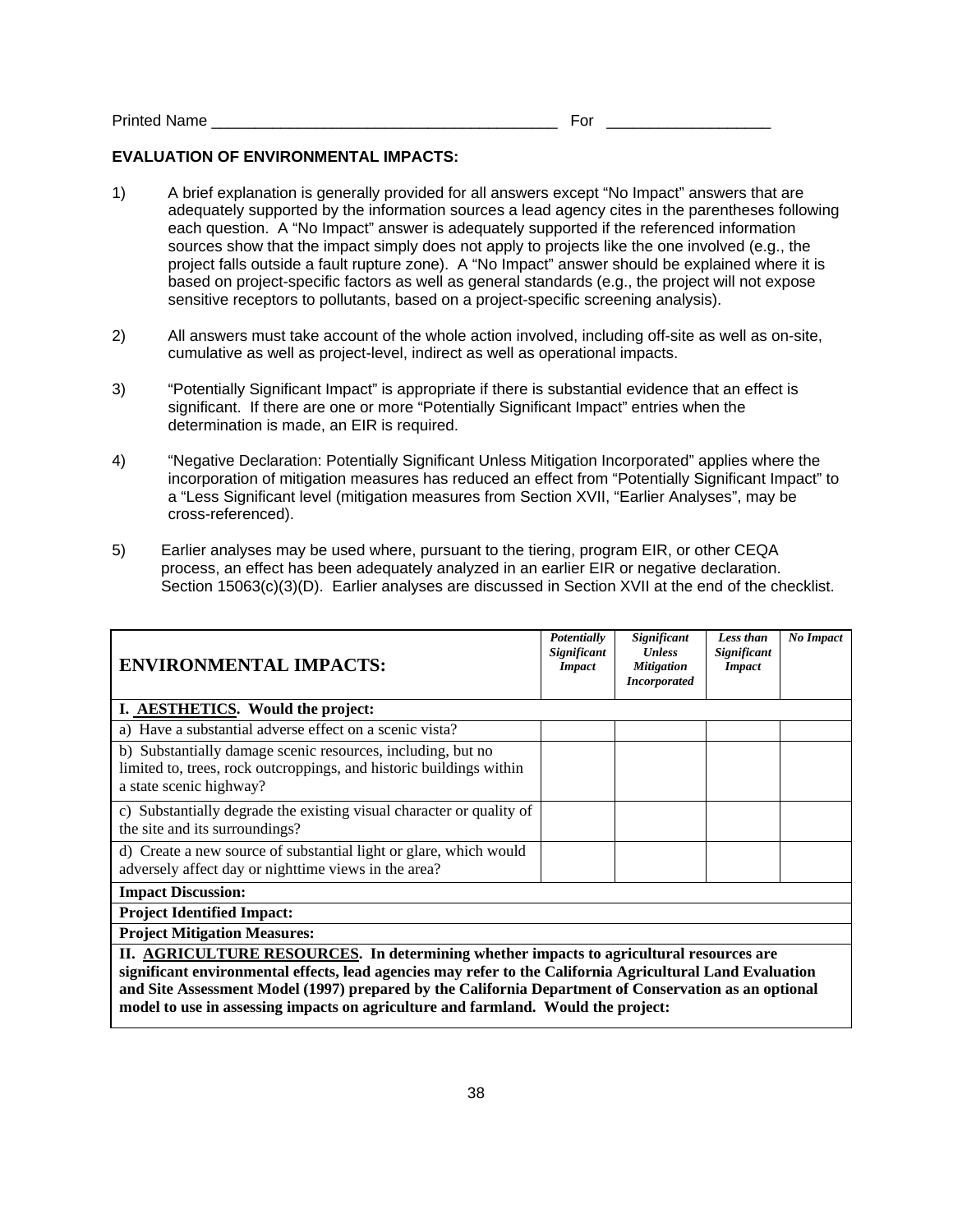| a) Convert Prime Farmland, Unique Farmland, or Farmland of<br>Statewide Importance (Farmland) as shown on the maps prepared<br>pursuant to the Farmland Mapping and Monitoring Program of<br>the California Resources Agency, to non-agricultural use?                                                                       |  |  |
|------------------------------------------------------------------------------------------------------------------------------------------------------------------------------------------------------------------------------------------------------------------------------------------------------------------------------|--|--|
| b) Conflict with existing zoning for agricultural use, or a<br>Williamson act contract?                                                                                                                                                                                                                                      |  |  |
| c) Involve other changes in the existing environment which, due<br>to their location or nature, could result in conversion of Farmland,<br>to non-agricultural use?                                                                                                                                                          |  |  |
| <b>Impact Discussion:</b>                                                                                                                                                                                                                                                                                                    |  |  |
| <b>Project Identified Impact:</b>                                                                                                                                                                                                                                                                                            |  |  |
| <b>Project Mitigation Measures:</b><br>III. AIR QUALITY. Where available, the significance criteria established by the applicable air quality<br>management or air pollution control district may be relied upon to make the following determinations.<br>Would the project:                                                 |  |  |
| a) Conflict with or obstruct implementation of the applicable air<br>quality plan?                                                                                                                                                                                                                                           |  |  |
| b) Violate any air quality standard or contribute substantially to<br>an existing or projected air quality violation?                                                                                                                                                                                                        |  |  |
| c) Result in a cumulatively considerable net increase of any<br>criteria pollutant for which the project region is non-attainment<br>under an applicable federal or state ambient air quality standard<br>(including releasing emissions which exceed quantitative<br>thresholds for ozone precursors)?                      |  |  |
| d) Expose sensitive receptors to substantial pollutant<br>concentrations?                                                                                                                                                                                                                                                    |  |  |
| e) Create objectionable odors affecting a substantial number of<br>people?                                                                                                                                                                                                                                                   |  |  |
| <b>Impact Discussion:</b>                                                                                                                                                                                                                                                                                                    |  |  |
| <b>Project Identified Impact:</b>                                                                                                                                                                                                                                                                                            |  |  |
| <b>Project Mitigation Measures:</b>                                                                                                                                                                                                                                                                                          |  |  |
| IV. BIOLOGICAL RESOURCES. Would the project:                                                                                                                                                                                                                                                                                 |  |  |
| a) Have a substantial adverse effect, either directly or through<br>habitat modifications, on any species identified as a candidate,<br>sensitive, or special status species in local or regional plans,<br>policies, or regulations, or by the California Department of Fish<br>and Game or U.S. Fish and Wildlife Service? |  |  |
| b) Have a substantial adverse effect on any riparian habitat or<br>other sensitive natural community identified in local or regional<br>plans, policies, regulations or by the California Department of<br>Fish and Game or US Fish and Wildlife Service?                                                                    |  |  |
| c) Have a substantial adverse effect on federally protected<br>wetlands as defined by Section 404 of the Clean Water Act<br>(including, but not limited to, marsh, vernal pool, Coastal, etc.)<br>through direct removal, filling, hydrological interruption, or other<br>means?                                             |  |  |
| d) Interfere substantially with the movement of any native<br>resident or migratory fish or wildlife species or with established<br>native resident or migratory wildlife corridors, or impede the use<br>of native wildlife nursery sites?                                                                                  |  |  |
| e) Conflict with any local policies or ordinances protecting<br>biological resources, such as a tree preservation policy or<br>ordinance?                                                                                                                                                                                    |  |  |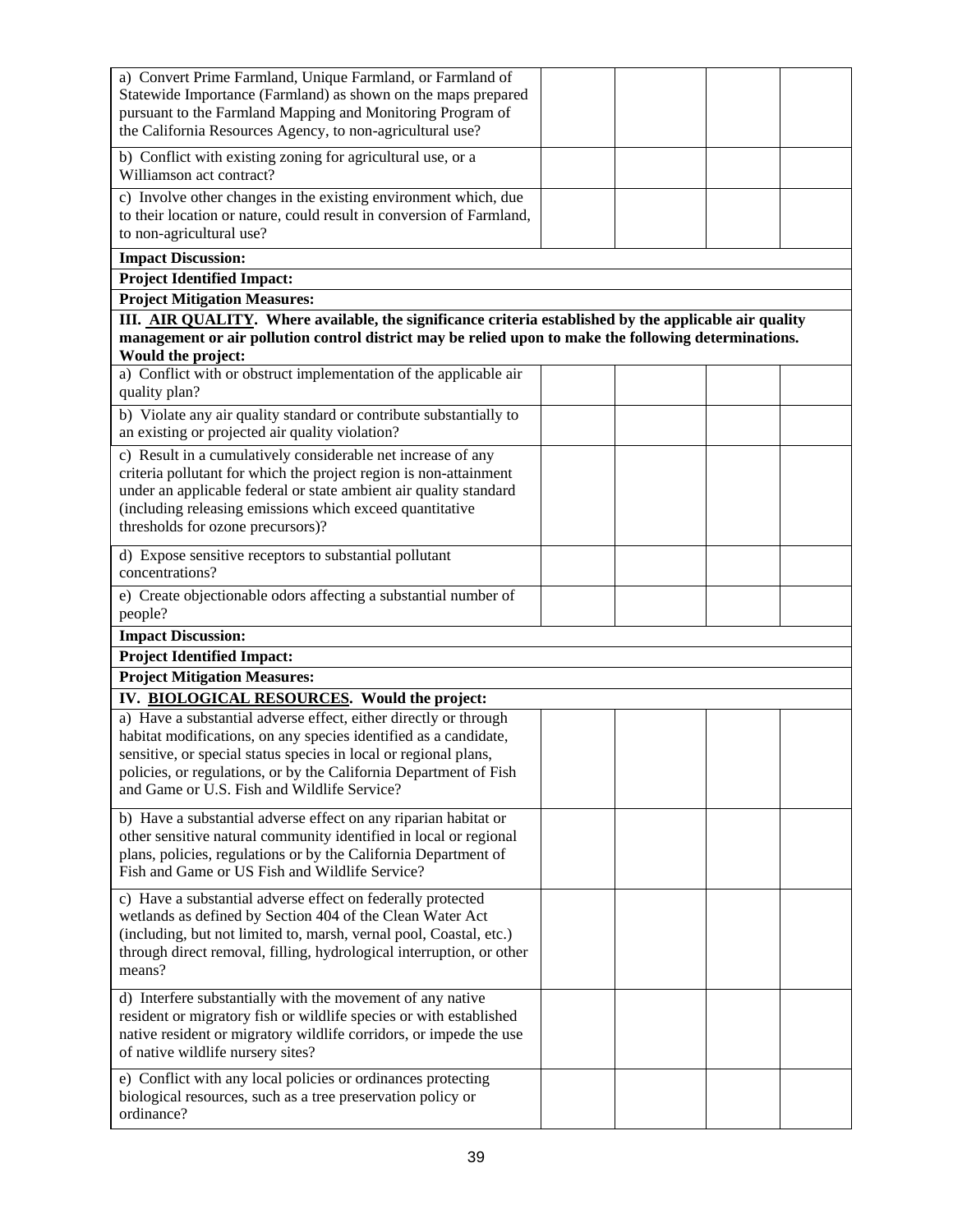| f) Conflict with the provisions of an adopted Habitat<br>Conservation Plan, Natural Community Conservation Plan, or<br>other approved local, regional, or state habitat conservation plan?                                                 |  |  |
|--------------------------------------------------------------------------------------------------------------------------------------------------------------------------------------------------------------------------------------------|--|--|
| <b>Impact Discussion:</b>                                                                                                                                                                                                                  |  |  |
| <b>Project Identified Impact:</b>                                                                                                                                                                                                          |  |  |
| <b>Project Mitigation Measures:</b>                                                                                                                                                                                                        |  |  |
| V. CULTURAL RESOURCES: Would the project:                                                                                                                                                                                                  |  |  |
| a) Cause a substantial adverse change in the significance of a<br>historical resource as defined in §15064.5?                                                                                                                              |  |  |
| b) Cause a substantial adverse change in the significance of an<br>archaeological resource pursuant to §15064.5?                                                                                                                           |  |  |
| c) Directly or indirectly destroy a unique paleontological<br>resource or site or unique geological features?                                                                                                                              |  |  |
| d) Disturb any human remains, including those interred outside<br>of formal cemeteries?                                                                                                                                                    |  |  |
| <b>Impact Discussion:</b>                                                                                                                                                                                                                  |  |  |
| <b>Project Identified Impact:</b>                                                                                                                                                                                                          |  |  |
| <b>Project Mitigation Measures:</b>                                                                                                                                                                                                        |  |  |
| VI. GEOLOGY AND SOILS. Would the project:                                                                                                                                                                                                  |  |  |
| a) Expose people or structures to potential substantial adverse<br>effects, including the risk of loss, injury, or death involving:                                                                                                        |  |  |
| i. Rupture of a known earthquake fault, as delineated on eh most<br>recent Alquist-Priolo Earthquake Fault Zoning Map issued by the<br>State Geologist for the area or based on other substantial evidence                                 |  |  |
| of a known fault? Refer to Division of Mines and Geology<br>Special Publication 42.                                                                                                                                                        |  |  |
| ii. Strong seismic ground shaking?                                                                                                                                                                                                         |  |  |
| iii. Seismic-related ground failure, including liquefaction?                                                                                                                                                                               |  |  |
| b) Be located on a geologic unit or soil that is unstable, or that<br>would become unstable as a result of the project, and potentially<br>result in on- or off-site landslide, lateral spreading subsidence,<br>liquefaction or collapse? |  |  |
| c) Result in substantial soil erosion or the loss of topsoil?                                                                                                                                                                              |  |  |
| d) Be located on expansive soil, as defined in table 18-1-B of the<br>Uniform Building Code (1994), creating substantial risks to life or<br>property?                                                                                     |  |  |
| e) Have soils incapable of adequately supporting the use of septic<br>tanks or alternative waste water disposal systems where sewers<br>are not available of the disposal of waste water?                                                  |  |  |
| <b>Impact Discussion:</b>                                                                                                                                                                                                                  |  |  |
| <b>Project Identified Impact:</b>                                                                                                                                                                                                          |  |  |
| <b>Project Mitigation Measures:</b>                                                                                                                                                                                                        |  |  |
| VII. HAZARDS AND HAZARDOUS MATERIALS. Would the project:                                                                                                                                                                                   |  |  |
| a) Create a significant hazard to the public or the environment<br>through the routine transport, use, or disposal of hazardous<br>materials?                                                                                              |  |  |
| b) Create a significant hazard to the public or the environment<br>through the routine transport, use, or disposal of hazardous<br>materials?                                                                                              |  |  |
| c) Emit hazardous emissions or handle hazardous or acutely<br>hazardous materials, substances, or waste within one-quarter mile<br>of an existing or proposed school?                                                                      |  |  |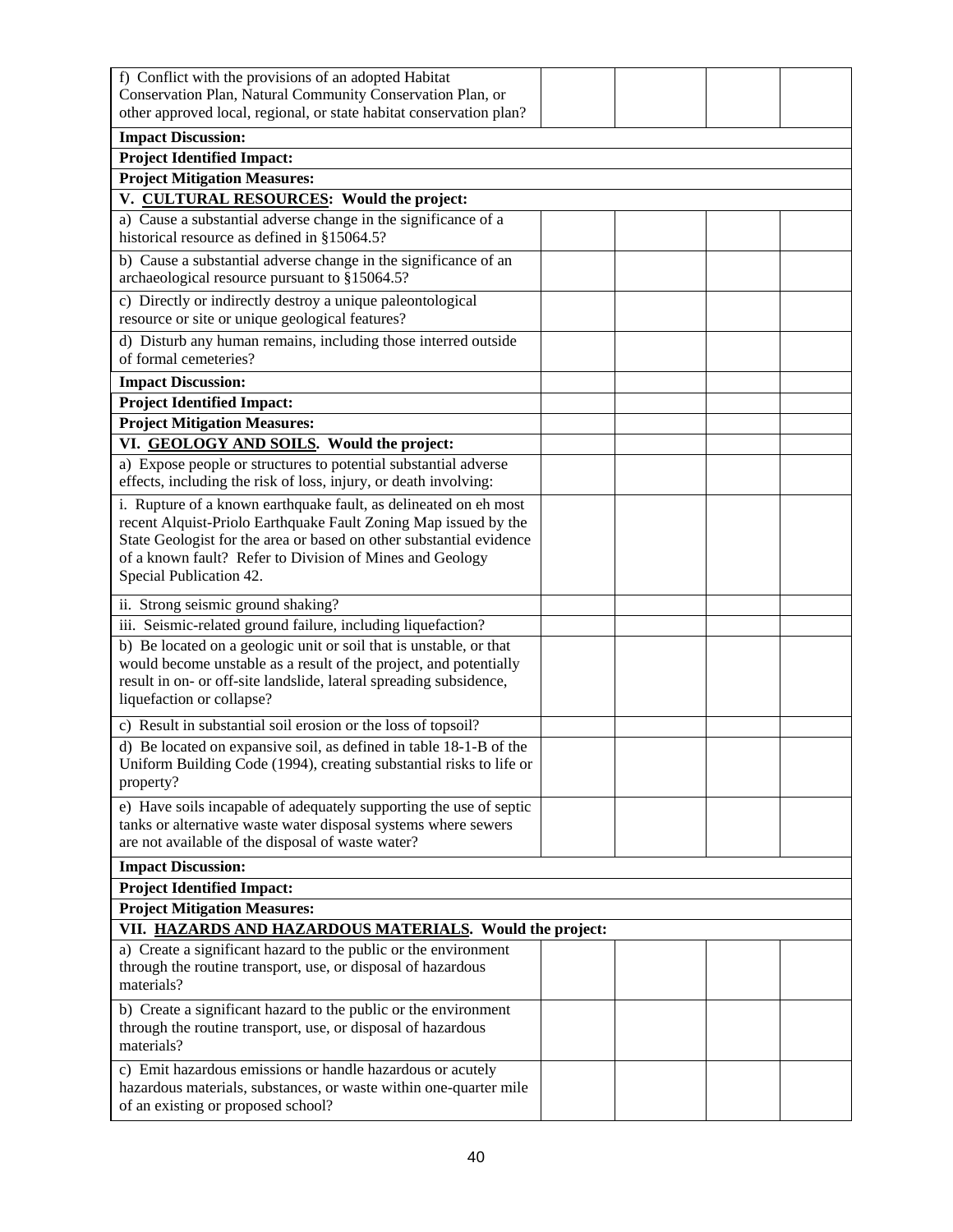| d) Be located on a site which is included on a list of hazardous<br>materials sites compiled pursuant to Government Code Section                                                                                                                                                    |  |  |
|-------------------------------------------------------------------------------------------------------------------------------------------------------------------------------------------------------------------------------------------------------------------------------------|--|--|
| 65962.5 and, as a result, would it create a significant hazard to the<br>public or the environment?                                                                                                                                                                                 |  |  |
| e) For a project located within an airport land use plan or, where<br>such a plan has not been adopted, within two miles of a public<br>airport or public use airport, would the project result in a safety<br>hazard for people residing or working in the project area?           |  |  |
| f) For a project within the vicinity of a private airstrip, or, where<br>such a plan has not been adopted, within two miles of a public<br>airport or public use airport, would the project result in safety<br>hazard for people residing or working in the project area?          |  |  |
| g) Impair implementation of or physically interfere with an<br>adopted emergency response plan or emergency evacuation plan?                                                                                                                                                        |  |  |
| h) Expose people or structures to a significant risk of loss, injury<br>or death involving wild-land fires, including where wild-lands are<br>adjacent to urbanized areas or where residence are intermixed<br>with wildlands?                                                      |  |  |
| <b>Impact Discussion:</b>                                                                                                                                                                                                                                                           |  |  |
| <b>Project Identified Impact:</b>                                                                                                                                                                                                                                                   |  |  |
| <b>Project Mitigation Measures:</b>                                                                                                                                                                                                                                                 |  |  |
| VIII. HYDROLOGY AND WATER QUALITY. Would the project:                                                                                                                                                                                                                               |  |  |
| a) Violate any water quality standards or waste discharge<br>requirements?                                                                                                                                                                                                          |  |  |
| b) Substantially damage scenic resources, including, but no<br>limited to, trees, rock outcroppings, and historic buildings within<br>a state scenic highway?                                                                                                                       |  |  |
| c) Substantially alter the existing drainage pattern of the site or<br>area, including through the alteration of the course of a stream or<br>river, in a manner which would result in substantial erosion or<br>siltation on- or off-site?                                         |  |  |
| d) Substantially alter the existing drainage pattern of the site or<br>area, including through the alteration of the course of a stream or<br>river, or substantially increase the rate or amount of surface<br>runoff in a manner, which would result in flooding on- or off-site? |  |  |
| e) Create or contribute runoff water which would exceed the<br>capacity of existing or planned stormwater drainage systems or<br>provide substantial additional sources of polluted runoff?                                                                                         |  |  |
| Otherwise substantially degrade water quality?<br>f)                                                                                                                                                                                                                                |  |  |
| g) Place housing within a 100-year flood hazard area as mapped<br>on a federal Flood Hazard Boundary or Flood Insurance Rate<br>Map or other flood hazard delineation map?                                                                                                          |  |  |
| h) Place within a 100-year flood hazard area structures which<br>would impede or redirect flood flows?                                                                                                                                                                              |  |  |
| i) Expose people or structures to a significant risk of loss, injury<br>or death involving flooding, including flooding as a result of the<br>failure of a levee or dam?                                                                                                            |  |  |
| j) Inundation by seiche, tsunami, or mudflow?                                                                                                                                                                                                                                       |  |  |
| <b>Impact Discussion:</b>                                                                                                                                                                                                                                                           |  |  |
| <b>Project Identified Impact:</b>                                                                                                                                                                                                                                                   |  |  |
| <b>Project Mitigation Measures:</b>                                                                                                                                                                                                                                                 |  |  |
| IX. LAND USE PLANNING. Would the project:                                                                                                                                                                                                                                           |  |  |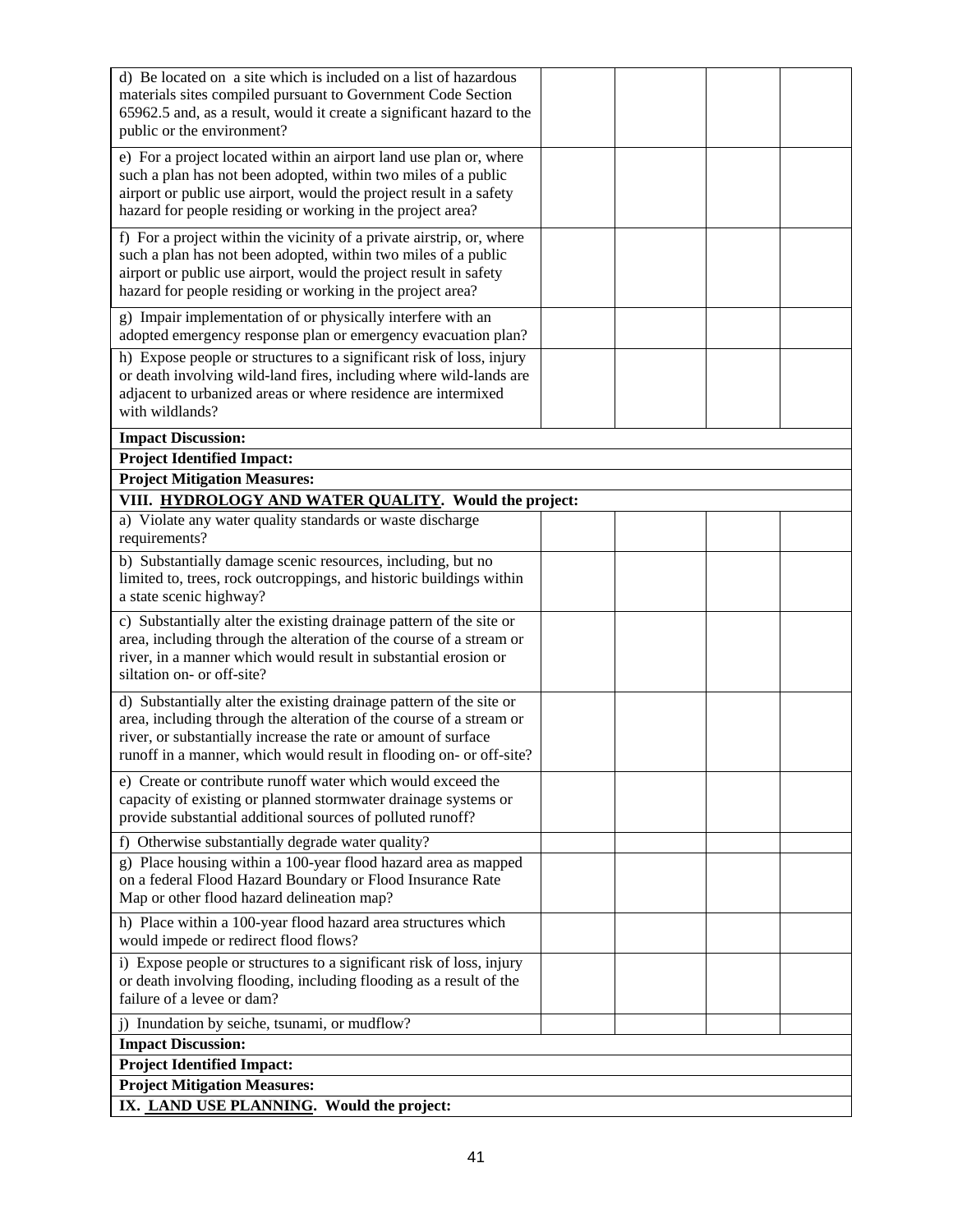| a) Physically divide an established community?                                                                                      |  |  |
|-------------------------------------------------------------------------------------------------------------------------------------|--|--|
| b) Conflict with any applicable land use plan, policy, or                                                                           |  |  |
| regulation of an agency with jurisdiction over the project                                                                          |  |  |
| (including, but not limited to the general plan, specific plan, local                                                               |  |  |
| coastal program, or zoning ordinance) adopted for the purpose of                                                                    |  |  |
| avoiding or mitigating an environmental effect?                                                                                     |  |  |
| c) Conflict with any applicable habitat conservation plan or<br>natural community conservation plan?                                |  |  |
| <b>Impact Discussion:</b>                                                                                                           |  |  |
| <b>Project Identified Impact:</b>                                                                                                   |  |  |
|                                                                                                                                     |  |  |
| <b>Project Mitigation Measures:</b><br>X. MINERAL RESOURCES. Would the project:                                                     |  |  |
| a) Result in the lost of availability of a known mineral resource                                                                   |  |  |
| that would be of value to the region and the residents of the state?                                                                |  |  |
| b) Result in the loss of availability of a locally-important mineral                                                                |  |  |
| resource recovery site delineated on a local general plan, specific                                                                 |  |  |
| plan or other land use plan?                                                                                                        |  |  |
| <b>Impact Discussion:</b>                                                                                                           |  |  |
| <b>Project Identified Impact:</b>                                                                                                   |  |  |
| <b>Project Mitigation Measures:</b>                                                                                                 |  |  |
| XI. NOISE. Would the project result in:                                                                                             |  |  |
| a) Exposure of persons to or generation of noise levels in excess                                                                   |  |  |
| of standards established in the local general plan or noise                                                                         |  |  |
| ordinance, or applicable standards of other agencies?                                                                               |  |  |
| b) Exposure of persons to or generation of excessive ground                                                                         |  |  |
| borne vibration or ground borne noise levels?                                                                                       |  |  |
| c) A substantial permanent increase in ambient noise levels in the<br>project vicinity above levels existing without the project?   |  |  |
| d) A substantial temporary or periodic increase in ambient noise                                                                    |  |  |
| levels in the project vicinity above levels existing without the                                                                    |  |  |
| project?                                                                                                                            |  |  |
| e) For a project located within an airport land use plan or, where                                                                  |  |  |
| such a plan has not been adopted, within two miles of a public                                                                      |  |  |
| airport or public use airport, would the project result in a safety<br>hazard for people residing or working in the project area to |  |  |
| excessive noise levels?                                                                                                             |  |  |
|                                                                                                                                     |  |  |
| f) For a project within the vicinity of a private airstrip, would the                                                               |  |  |
| project expose people residing or working in the project area to<br>excessive noise?                                                |  |  |
|                                                                                                                                     |  |  |
| <b>Impact Discussion:</b>                                                                                                           |  |  |
| <b>Project Identified Impact:</b><br><b>Project Mitigation Measures:</b>                                                            |  |  |
|                                                                                                                                     |  |  |
| XII. POPULATION AND HOUSING. Would the project:                                                                                     |  |  |
| a) Induce substantial population growth in the area, either                                                                         |  |  |
| directly (for example, by proposing new homes and businesses) or<br>indirectly (for example, through extension of roads or other    |  |  |
| infrastructure)?                                                                                                                    |  |  |
|                                                                                                                                     |  |  |
| b) Displace substantial numbers of existing housing,                                                                                |  |  |
| necessitating the construction of replacement housing elsewhere?                                                                    |  |  |
| c) Displace substantial numbers of people, necessitating the<br>construction of replacement housing elsewhere?                      |  |  |
|                                                                                                                                     |  |  |
| <b>Impact Discussion:</b>                                                                                                           |  |  |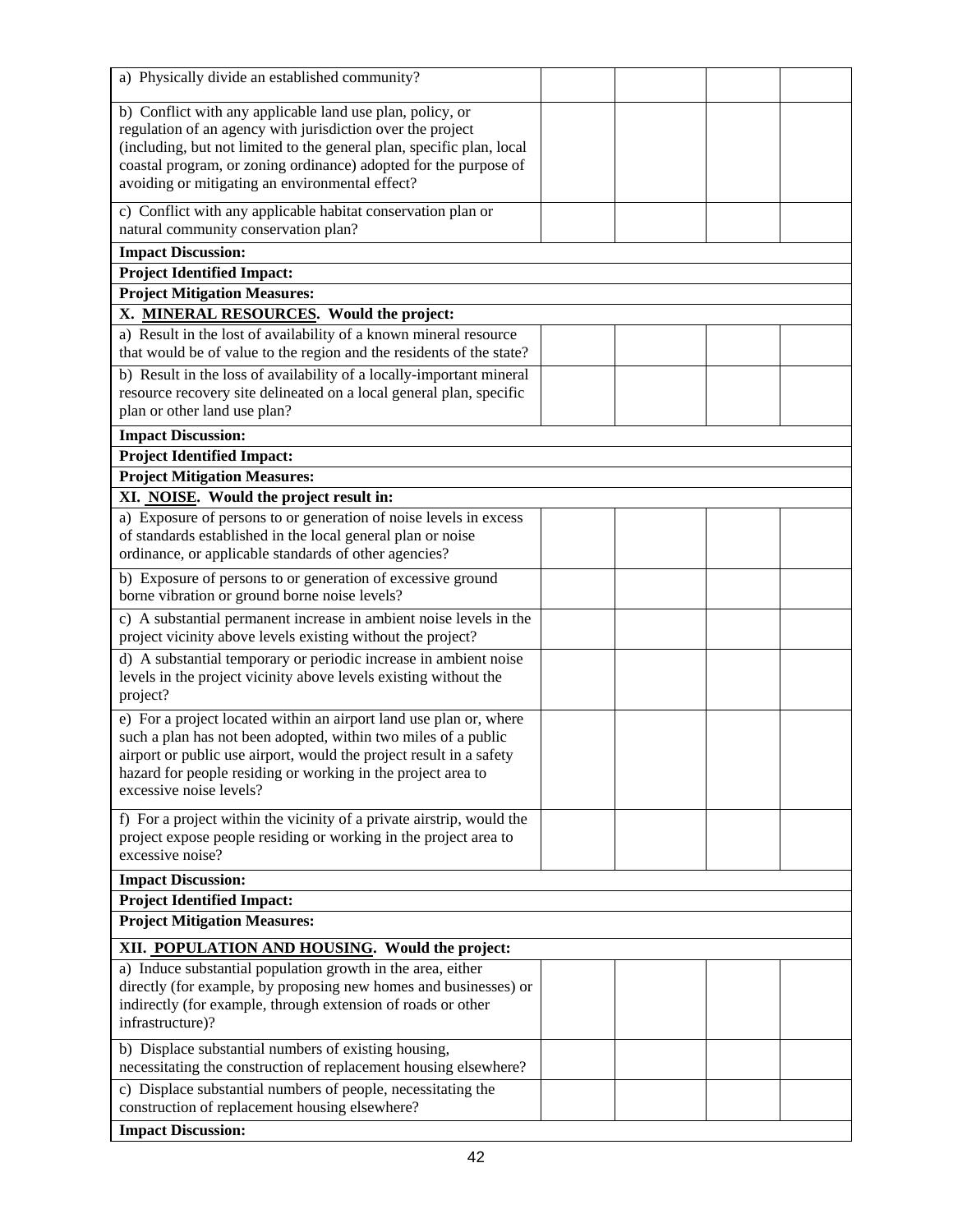| <b>Project Identified Impact:</b>                                                                                                       |  |  |
|-----------------------------------------------------------------------------------------------------------------------------------------|--|--|
| <b>Project Mitigation Measures:</b>                                                                                                     |  |  |
| XIII. PUBLIC SERVICES. Would the project result in substantial adverse physical impacts associated with                                 |  |  |
| the provision of new or physically altered governmental facilities, need for new or physically altered                                  |  |  |
| governmental facilities, the construction of which could cause significant environmental impacts, in order to                           |  |  |
| maintain acceptable service ratios, response times or other performance objectives for any of the public                                |  |  |
| services:                                                                                                                               |  |  |
| a) Fire protection?                                                                                                                     |  |  |
| b) Police protection?                                                                                                                   |  |  |
| c) Schools?                                                                                                                             |  |  |
| d) Parks?                                                                                                                               |  |  |
| Other facilities?                                                                                                                       |  |  |
| <b>Impact Discussion:</b>                                                                                                               |  |  |
| <b>Project Identified Impact:</b>                                                                                                       |  |  |
| <b>Project Mitigation Measures:</b>                                                                                                     |  |  |
| XIV. RECREATION. Would the project:                                                                                                     |  |  |
| a) Would the project increase the use of existing neighborhood                                                                          |  |  |
| and regional parks or other recreational facilities such that                                                                           |  |  |
| substantial physical deterioration of the facility would occur or be                                                                    |  |  |
| accelerated?                                                                                                                            |  |  |
| b) Does the project include recreational facilities or require the                                                                      |  |  |
| construction or expansion of recreational facilities or require the                                                                     |  |  |
| construction or expansion of recreational facilities which might                                                                        |  |  |
| have an adverse physical effect on the environment?                                                                                     |  |  |
| <b>Impact Discussion:</b>                                                                                                               |  |  |
| <b>Project Identified Impact:</b>                                                                                                       |  |  |
| <b>Project Mitigation Measures:</b>                                                                                                     |  |  |
| XV. TRANSPORTATION/TRAFFIC. Would the project:                                                                                          |  |  |
| a) Cause an increase in traffic which is substantial in relation to                                                                     |  |  |
| the existing traffic load and capacity of the street system (i.e.,                                                                      |  |  |
| result in a substantial increase in either the number of vehicle                                                                        |  |  |
| trips, the volume to capacity ratio on roads, or congestion at                                                                          |  |  |
| intersections)?                                                                                                                         |  |  |
| b) Exceed, either individually or cumulatively, a level of service                                                                      |  |  |
| standard established by the county congestion management                                                                                |  |  |
| agency for designated roads or highways?                                                                                                |  |  |
|                                                                                                                                         |  |  |
| c) Result in a change in air traffic patters, including either an<br>increase in traffic levels or a change in location that results in |  |  |
| substantial safety risks?                                                                                                               |  |  |
|                                                                                                                                         |  |  |
| d) Substantially increase hazards due to a design feature (e.g.                                                                         |  |  |
| sharp curves or dangers intersections) or incompatible uses (e.g.<br>farm equipment)?                                                   |  |  |
|                                                                                                                                         |  |  |
| e) Result in inadequate emergency access?                                                                                               |  |  |
| f) Result in inadequate parking capacity?                                                                                               |  |  |
| g) Conflict with adopted policies, plans, or programs supporting                                                                        |  |  |
| alternative transportation (e.g. bus turnouts, bicycle racks)?                                                                          |  |  |
| <b>Impact Discussion:</b>                                                                                                               |  |  |
| <b>Project Identified Impact:</b>                                                                                                       |  |  |
| <b>Project Mitigation Measures:</b>                                                                                                     |  |  |
| XVI. UTILITIES AND SERVICE SYSTEMS. Would the project:                                                                                  |  |  |
| a) Exceed wastewater treatment requirements of the applicable                                                                           |  |  |
| Regional Water Quality Control Board?                                                                                                   |  |  |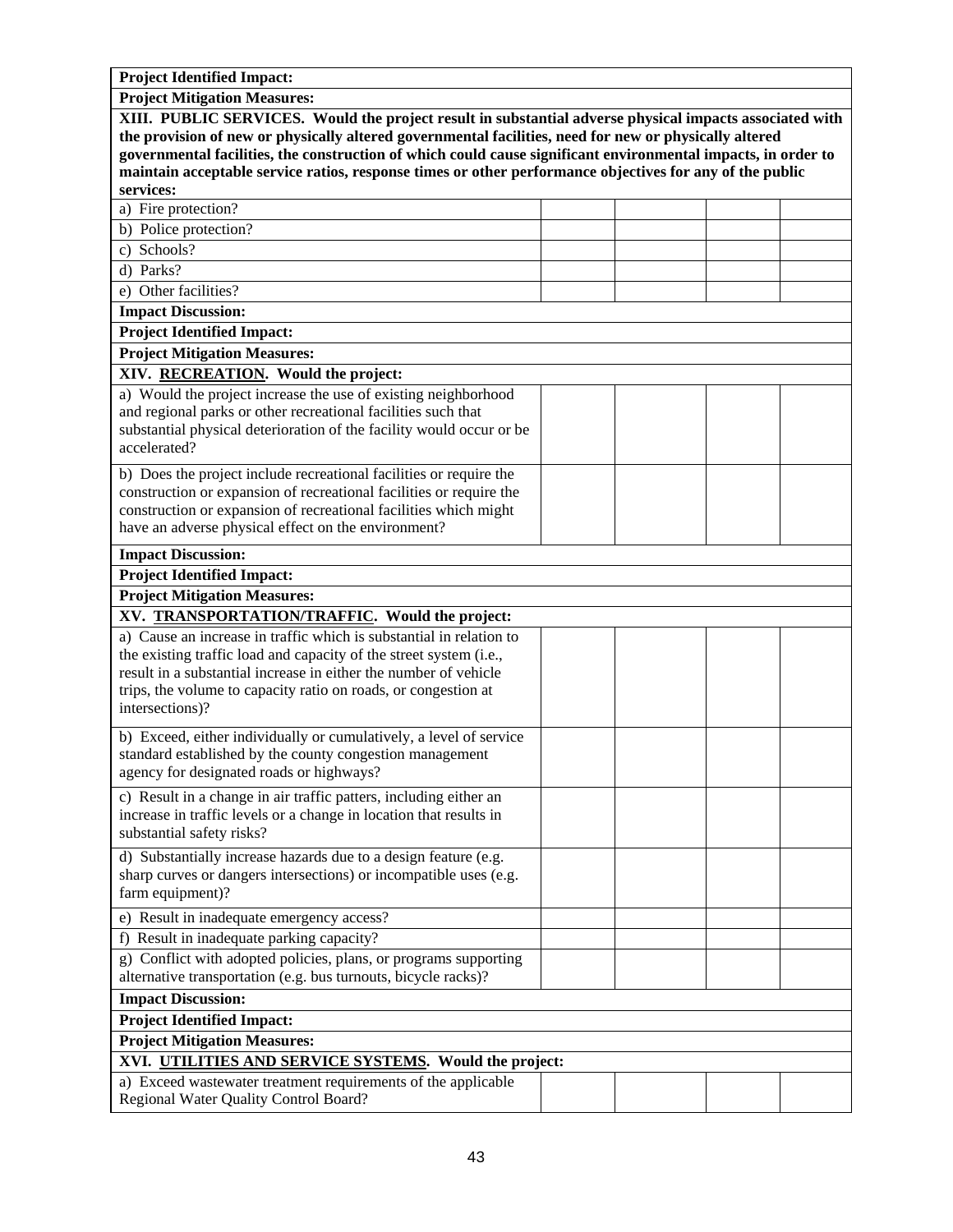| b) Require or result in the construction of a new water or<br>wastewater treatment facilities or expansion of existing facilities,<br>the construction of which could cause significant environmental<br>effects?                                                                                                                                                                                                                                                          |  |  |
|----------------------------------------------------------------------------------------------------------------------------------------------------------------------------------------------------------------------------------------------------------------------------------------------------------------------------------------------------------------------------------------------------------------------------------------------------------------------------|--|--|
| c) Require or result in the construction of a new storm water<br>drainage facilities or expansion of existing facilities, the<br>construction of which could cause significant environmental<br>effects?                                                                                                                                                                                                                                                                   |  |  |
| d) Have sufficient water supplies available to serve the project<br>from existing entitlements and resources, or are new or expanded<br>entitlements needed?                                                                                                                                                                                                                                                                                                               |  |  |
| e) Result in a determination by the wastewater treatment provider<br>which serves or may serve the project that it has adequate<br>capacity to serve the project's projected demand in addition to the<br>provider's existing commitments?                                                                                                                                                                                                                                 |  |  |
| f) Be served by a landfill with sufficient permitted capacity to<br>accommodate the project's solid waste disposal needs?                                                                                                                                                                                                                                                                                                                                                  |  |  |
| g) Comply with federal, state, and local statues and regulations<br>related to solid waste?                                                                                                                                                                                                                                                                                                                                                                                |  |  |
| <b>Impact Discussion:</b>                                                                                                                                                                                                                                                                                                                                                                                                                                                  |  |  |
| <b>Project Identified Impact:</b><br><b>Project Mitigation Measures:</b>                                                                                                                                                                                                                                                                                                                                                                                                   |  |  |
| XVII. MANDATORY FINDINGS OF SIGNIFICANCE.                                                                                                                                                                                                                                                                                                                                                                                                                                  |  |  |
| a) Does the project have the potential to degrade the quality of<br>the environment substantially reduce the habitat of a fish or<br>wildlife species, cause a fish or wildlife population to drop below<br>self-sustaining levels, threaten to eliminate a plant or animal<br>community, reduce the number or restrict the range of a rare or<br>endangered plant or animal or eliminate important examples of<br>the mjaore periods of California history or prehistory? |  |  |
|                                                                                                                                                                                                                                                                                                                                                                                                                                                                            |  |  |
| b) Does the project have the potential to achieve short-term, to<br>the disadvantage of long-term, environmental goals?                                                                                                                                                                                                                                                                                                                                                    |  |  |
| c) Does the project have impacts that are individually limited, but<br>cumulatively considerable? ("Cumulatively considerable" means<br>that he incremental effects of a project are considerable when<br>viewed in connection with the effects of past projects, the effects<br>of other current projects, and the effects of probable future<br>projects)                                                                                                                |  |  |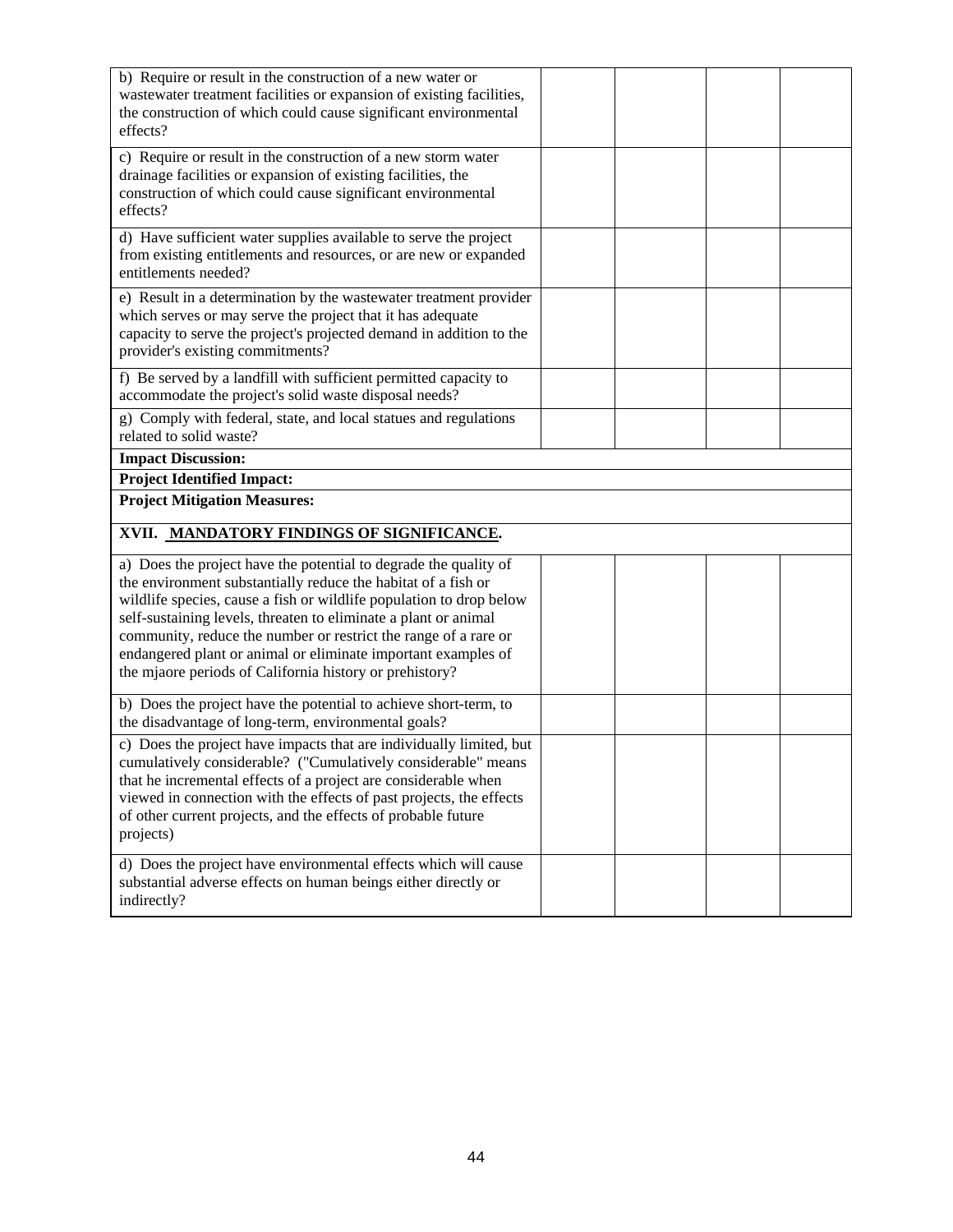#### **Appendix D**

#### **List of Public Agencies**

#### **RESPONSIBLE AGENCIES**:

#### **FEDERAL:**

Advisory Council on Historic Preservation Western Office of Project Review 12136 W. Bayaud Avenue, Suite 330 Lakewood, CO 80226

Bureau of Land Management Field Office 63 Natoma Street Folsom, CA 95630

Regulatory Section Department of the Army Sacramento District Corps of Engineers 1325 J Street Sacramento, CA 95814-2922

United States EPA Mail Code 2252-A, Room 7241 1200 Pennsylvania Avenue, NW Washington, DC 20460

#### **STATE:**

Air Resources Board Mike Tollstrup 2020 "L" Street Sacramento, CA 95815

California Energy Commission 1516 Ninth Street, MS-15 Sacramento, CA 95814

California Waste Management Board Jeanie Blakeslee 8800 Cal Center Drive Sacramento, CA 95826

#### **STATE (CONT.):**

Caltrans-Division of Aeronautics Sandy Hesnard P.O. Box 942874 Sacramento, CA 94274-0001

Caltrans District 3 703 B Street P.O. Box 911 Marysville, CA 95901

Central Valley Region Regional Water Quality Control Board 3443 Routier Road, Suite A Sacramento, CA 95827-3098

Department of Anthropology Cal State University, Sacramento 6000 J Street Sacramento, CA 95819-6106

Department of Fish and Game Region 2 L. Ryan Broddrick, Reg. Mgr. 1701 Nimbus Road, Suite A Rancho Cordova, CA 95670

Department of Food and Agriculture 1220 "N" Street, A-248 Sacramento, CA 95814

Department of Forestry & Fire Protection 1416 Ninth Street, Room 1516-24 Sacramento, CA 95814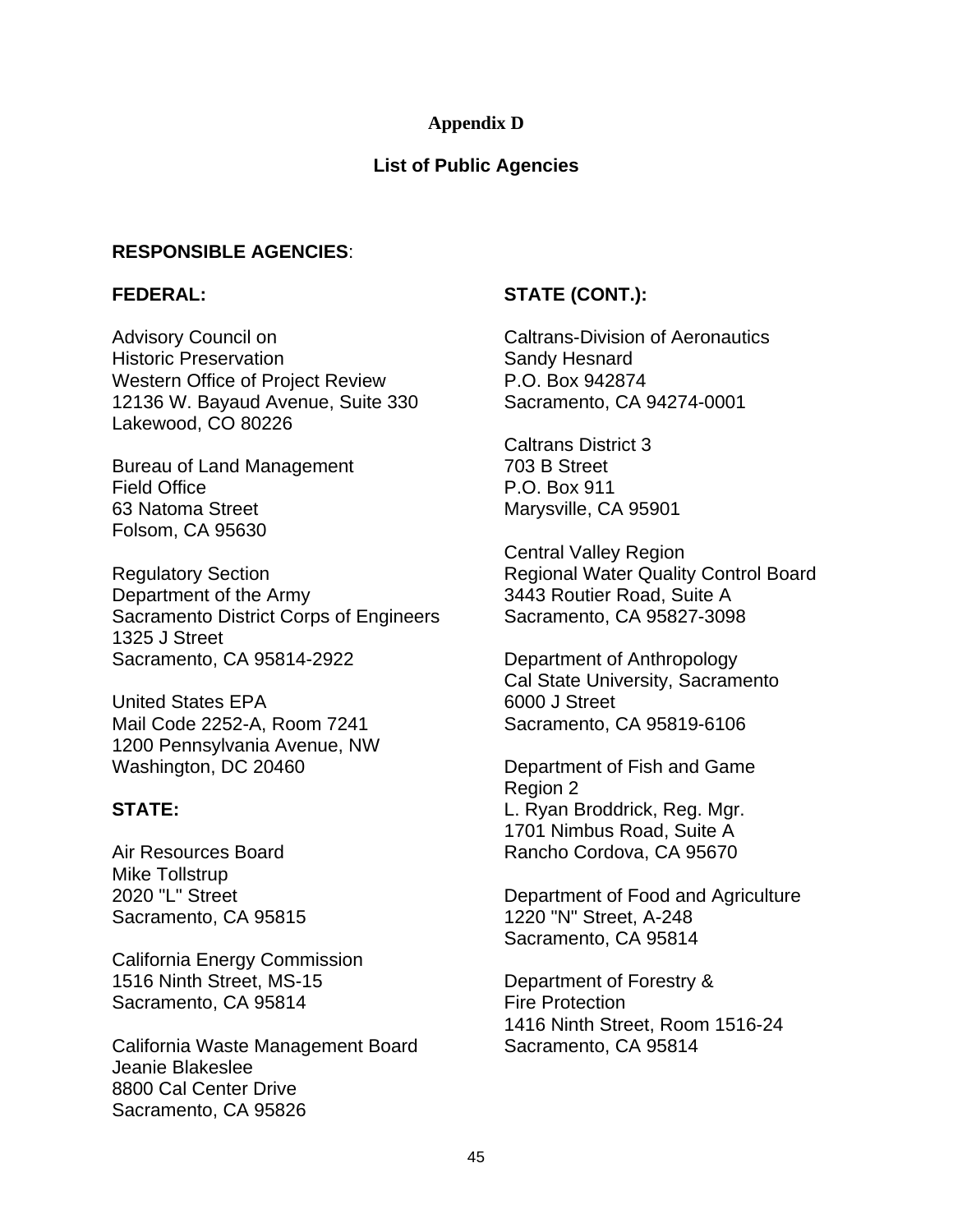#### **STATE (CONT.):**

Department of Health 601 N. 7th Street P. O. Box 942732 Sacramento, CA 94234-7320

Department of Health Services Toxic Substances Control Program Region 1 10151 Croydon Way, Suite 3 Sacramento, Ca 95827-2106

Department of Housing and Community Development P.O. Box 952021 Sacramento, CA 94252-2051

Department of Parks and Recreation P.O. Box 942896 Sacramento, CA 94296-0001

Director of Mining & Reclamation Division of Mines & Geology Dennis O'Bryant 801 K Street, MS-24-02 Sacramento, CA 95814

Environmental Review Resources Agency 1020 Ninth Street, Third Floor Sacramento, CA 95814

Native American Heritage Commission 915 Capitol Mall, Room 364 Sacramento, CA 95814

Office of Historic Preservation P.O. Box 942896 Sacramento, CA 94296-0001

#### **STATE (CONT.):**

Public Utilities Commission Andrew Barnsdale 505 Van Ness Avenue San Francisco, CA 94102

State Clearinghouse Office of Planning and Research 1400  $10^{th}$  Street Sacramento, CA 95814

State Lands Commission 100 Howe Avenue, Suite 100-S Sacramento, CA 95826

#### **SCHOOL DISTRICTS:**

Marysville Joint Unified School District 1919 B Street Marysville, CA 95901

#### **OTHER AGENCIES:**

Alcoholic Beverage Control 1130 Civic Center Blvd. Yuba City, CA 95991

FREED 508 J Street Marysville, CA 95901

Feather River Air Quality Management District 938  $14<sup>th</sup>$  Street Marysville, CA 95901

Marysville Post Office 407 C Street Marysville, CA 95901

Yuba-Sutter Disposal, Inc. 3001 North Levee Road Marysville, CA 95901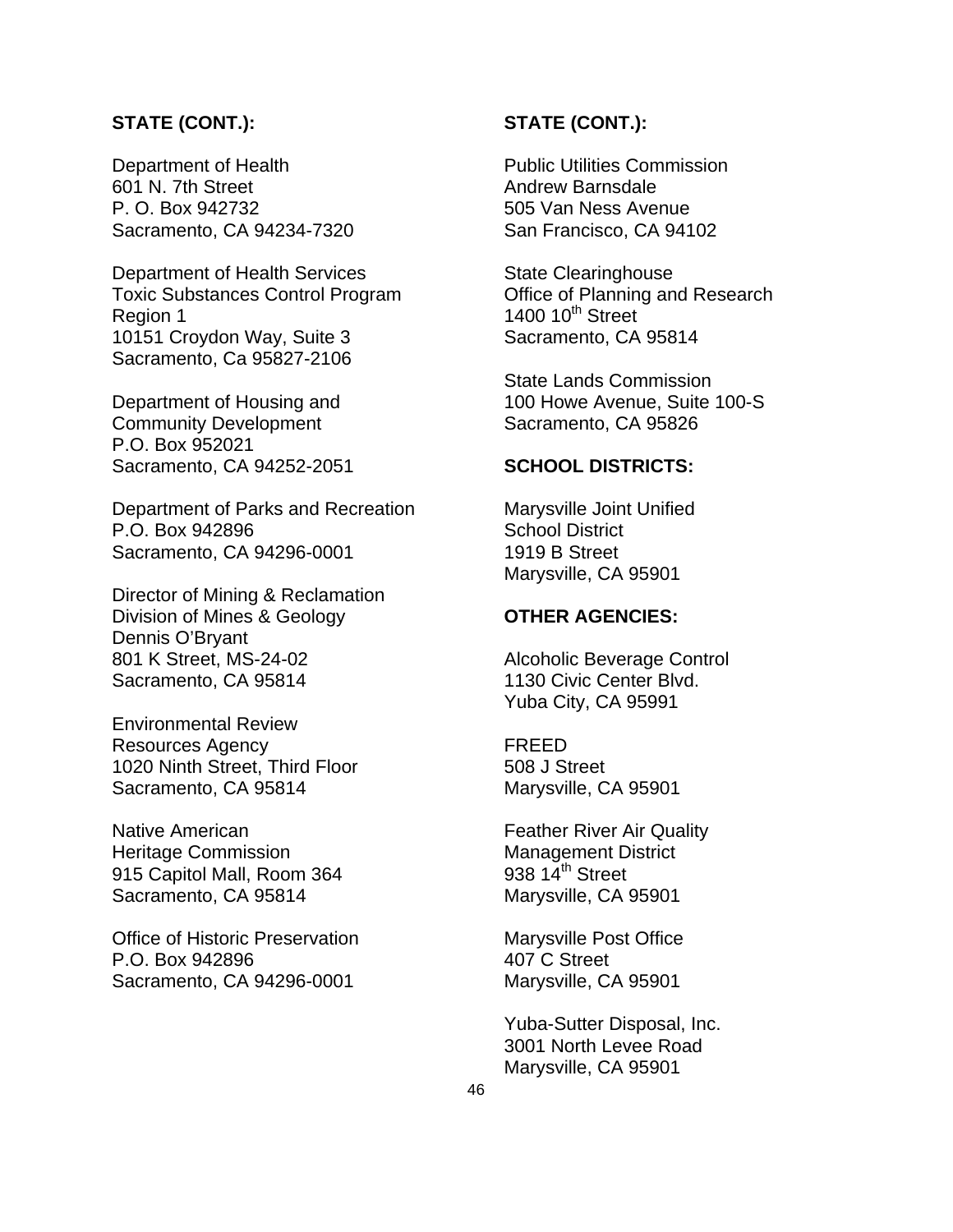#### **OTHER AGENCIES (CONT.):**

Yuba-Sutter Transit 2100 B Street Marysville, CA 95901

#### **TRUSTEE AGENCIES:**

California Department of Fish and Game Region 2 L. Ryan Broddrick, Reg. Mgr. 1701 Nimbus Road, Suite A Rancho Cordova, CA 95670

California Department of Parks and Recreation P.O. Box 942896 Sacramento, CA 94296-0001

Department of Anthropology Cal State University, Sacramento 6000 J Street Sacramento, CA 95819-6106

#### **COUNTY AGENCIES:**

Yuba County Local Agency Formation Commission  $915<sup>th</sup>$  Street Marysville, CA 95901

Yuba County Office of Education Richard Teagarden  $935$  14<sup>th</sup> Street Marysville, CA 95901

Yuba County Planning Department  $915.8<sup>th</sup>$  Street Marysville, CA 95901

#### **UTILITIES/SERVICES, ETC:**

AT&T Broadband 311 B Street Yuba City, CA 95991

California Water Service 629 9th Street Marysville, CA 95901

Pacific Gas & Electric Co. Chico Land Rights Office Attention Land Agent 460 Rio Lindo Avenue Chico, CA 95926

Pacific Telephone 1301 Tharp Road Yuba City, CA 95991

SBC 12824 Earhart Avenue Auburn, CA 95602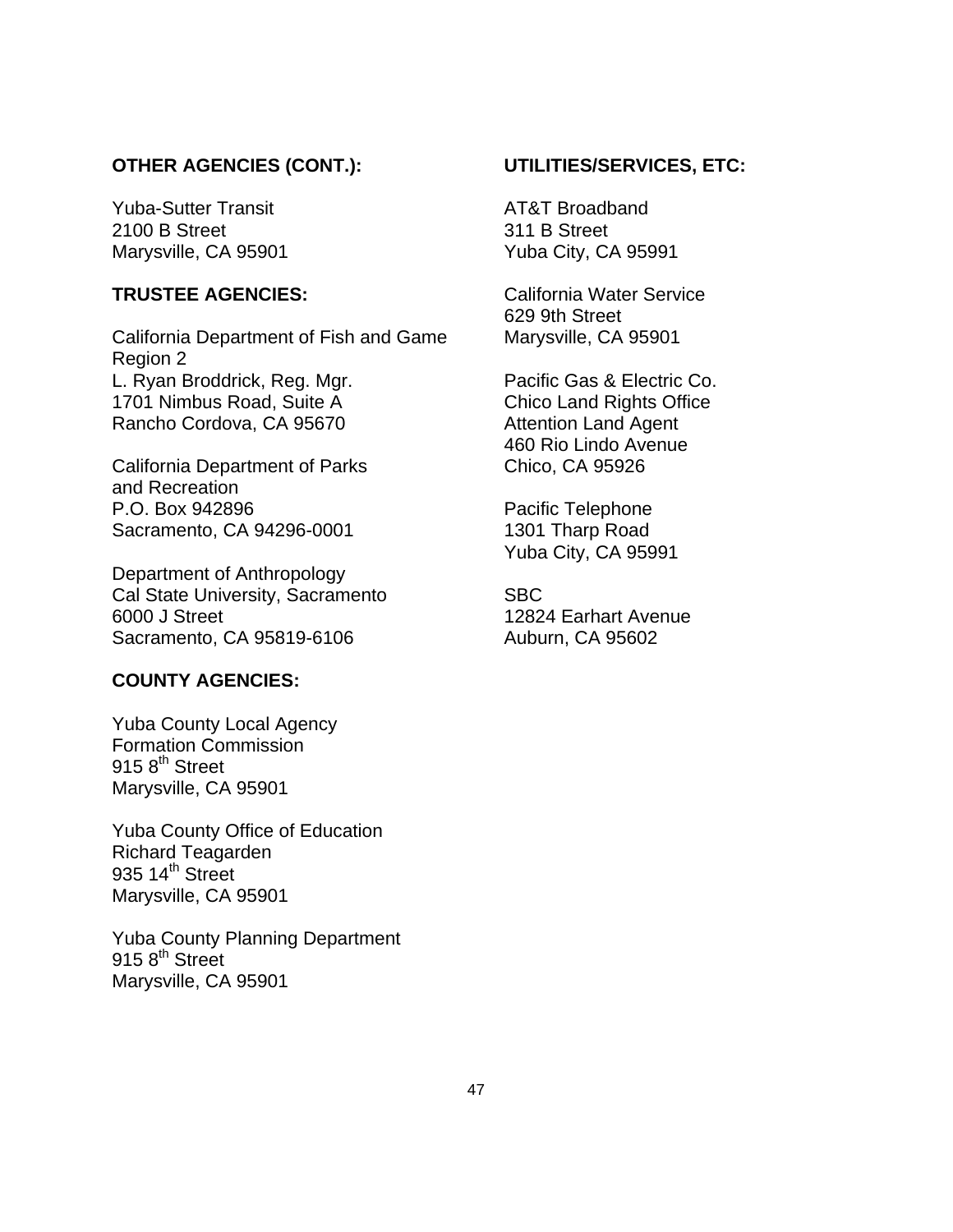#### **Appendix E**

#### **Negative Declaration**

#### **Project Title and File Number:**

Project Applicant: Telephone Number:

Project Location:

Project Description:

Date, Time and Place of Public Meeting/Hearing:

**Finding**

The City of Marysville has reviewed the above project in accordance with the City of Marysville Rules and Procedures for the Implementation of the California Environmental Quality Act, and has determined that an Environmental Impact Report (EIR) need not be prepared because:

- [ ] The proposed project will not have a significant effect on the environment.
- [ ] Although the proposed project could have a significant effect on the environment, there will not be a significant effect in this case because mitigation measures described on the attached and hereby made a part of this Negative Declaration have been added to the project.

The Initial Study which provides the basis for this determination is available at the City of Marysville, City Services Department, 526 "C" Street, Marysville, CA.

#### **Notice**

The pubic is invited to comment on the Draft Negative Declaration during the review period. The appropriateness of the Draft Negative Declaration will be reconsidered in light of the comments received.

| Draft Prepared By: | Date: | <b>Review Period:</b> |  |
|--------------------|-------|-----------------------|--|
|                    |       |                       |  |
|                    |       | Bv:                   |  |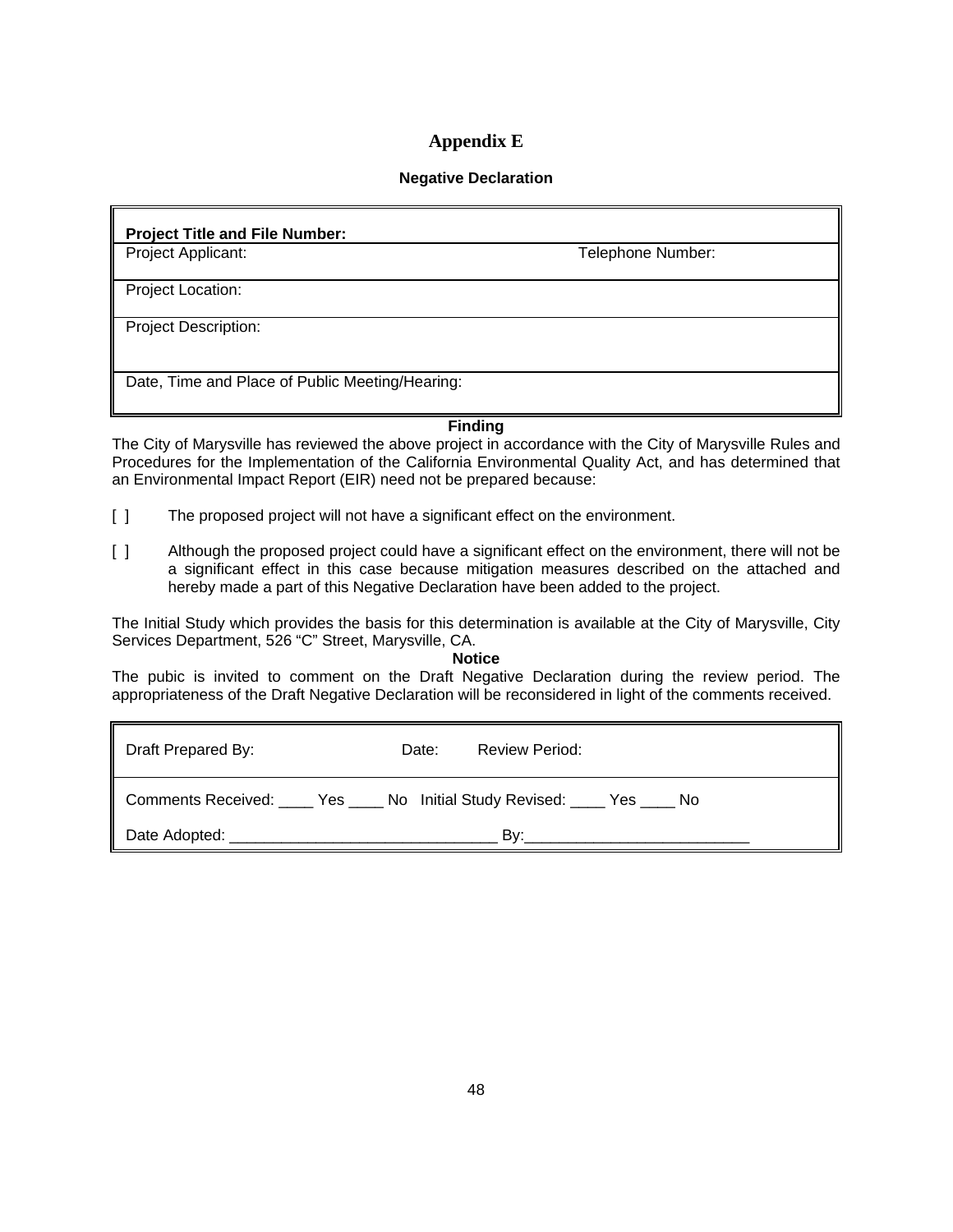#### **Appendix F**

City of Marysville City Hall - 526 "C" Street Marysville, CA 95901

#### NOTICE OF INTENT TO ADOPT A MITIGATED NEGATIVE DECLARATION

 Notice is hereby given that the City of Marysville has tentatively determined that the project described below will not result in a significant adverse impact on the environment and that, in accordance with the California Environmental Quality Act, the City is prepared to issue a "mitigated negative declaration" in accordance with the California Environmental Quality Act:

#### **Project Description: (Provide a Project Description and Location Here)**

#### **Mitigation Measures: (Provide a list of Mitigation Measures Here)**.

 This tentative determination is based on an environmental study that assesses the project's potential environmental impacts. Anyone can review this study at Marysville City Hall, 526 C Street, Marysville, CA 95901, during normal business hours.

 Final environmental determinations are made by the decision making body, which, in this case would be the **(provide name of body here)** for the **(provide application names here)**. The public review period for this notice will remain open for a period of at least **(specify period 20 or 30 days)** from the first publication of this Notice, until **(specify last date of period here)**. For more information please call 749-3904 during normal business hours of City Hall. During this period written comments on the any of the projects listed above and the proposed negative declarations may be submitted addressed to:

#### **(Specify City Planner's Name Here)**

Telephone: (530) 749-3904 City of Marysville P.O. Box 150 Marysville, CA 95901

Publish: **(Specify publishing date here)**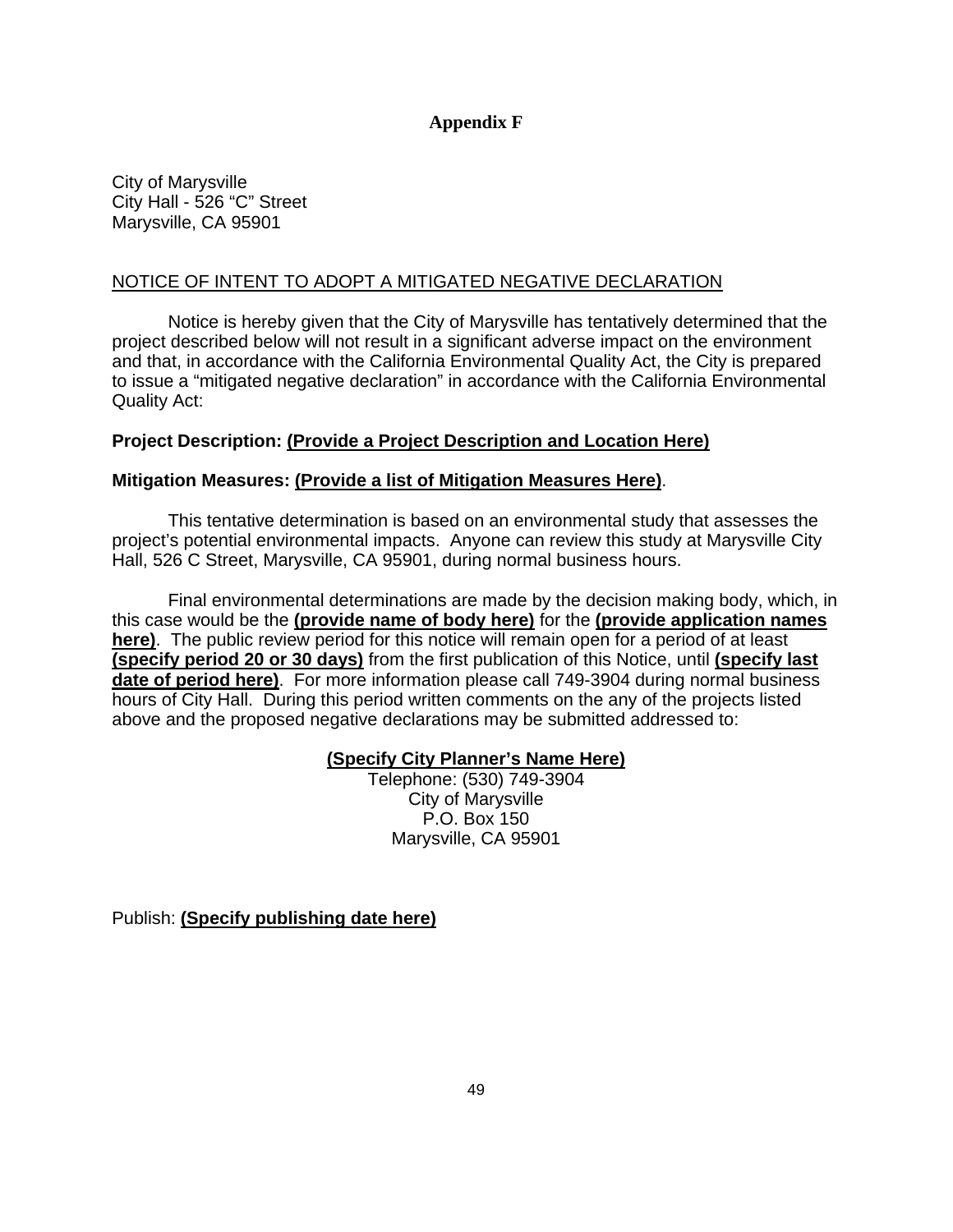#### **Appendix G**

#### **Notice of Determination**

□ Office of Planning and Research City of Marysville 1400 Tenth Street, Room 121 526 "C" Street Sacramento, CA 95814 Marysville, CA 95901

#### **TO: FROM:**

 Contact: Gary Price (530) 749-3904

□ County Clerk, County of Yuba  $915$   $8^{\text{th}}$  Street Marysville, CA 95901

**Subject:**Filing of Notice of Determination in compliance with Section 21152 of the Public Resources Code

#### **Project Title: (Name of Project Here)**

**Project Location (include county): (provide location description here, such as, North side of 10th Street between I and J Streets; Assessor's Parcel Numbers 009-202-007, 009- 202-008, and 009-202-009, Marysville, CA, Yuba County)**.

#### a. **Project Description: (Project Description Here)**

This is to advise that the City of Marysville **(name of body, Planning Commission or City Council)** approved the above described project on **(Date of Action Here)** and has made the following determinations regarding the above described project:

- 1. The project will not have a significant effect on the environment
- 2. A Negative Declaration was prepared for this project pursuant to the provisions of CEQA.
- 3. Mitigation measures were made a condition of the approval for this project.
- 4. A mitigation monitoring program was not adopted for this project.
- 5. A Statement of Overriding Considerations was not adopted for this project.
- 6. Findings were made pursuant to the provisions of CEQA.

This is to certify that the Negative Declaration with comments and responses and record of project approval is available to the General Public at the City of Marysville, Planning Department, 526 C Street, Marysville, CA 95901.

| Signature: | ïtle<br>____ | )ate: |  |
|------------|--------------|-------|--|
|------------|--------------|-------|--|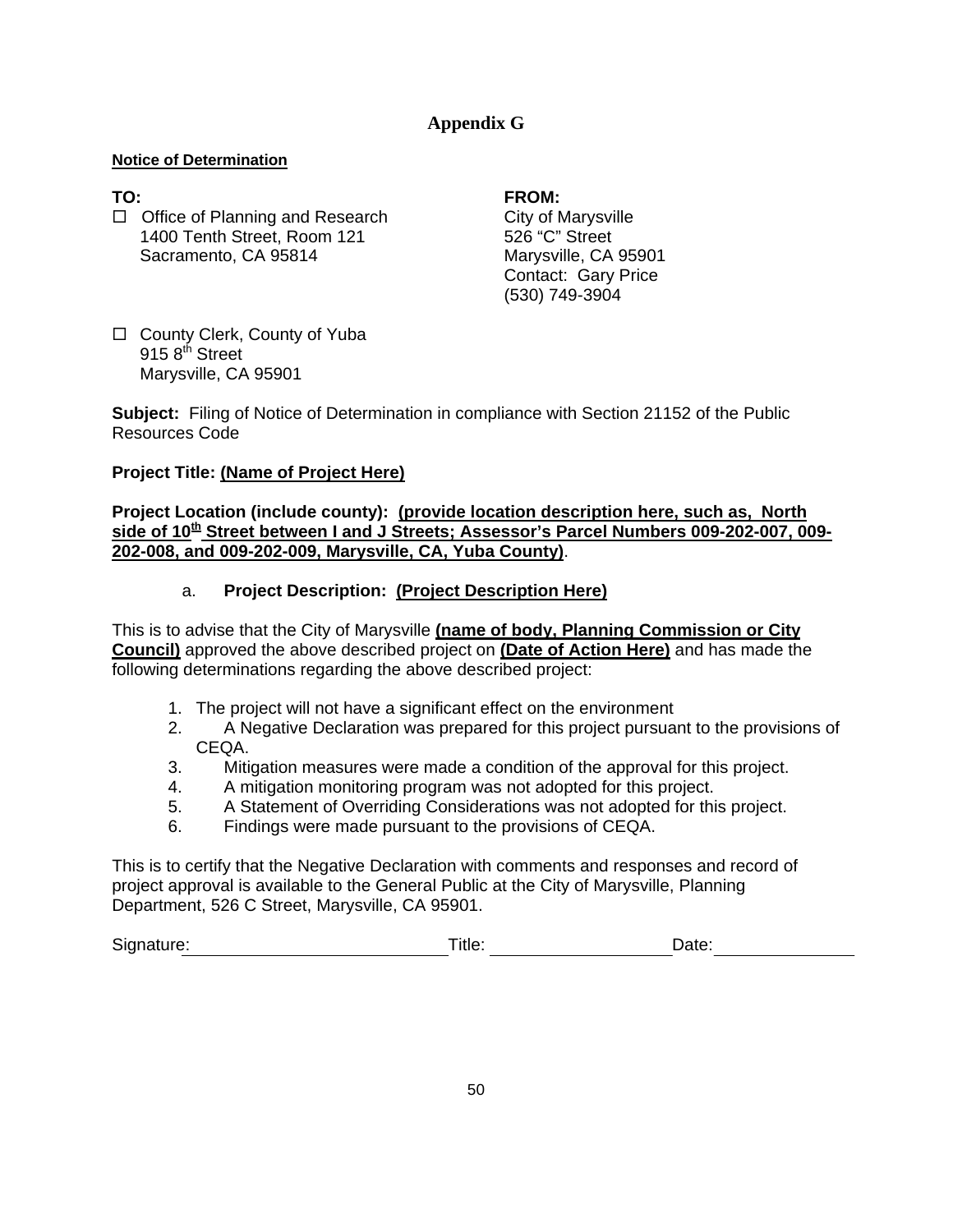#### **Appendix H**

#### **Notice of Preparation**

#### **TO: (insert responsible agency) FROM:**

 City of Marysville 526 "C" Street Marysville, CA 95901

#### **SUBJECT:** Notice of Preparation of a Draft Environmental Impact Report

#### **PROJECT TITLE:**

#### **STATE CLEARINGHOUSE NUMBER (If applicable):**

The City of Marysville will be the lead agency and will prepare an Environmental Impact Report (EIR) for the project identified above. We need to know the views of your agency as to the scope and content of the environmental information that is germane to your agency's statutory responsibilities in connection with the proposed project. Your agency will use the EIR prepared by our agency when considering your permit or other approval for the project.

The project description, location, and probable environmental effects are contained in the attached materials.

Due to time limits mandated by State law, your response must be sent at the earliest possible date, but *not later than (specify period here) days* after receipt of this notice.

Please send your response to **(Name of City Planner Here)** at the address shown above. We will also need the name for a contact person in your agency.

**Signature:**\_\_\_\_\_\_\_\_\_\_\_\_\_\_\_\_\_\_\_\_\_\_\_\_\_\_\_\_\_\_\_\_\_ **Date:** \_\_\_\_\_\_\_\_\_\_\_\_\_\_\_\_\_\_\_\_\_\_\_\_

**Title:**\_\_\_\_\_\_\_\_\_\_\_\_\_\_\_\_\_\_\_\_\_\_\_\_\_\_\_\_\_\_\_\_\_\_\_\_\_ **Phone:** \_\_\_\_\_\_\_\_\_\_\_\_\_\_\_\_\_\_\_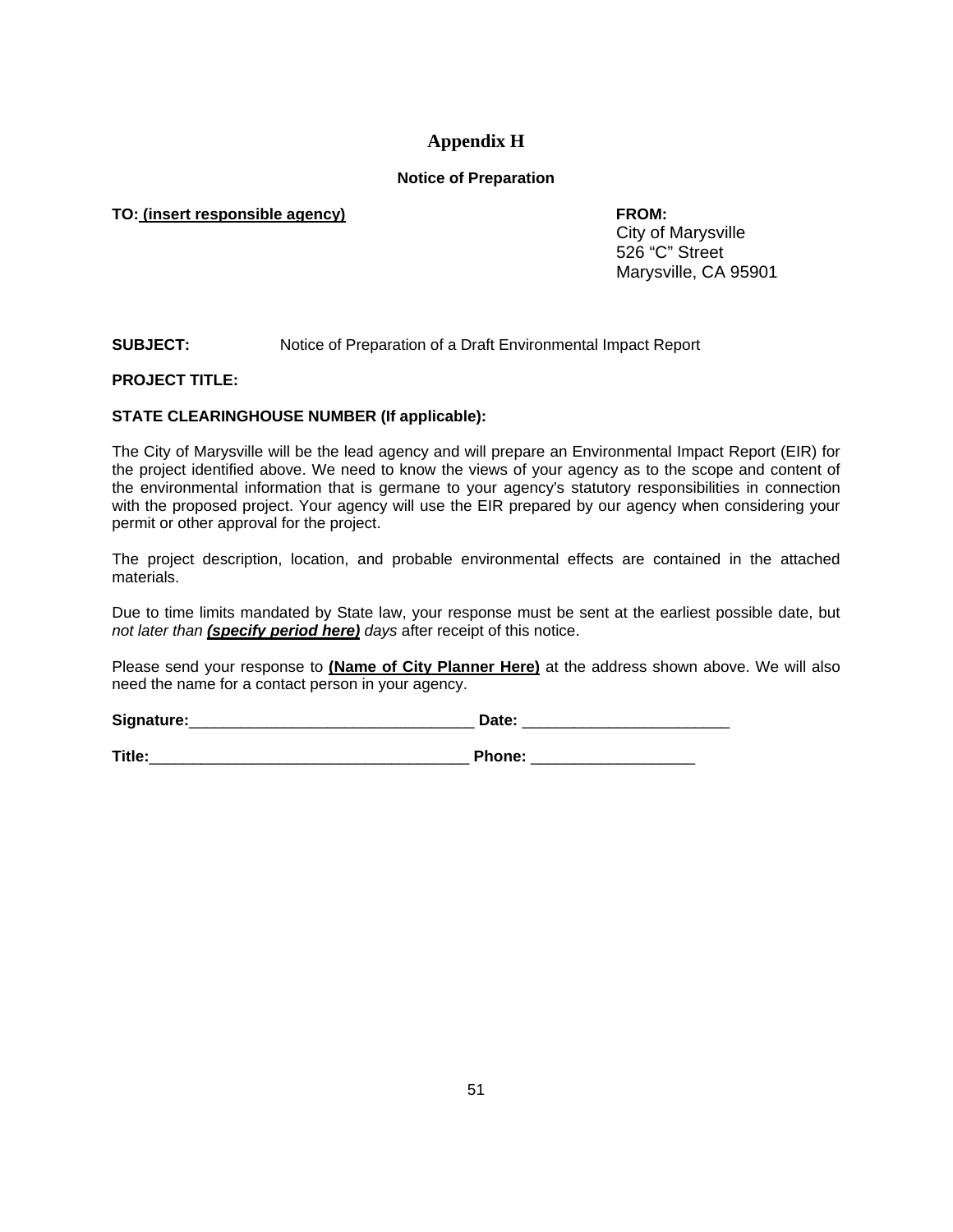#### **Appendix I**

#### **Form and Content of a Draft EIR**

#### **A. General**

Environmental Impact Reports for the City of Marysville shall contain the information specified by Sections 15120 through 15132 of the CEQA Guidelines as summarized below:

- **1. Title Page and Table of Contents.** Items on the title page should include the dates of publication of the screencheck, draft, final and certified EIRs. The name and telephone number of the City's contact person, as well as the State Clearinghouse number, the name and telephone number of the contact person of the preparer of the EIR, and all reports shall contain a table of contents.
- **2. Section I: Project Description.** The introduction shall contain a description of the site and general physical setting, project background and objectives and the discretionary actions for which the EIR is being prepared. The precise location and boundaries of the project shall be shown on a detailed map, preferably with topography shown. The location of the project shall also be shown on a regional map.
- **3. Section II: Executive Summary.** Additionally, a matrix shall be used to identify significant and insignificant effects, mitigation measures, and whether a statement of overriding considerations is necessary.
- **4. Section III: Project/EIR Objectives:** A clearly written statement of objectives of the EIR intended to assist the City in developing a reasonable range of alternatives to evaluate. This statement shall include the underlying purpose of the project. This section shall include a description of all actions that must be taken and are subject to CEQA, preferably in the order in which they are contemplated to occur. This description shall also include a list of agencies that are expected to use the EIR in their decision-making, a list of permits and other approvals required to implement the project and a list of related environmental review and consultation requirements required by federal, state, and/or local laws, regulations, or policies.
- **5. Section IV: General Environmental Setting.** This section should describe the regional and citywide setting of the project with special emphasis on environmental resources that are rare or unique to the region.
- **6. Section V: Detailed Environmental Analysis.** The project's setting, environmental impacts, and proposed mitigation measures shall be described in accordance with Sections 15125 and 15126 of the Guidelines. Subsections of the environmental analysis (e.g., Traffic, Noise, etc.) shall be organized as follows:
	- -- **Environmental Issue**, including a description of the issues to be discussed;
	- -- **Existing Setting**, which describes the setting of the project as needed to fully understand the project impacts and demonstrate that the significant environmental impacts of the proposed project were adequately investigated and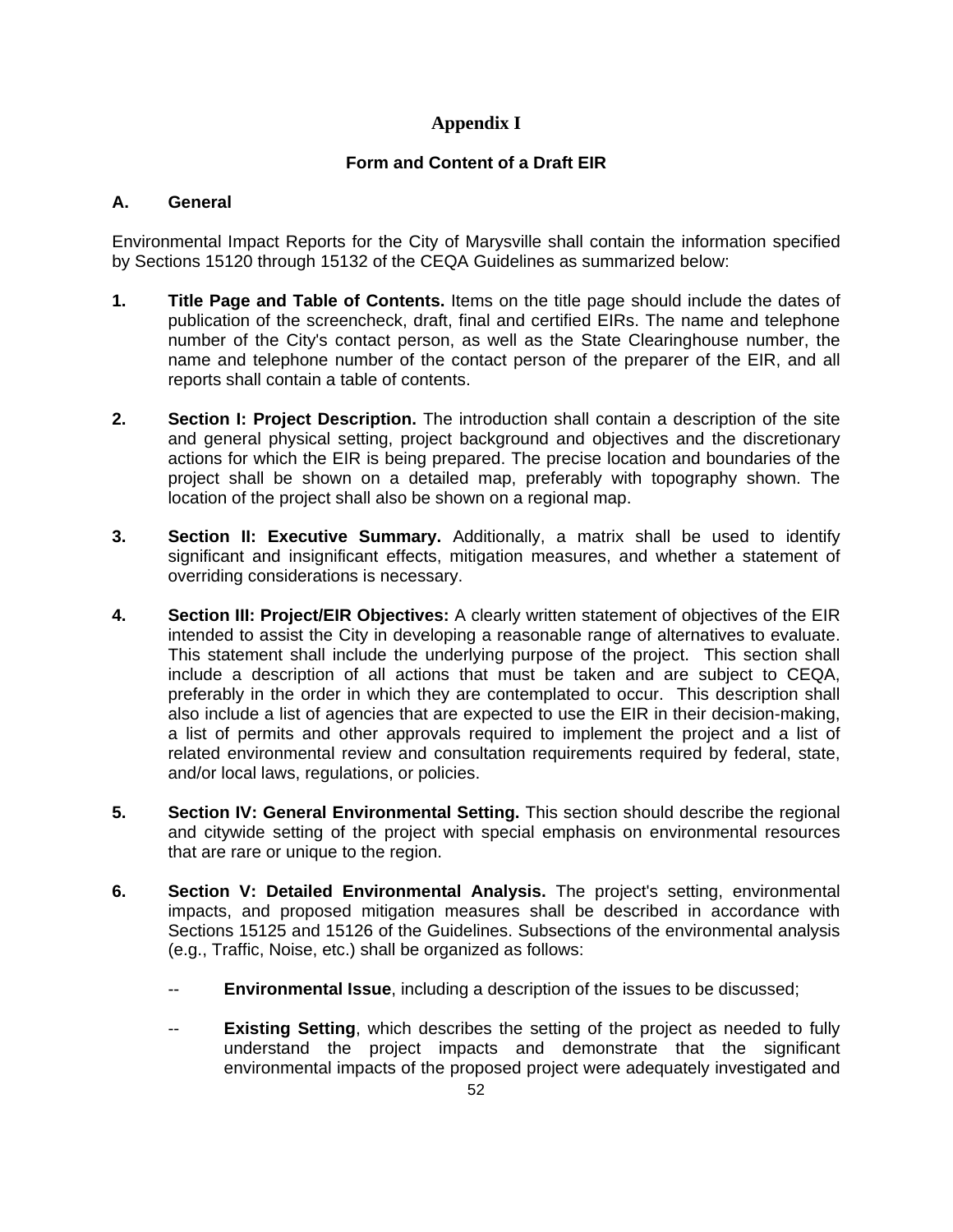discussed;

- -- **Policy Inconsistencies** between the proposed project and applicable general and regional plans, including, but not limited to, applicable air quality attainment or maintenance plans, area-wide waste treatment and water quality control plans, regional transportation plans, regional housing allocation plans and habitat or natural community conservation plans.
- **Project Impacts**, including the expected positive and negative effects on the environment, including unavoidable and/or irreversible and/or growth-inducing environmental effects from the project.
- -- **Mitigation Measures**, organized into two separate sections: (1) Measures proposed by the project sponsor and incorporated into the project description; and (2) additional mitigation that could reasonably be expected to reduce the adverse impacts to an acceptable level.
- -- **Analysis of Significance** of each impact identified, as well as the effectiveness of the proposed mitigation measures. This analysis shall also identify unavoidable adverse impacts in accordance with Section 15126.2 of the Guidelines.
- **7. Section VI: Alternatives to the Proposed Project**. The alternatives section should contain a matrix that compares each of the identified alternatives for each environmental issue in accordance with Section 15126.6 of the Guidelines.
- **8. Section VII: The Relationship between Local Short-Term Uses of the Environment and the Maintenance and Enhancement of Long-Term Productivity.** This section is only required for EIRs dealing with ordinances, general plan amendments or the enactment, adoption, or amendment of other public policies. It is also required for projects subject to the National Environmental Policy Act.
- **9. Section VIII: Significant Irreversible Environmental Changes That Would Be Involved if the Proposed Action Should Be Implemented.** This section carries the same limitations as outlined in Section VII, above.
- **10. Section IX: Cumulative and Growth Inducing Impacts.**
- **11. Section X: Mitigation Monitoring:** A mitigation monitoring program, including provisions for timing/phasing and implementing mitigation measures shall be included in this section pursuant to Section 15097 of the Guidelines.
- **12. Document Preparation**. This section should identify who prepared the document, the persons and organizations consulted during the preparation of the EIR, and a bibliography.
- **13. Section XI: Comments and Responses to Comments.** This will be in the Final EIR only.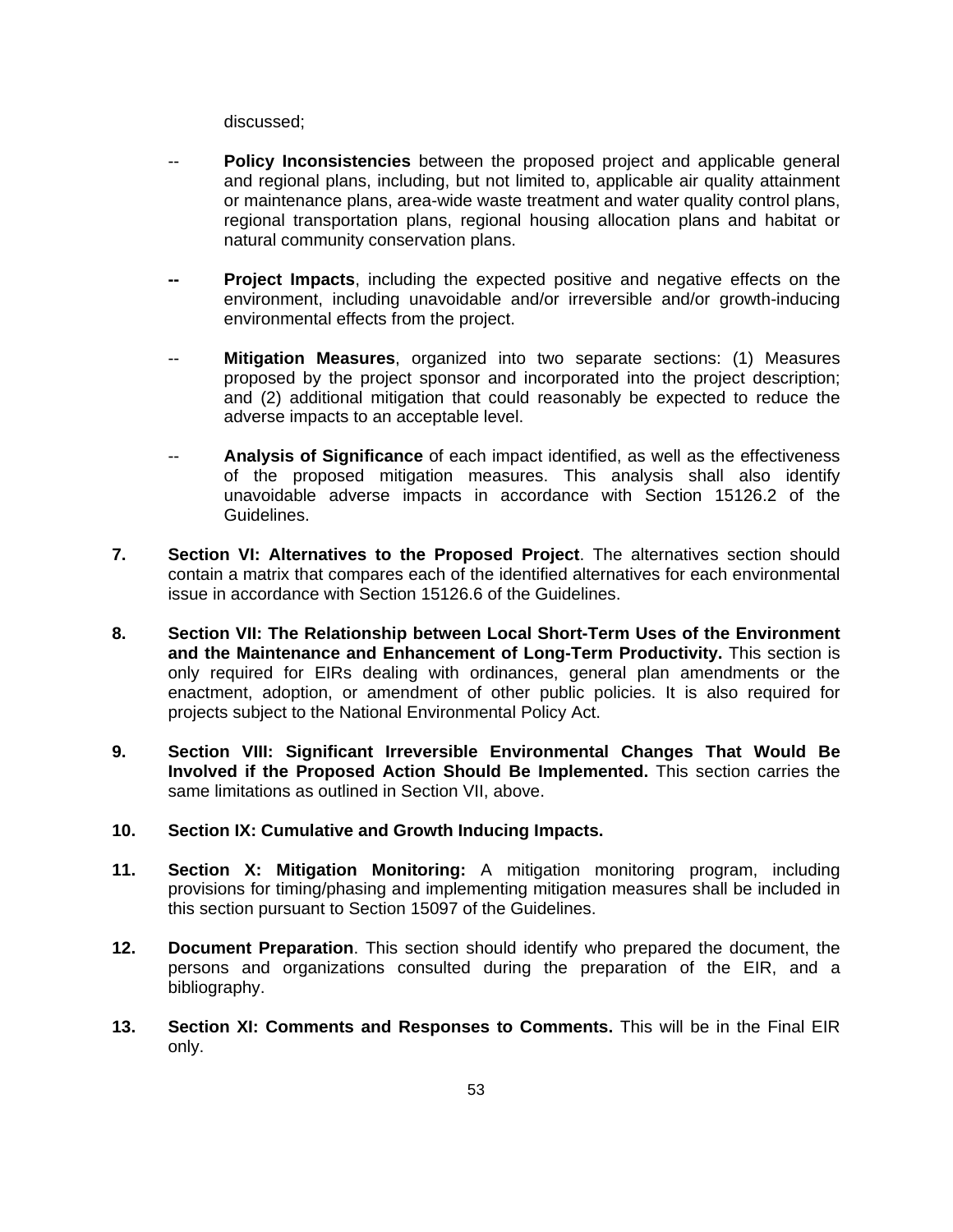**14. Appendices:** The appendices should include a copy of the initial study with reasons why various effects found not to be significant were not discussed in detail in the EIR, the Notice of Preparation and responses to the Notice of Preparation. The appendices should also contain the supporting technical studies and information. Once the EIR has been certified, the appendices should also include all staff reports, minutes of advisory and decision making body hearings, findings, statements and resolutions.

#### **B. Other Requirements**

- **1.** Each section should begin on a separate page, with divider pages provided between sections.
- **2.** The use of pages larger than 8 1/2 x 11 inches should be kept to a minimum.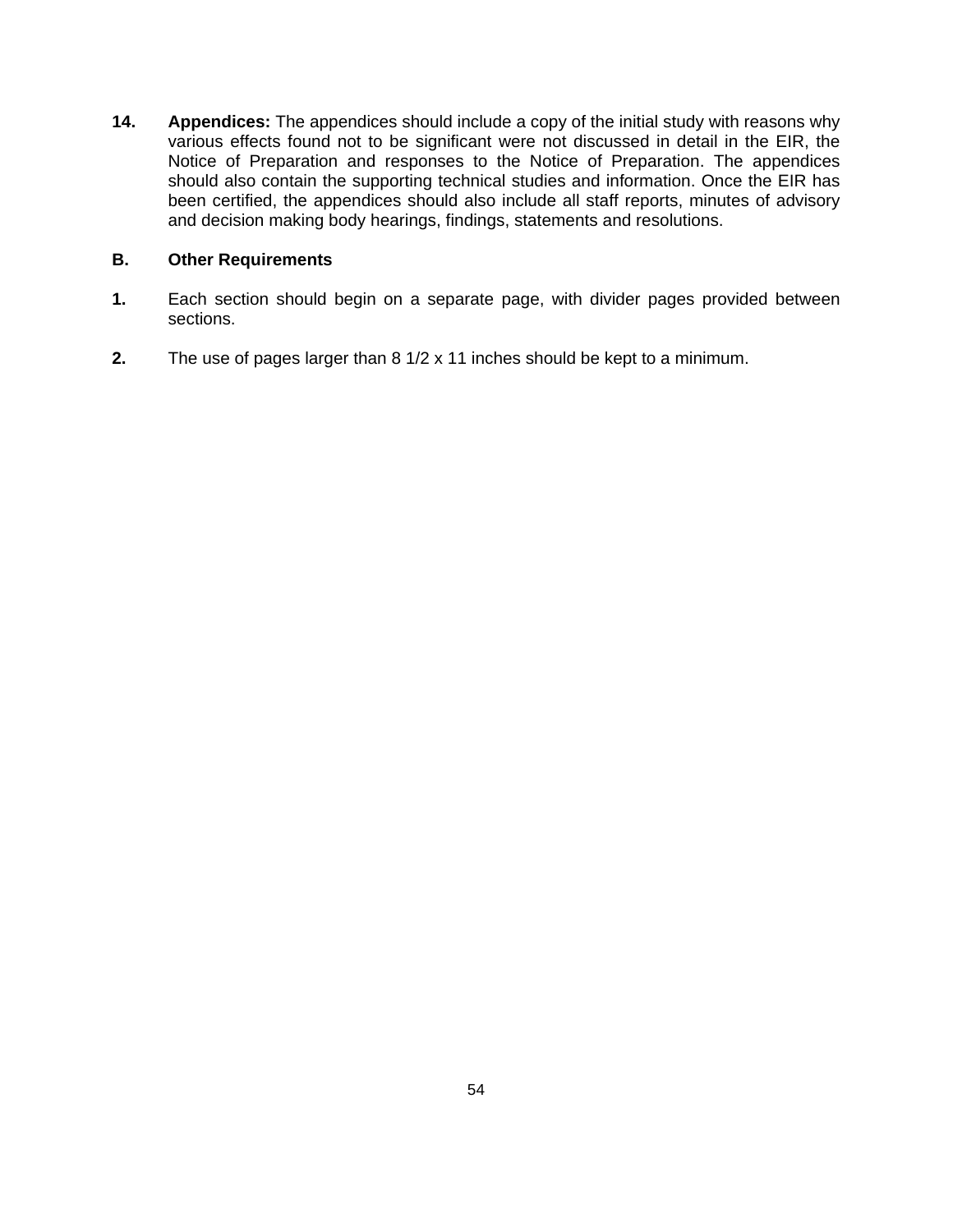## **Appendix J**

## **Notice of Completion**

**TO: FROM:** City of Marysville 526 "C" Street Marysville, CA 95901

| Project Title and File Number:<br><b>Clearinghouse Number:</b>                                                                                                    |
|-------------------------------------------------------------------------------------------------------------------------------------------------------------------|
| <b>Project Location - Specific:</b>                                                                                                                               |
| Project Location (City and County):                                                                                                                               |
| Description of Project:                                                                                                                                           |
|                                                                                                                                                                   |
|                                                                                                                                                                   |
|                                                                                                                                                                   |
|                                                                                                                                                                   |
| From: City of Marysville, Planning Department                                                                                                                     |
| The Environmental Impact Report is Available for Review at the City of Marysville, City Hall<br>During Operating Hours at 526 "C" Street, Marysville, California. |
| The Review Period Begins __________, 20<br>The Review Period Ends __________, 20                                                                                  |
| <b>Contact Person:</b>                                                                                                                                            |
| Telephone:                                                                                                                                                        |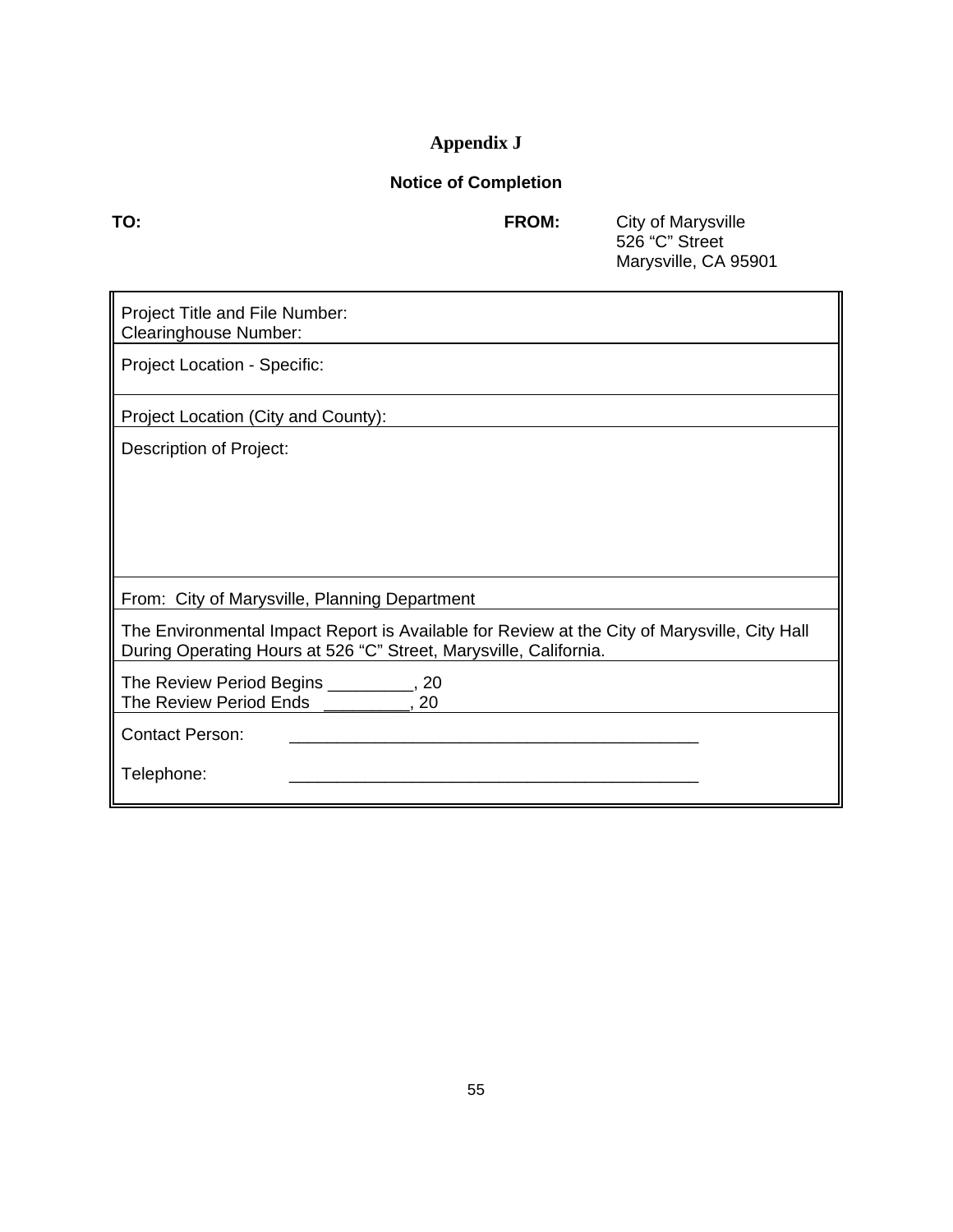#### **Appendix K**

#### **Mitigation Monitoring Checklist**

**Project Name:** \_\_\_\_\_\_\_\_\_\_\_\_\_\_\_\_\_\_\_\_ **File Number:**\_\_\_\_\_\_\_\_\_\_\_\_\_\_\_\_\_\_\_\_\_

**Approval Date:**<br>
The mitigation measures outlined below were incorporated into the approval for this<br>
project in order to reduce potentially significant environmental impacts to a level of<br>
insignificance. A completed and

| Mitigation<br>Measure | <b>Type</b> | Monitoring Shown on<br>Department Plans | Verified<br>Implementation | Remarks |
|-----------------------|-------------|-----------------------------------------|----------------------------|---------|
| 1.                    |             |                                         |                            |         |
| 2.                    |             |                                         |                            |         |
| 3.                    |             |                                         |                            |         |
| 4.                    |             |                                         |                            |         |
| 5.                    |             |                                         |                            |         |
| 6.                    |             |                                         |                            |         |
| 7.                    |             |                                         |                            |         |
| 8.                    |             |                                         |                            |         |
| 9.                    |             |                                         |                            |         |
| 10.                   |             |                                         |                            |         |

Explanation of Headings

Type = Project (mitigation for this specific project), ongoing, and/or cumulative.<br>Monitoring Department = Department or agency responsible for monitoring a particular mitigation measure.

Shown on Plans = When a mitigation measure is shown on the construction plans, this column must be initialed and dated.

Verified Implementation = When mitigation measure has been implemented, this column must be initialed and dated.

Remarks = Area for describing status of ongoing mitigation measure, or other information.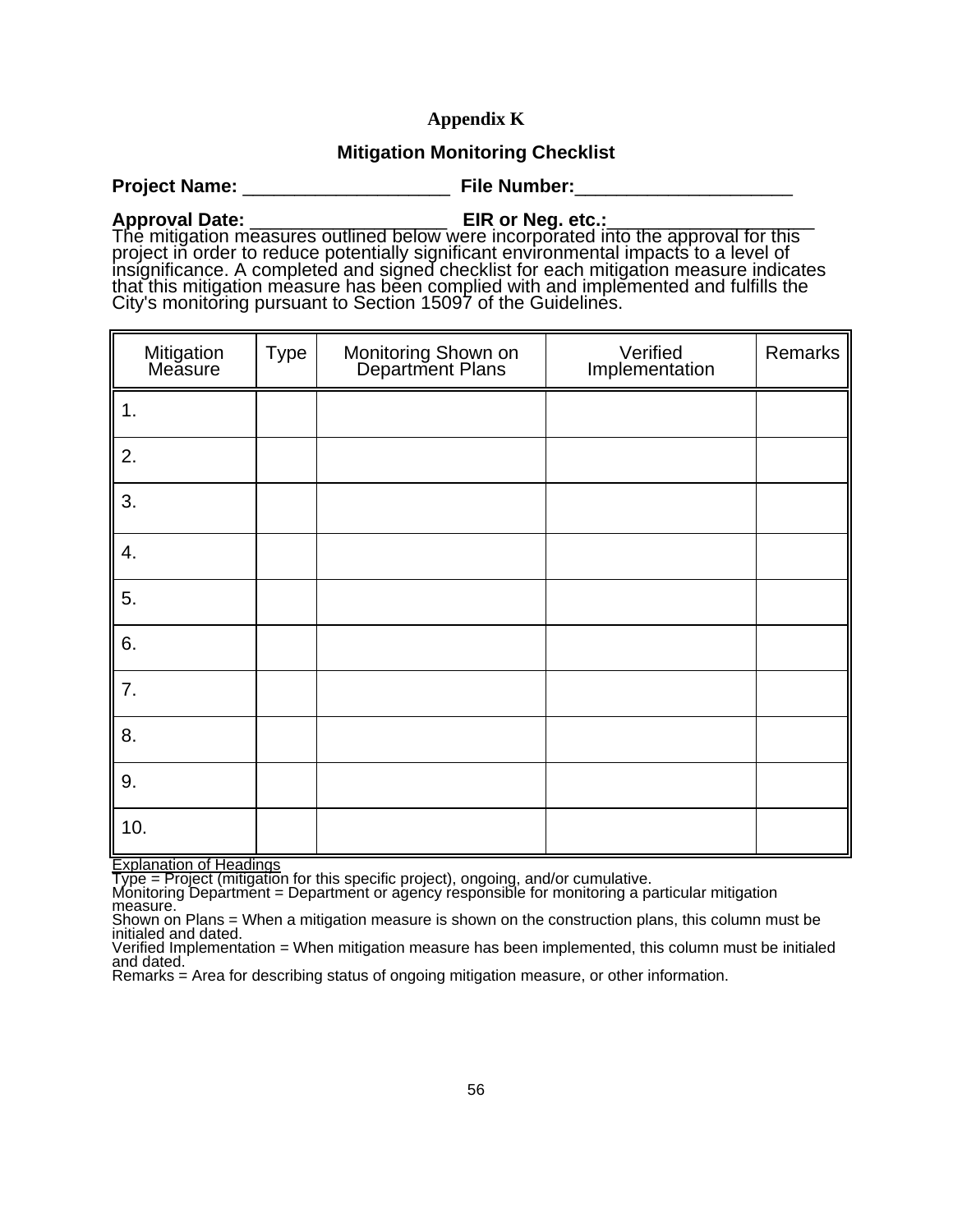#### **Appendix L**

#### **California Department of Fish and Game**

#### **CERTIFICATE OF FEE EXEMPTION**

**Project Title:**

**Project Description:**

**Project Location:**

**Findings of Exemption:** The City of Marysville finds that this project is exempt from the Fish and Game project review fee because the project **(provide description)**.

**Certification:** I hereby certify that the City of Marysville has made the above findings and that the project will not individually or cumulatively have an adverse effect on wildlife resources as defined in Section 711.2 of the Fish and Game Code. The findings were based on the results of an initial study prepared for the above referenced projects.

| Signature:<br>Title:<br>Date: |  |
|-------------------------------|--|
|-------------------------------|--|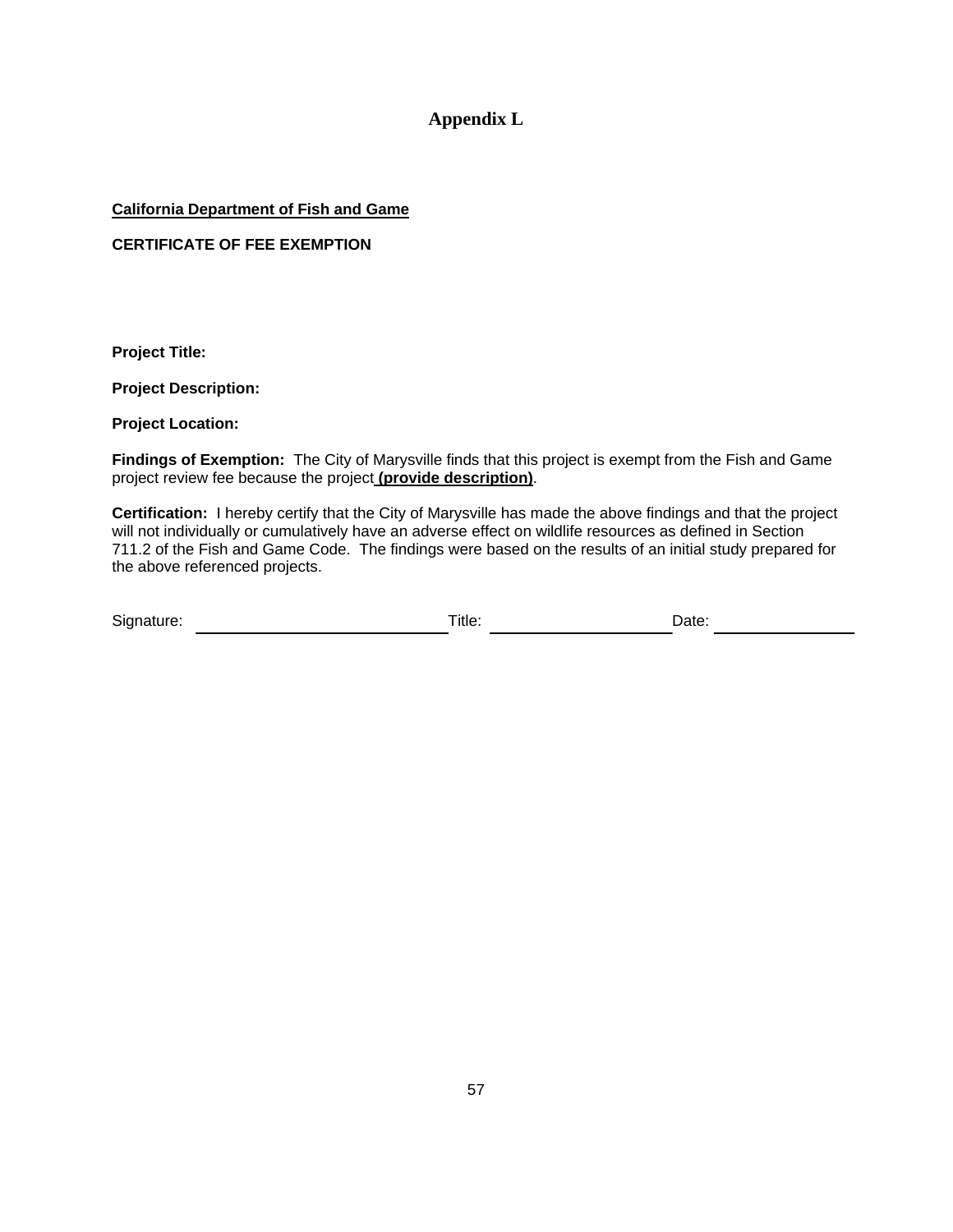#### **Appendix M**

#### **Form and Content of Final EIRs**

#### **A. General**

Final Environmental Impact Reports for the City of Marysville shall contain the information specified by Section 15132 of the CEQA Guidelines as summarized below:

- **1. The draft EIR:** The draft environmental impact report or a revision of the draft as required in Appendix "I" of the City's Environmental Regulations.
- **2. Comments and Recommendations:** All comments and recommendations received on the draft EIR either verbatim or in summary.
- **3. List of Entities:** A list of persons, organizations, and public agencies commenting on the draft EIR (this shall include all parties contacted in requesting a response on the draft EIR).
- **4. Responses:** All responses of the City (Consultant) relative to significant environmental issues raised in the review and consultation process.
- **5.** Other Information: Any other information added by the City (Consultant) relevant to final review of the draft EIR.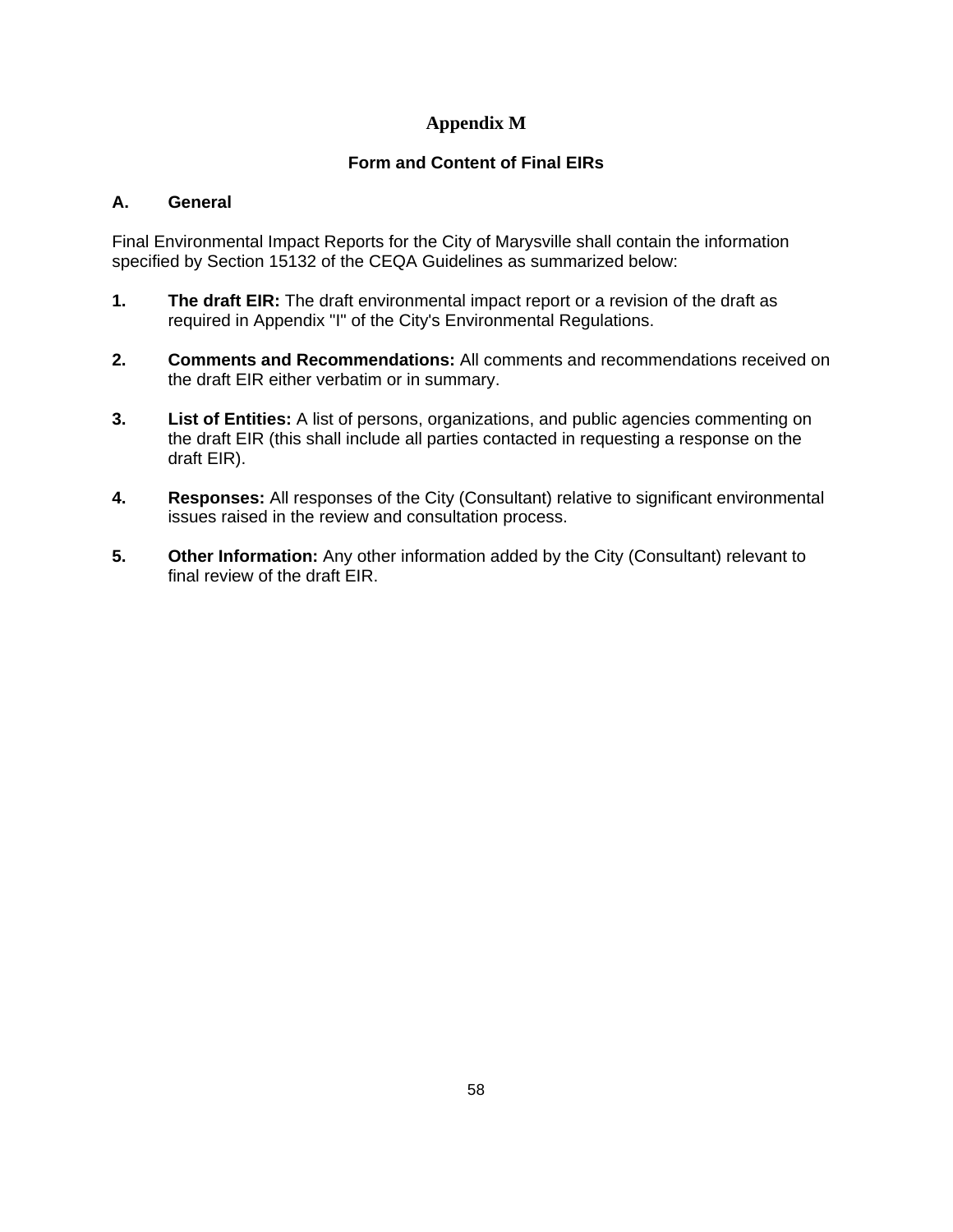#### **Appendix N**

#### **Checklist for Environmental Impact Reports**

 Project Name and File No.: \_\_\_\_\_\_\_\_\_\_\_\_\_\_\_\_\_\_\_\_\_\_\_\_\_\_\_\_\_\_\_\_\_\_\_\_\_\_\_\_\_\_\_\_\_\_\_\_\_\_\_\_\_\_\_\_\_\_\_\_\_\_ **1.** Applicant notified of EIR requirement: \_\_\_\_\_\_\_\_\_\_\_\_\_\_\_\_\_\_\_\_\_\_\_\_\_\_\_\_\_\_\_\_\_\_\_\_\_\_\_\_\_\_\_\_\_\_\_\_\_\_\_\_\_\_\_\_\_\_\_\_\_\_ **Date Date** *Date* **2.** Notice of Preparation distributed: \_\_\_\_\_\_\_\_\_\_\_\_\_\_\_\_\_\_\_\_\_\_\_\_\_\_\_\_\_\_\_\_\_\_\_\_\_\_\_\_\_\_\_\_\_\_\_\_\_\_\_\_\_\_\_\_\_\_\_\_\_\_ **Date Date**  *Date* **3.** Request for proposal prepared: \_\_\_\_\_\_\_\_\_\_\_\_\_\_\_\_\_\_\_\_\_\_\_\_\_\_\_\_\_\_\_\_\_\_\_\_\_\_\_\_\_\_\_\_\_\_\_\_\_\_\_\_\_\_\_\_\_\_\_\_\_\_ **Date Date**  *Date* **4.** Request for proposal distributed to consultants: \_\_\_\_\_\_\_\_\_\_\_\_\_\_\_\_\_\_\_\_\_\_\_\_\_\_\_\_\_\_\_\_\_\_\_\_\_\_\_\_\_\_\_\_\_\_\_\_\_\_\_\_\_\_\_\_\_\_\_\_\_\_ Consultant Date \_\_\_\_\_\_\_\_\_\_\_\_\_\_\_\_\_\_\_\_\_\_\_\_\_\_\_\_\_\_\_\_\_\_\_\_\_\_\_\_\_\_\_\_\_\_\_\_\_\_\_\_\_\_\_\_\_\_\_\_\_\_ Consultant Date **Date** \_\_\_\_\_\_\_\_\_\_\_\_\_\_\_\_\_\_\_\_\_\_\_\_\_\_\_\_\_\_\_\_\_\_\_\_\_\_\_\_\_\_\_\_\_\_\_\_\_\_\_\_\_\_\_\_\_\_\_\_\_\_ **Consultant** Date **Date 5.** Contract prepared: \_\_\_\_\_\_\_\_\_\_\_\_\_\_\_\_\_\_\_\_\_\_\_\_\_\_\_\_\_\_\_\_\_\_\_\_\_\_\_\_\_\_\_\_\_\_\_\_\_\_\_\_\_\_\_\_\_\_\_\_\_\_ Date **6.** Contract forwarded to applicant for signature: \_\_\_\_\_\_\_\_\_\_\_\_\_\_\_\_\_\_\_\_\_\_\_\_\_\_\_\_\_\_\_\_\_\_\_\_\_\_\_\_\_\_\_\_\_\_\_\_\_\_\_\_\_\_\_\_\_\_\_\_\_\_ Date **7.** Contract approved by City Council: \_\_\_\_\_\_\_\_\_\_\_\_\_\_\_\_\_\_\_\_\_\_\_\_\_\_\_\_\_\_\_\_\_\_\_\_\_\_\_\_\_\_\_\_\_\_\_\_\_\_\_\_\_\_\_\_\_\_\_\_\_\_ Date **8.** Screencheck draft EIR received from Consultant: \_\_\_\_\_\_\_\_\_\_\_\_\_\_\_\_\_\_\_\_\_\_\_\_\_\_\_\_\_\_\_\_\_\_\_\_\_\_\_\_\_\_\_\_\_\_\_\_\_\_\_\_\_\_\_\_\_\_\_\_\_\_

Date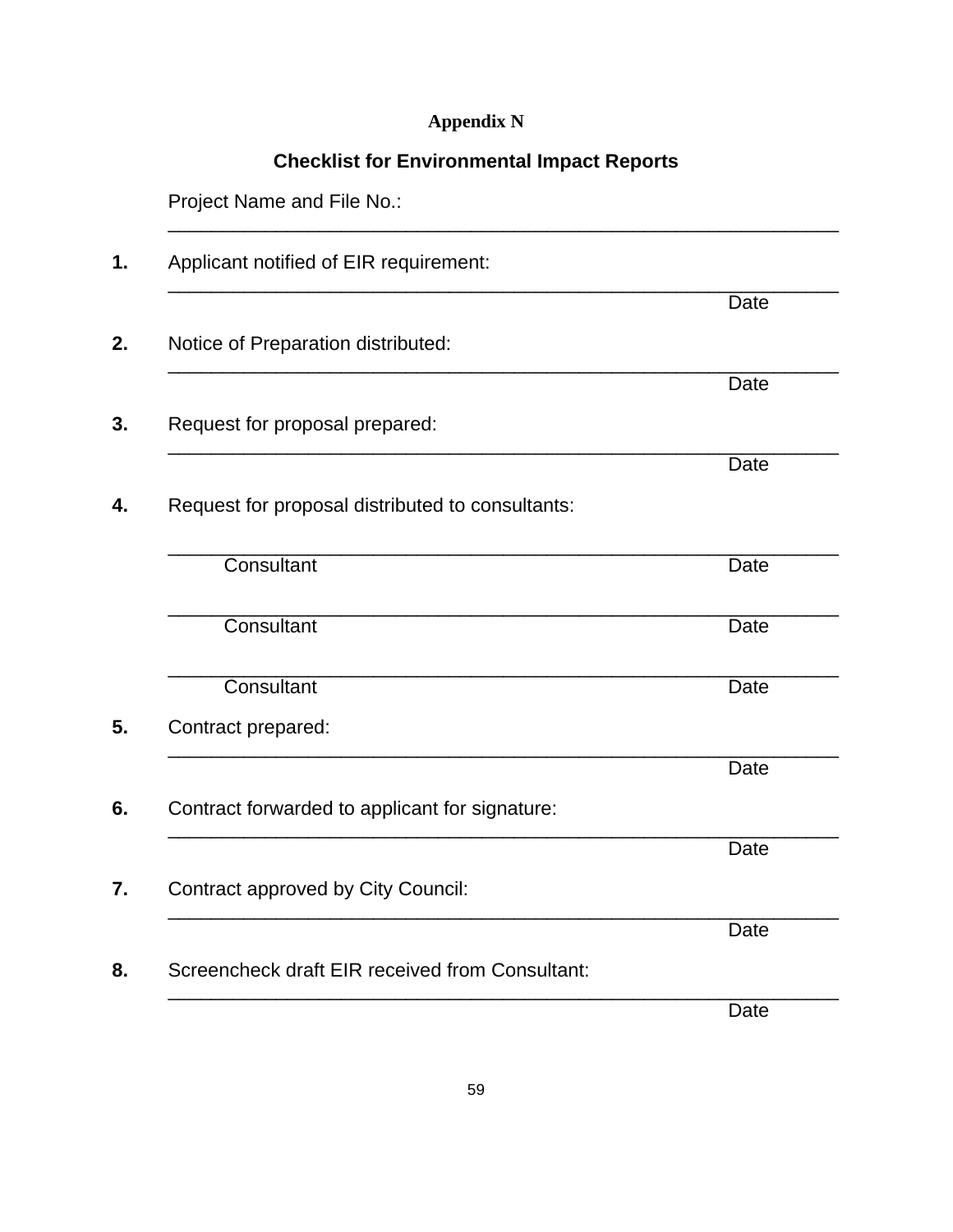|                 |                                                 | Date |
|-----------------|-------------------------------------------------|------|
| 10 <sub>1</sub> | Draft EIR distributed for comment:              |      |
|                 |                                                 | Date |
| 11.             | Final EIR prepared with attached responses:     |      |
|                 |                                                 | Date |
| 12.             | Final EIR certified by approving body:          |      |
|                 |                                                 | Date |
| 13.             | Notice of Determination mailed to County Clerk: |      |
|                 |                                                 | Date |

**9.** Draft EIR received from consultant: